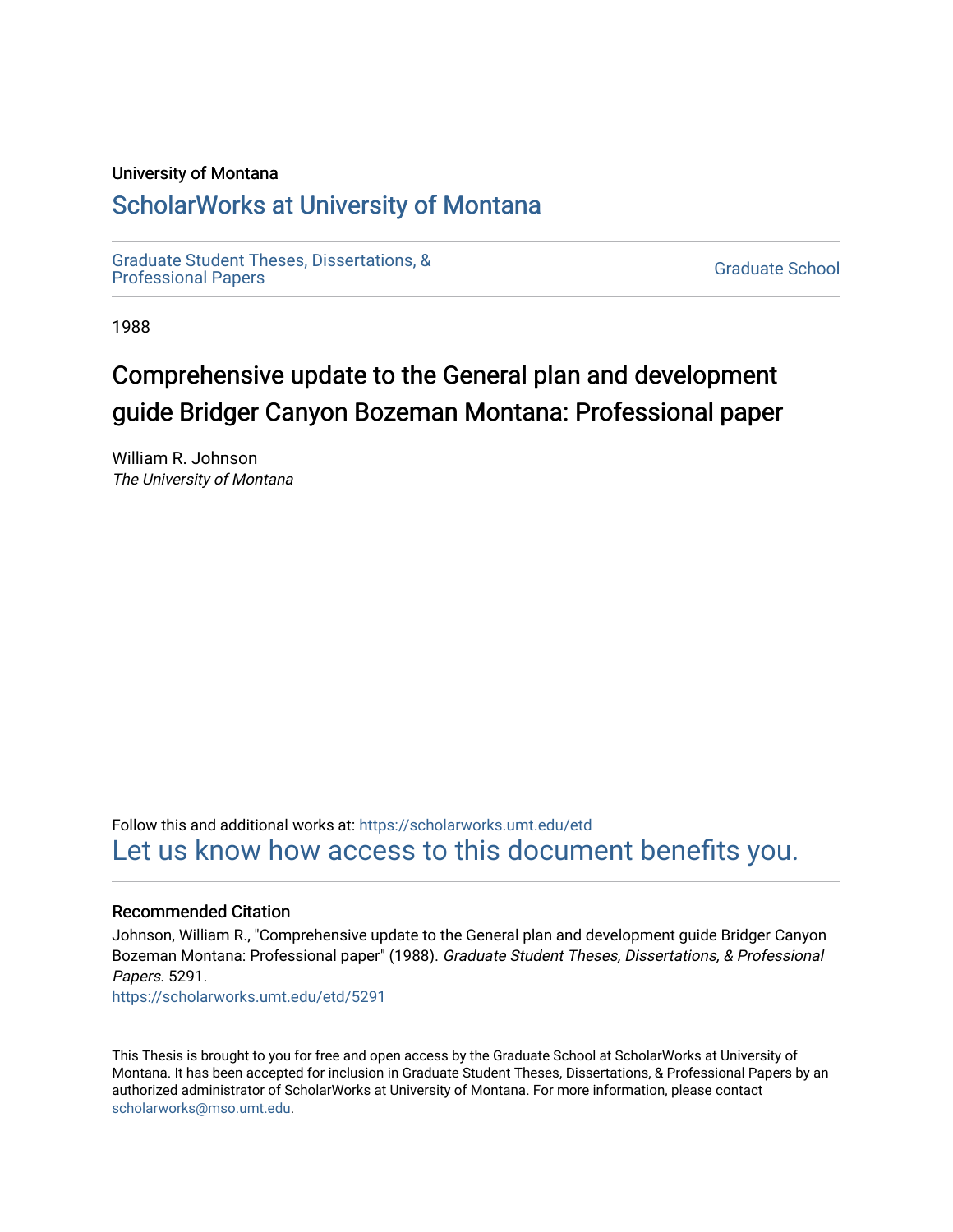# **COPYRIGHT ACT OF 1976**

THIS IS AN UNPUBLISHED MANUSCRIPT IN WHICH COPYRIGHT subsists . Any further reprinting of its contents must be APPROVED BY THE AUTHOR.

> MANSFIELD LIBRARY UNIVERSITY OF MONTANA<br>DATE: 1988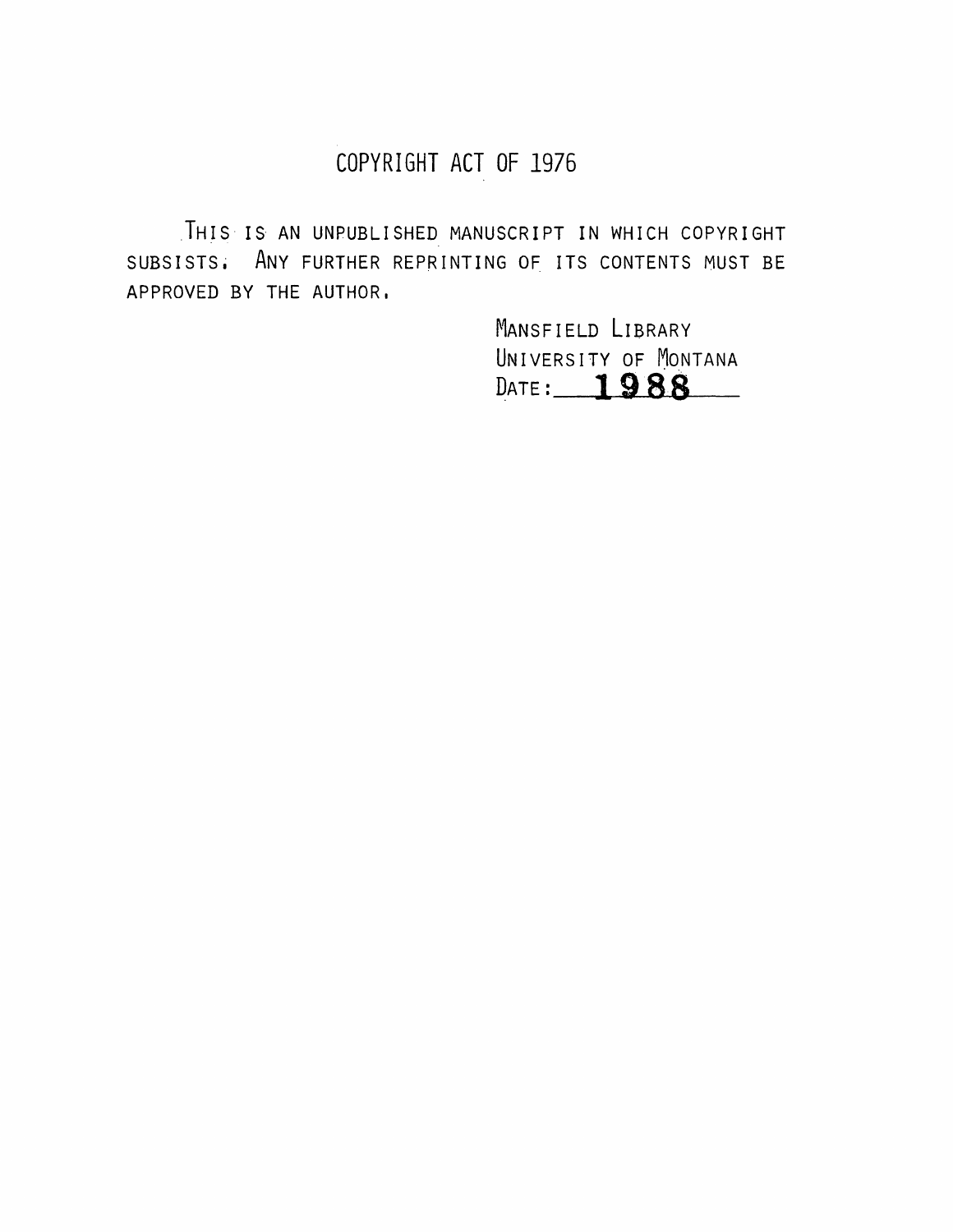## COMPREHENSIVE UPDATE TO THE GENERAL PLAN **AND DEVELOPMENT GUIDE**

BRIDGER CANYON BOZEMAN, MONTANA

**Professional Paper**

**by**

**William R. Johnson**

**presented in partial fulfillment of the requirement**

**for the degree of**

**Master of Science**

**Rural, Town, and Regional Planning**

**Department of Geography**

**University of Montana**

**1988**

Approved<sub>/D</sub>

**Chairman, Board of Examiners**

Dean, Graduate School

Cecember 9, 1988

**Date**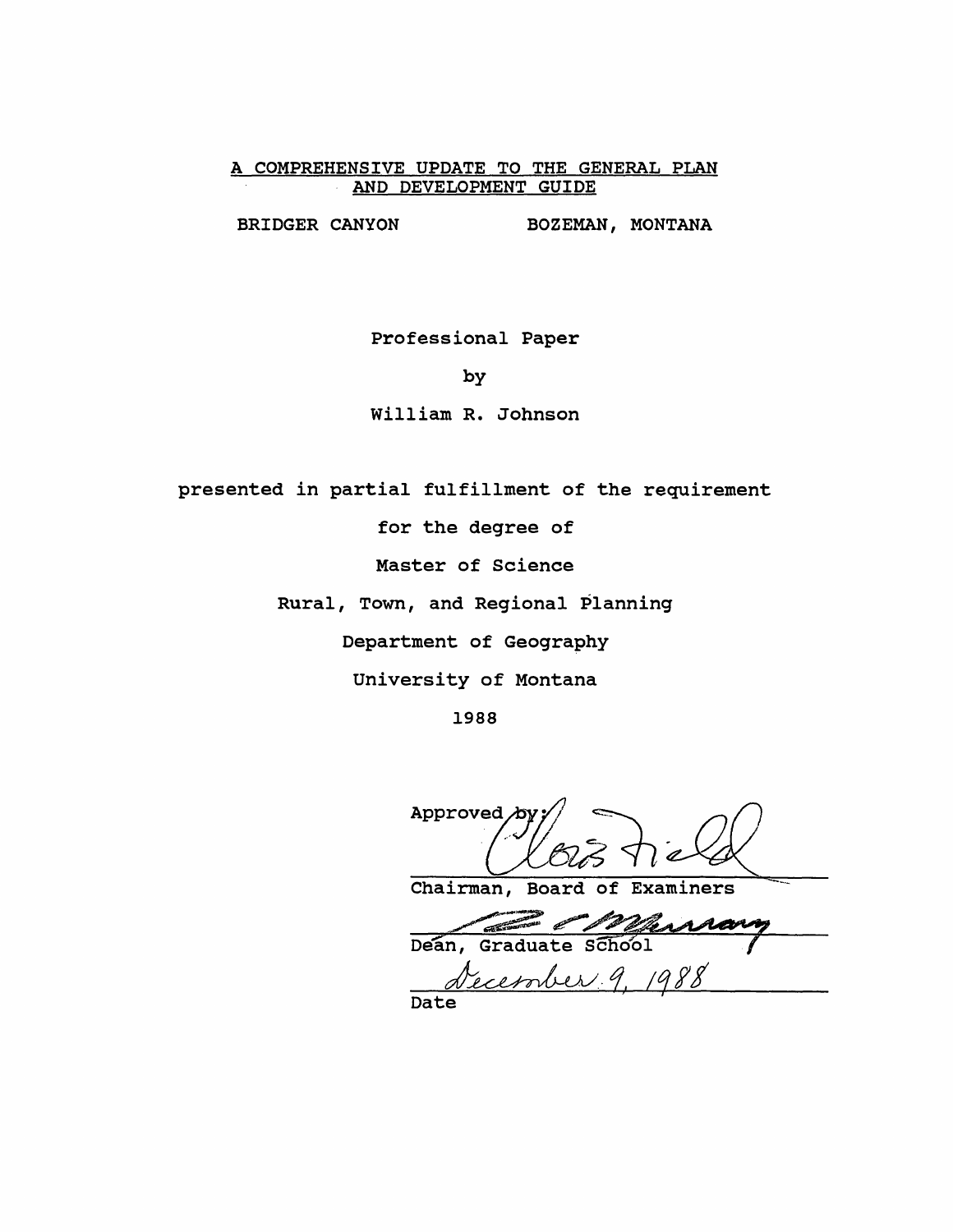**UMI Number: EP40755**

All rights reserved

INFORMATION TO ALL USERS

The quality of this reproduction is dependent upon the quality of the copy submitted.

In the unlikely event that the author did not send a complete manuscript and there are missing pages, these will be noted. Also, if material had to be removed, a note will indicate the deletion.



UMI EP40755

Published by ProQuest LLC (2014). Copyright in the Dissertation held by the Author.

Microform Edition © ProQuest LLC. All rights reserved. This work is protected against unauthorized copying under Title 17, United States Code



ProQuest LLC. 789 East Eisenhower Parkway P.O. Box 1346 Ann Arbor, Ml 48106 - 1346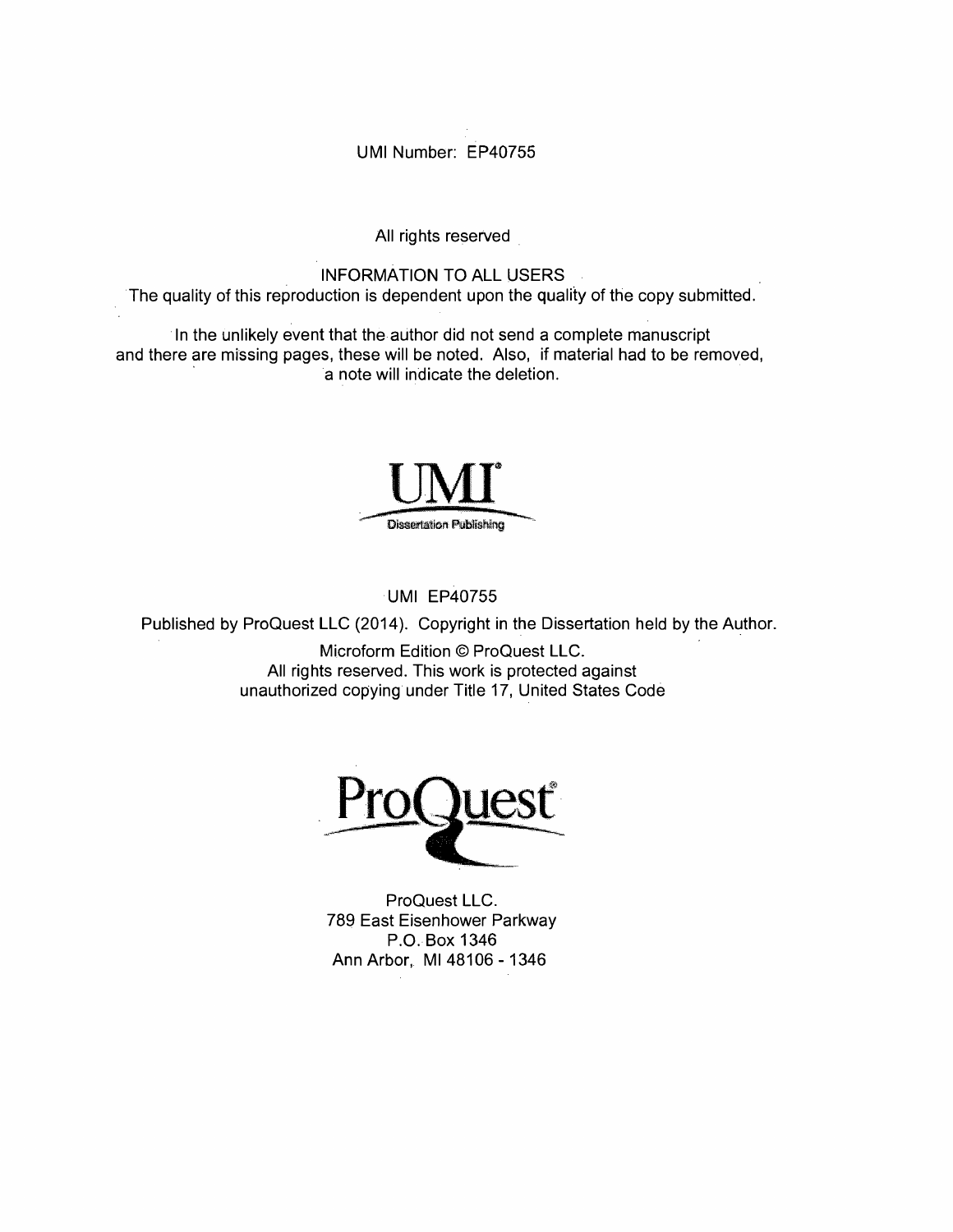#### **ACKNOWLEDGEMENT**

2-21-88

**I would like to express my greatest appreciation to my father for his continued support and encouragement throughout my academic career. I would also like to thank my graduate committee— Chris Field, Paul Miller, and Paul Wilson— for their professional and technical assistance.**

**A special thanks is in order for Mary Kay Peck who made this project possible.**

Contractor

til Hanvutal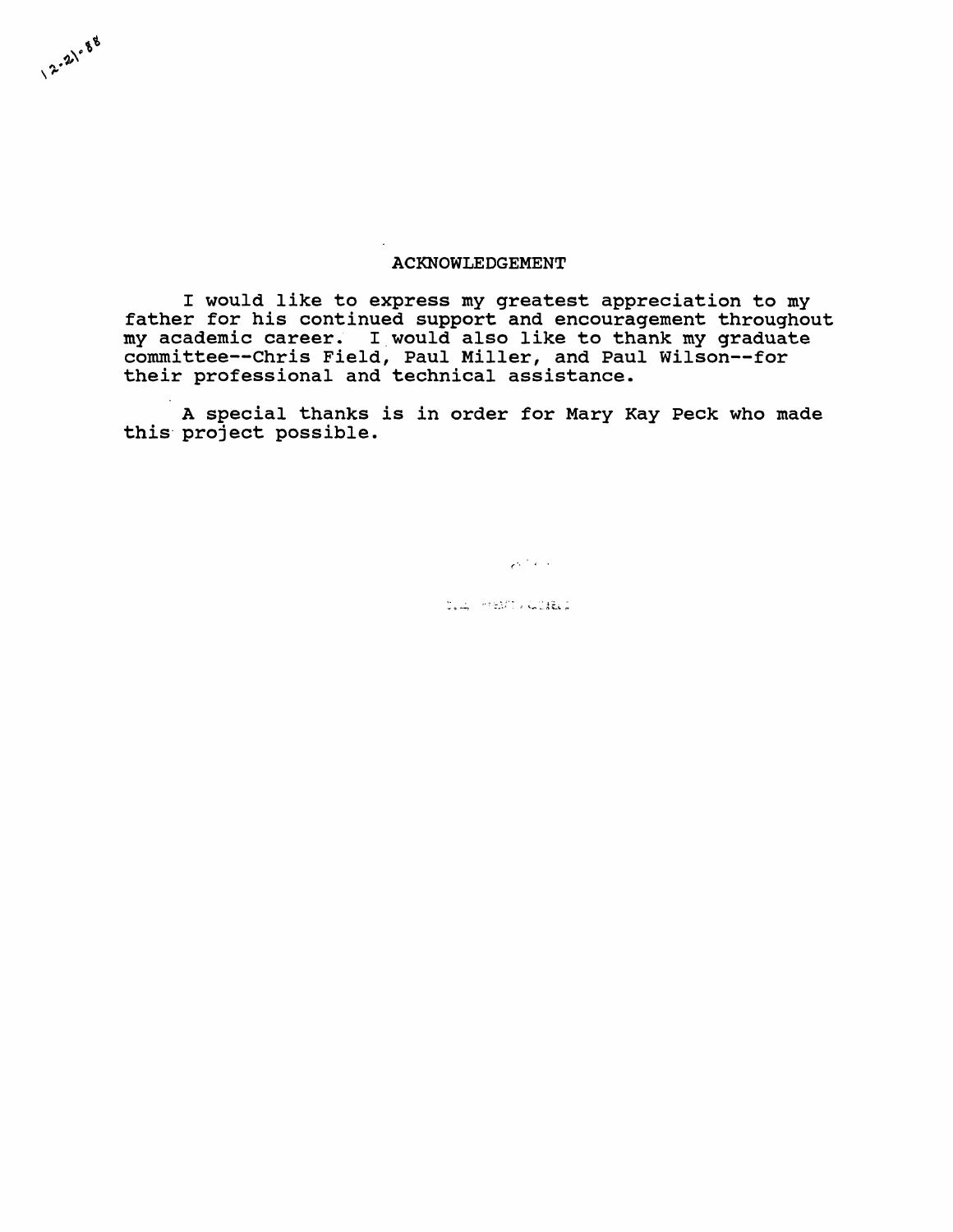## **TABLE OF CONTENTS**

| Page                                                   |                |
|--------------------------------------------------------|----------------|
| LIST OF TABLES                                         | iii            |
| LIST OF FIGURES                                        | iv             |
| <b>INTRODUCTION</b>                                    | $\mathbf{v}$   |
| viii<br>STATEMENT OF PROBLEM.                          |                |
| GALLATIN COUNTY ADMINISTRATIVE STRUCTURE<br>I.         | $\mathbf{1}$   |
| Gallatin County Commissioners<br>$\bullet$             | $\mathbf{1}$   |
| Bridger Canyon Planning and Zoning Commission.         | $\overline{2}$ |
| Gallatin County Planning Department.                   | $\overline{2}$ |
| Citizen Advisory Committee                             | $\overline{3}$ |
| LEGISLATIVE BACKGROUND<br>II.                          | 4              |
| Planning and Zoning Districts--<br>Commission-Creation | 5              |
| Development Pattern.                                   | 5              |
| Adoption of Development District                       | 5              |
| County Zoning Authorized                               | 6              |
| Purposes of Regulations.                               | 6              |
| Judicial Review.                                       | 6              |
| THE PLANNING PROCESS<br>нн.                            | 8              |
| IV.<br>METHODOLOGY                                     | 12             |
| V.<br>NEW DEVELOPMENTS TO THE BRIDGER CANYON PLAN      | 14             |
| Jurisdictional Area Map                                | 19             |
| Introduction                                           | 21             |
| History and Development                                | 21             |
| Physical Determinants                                  | 22             |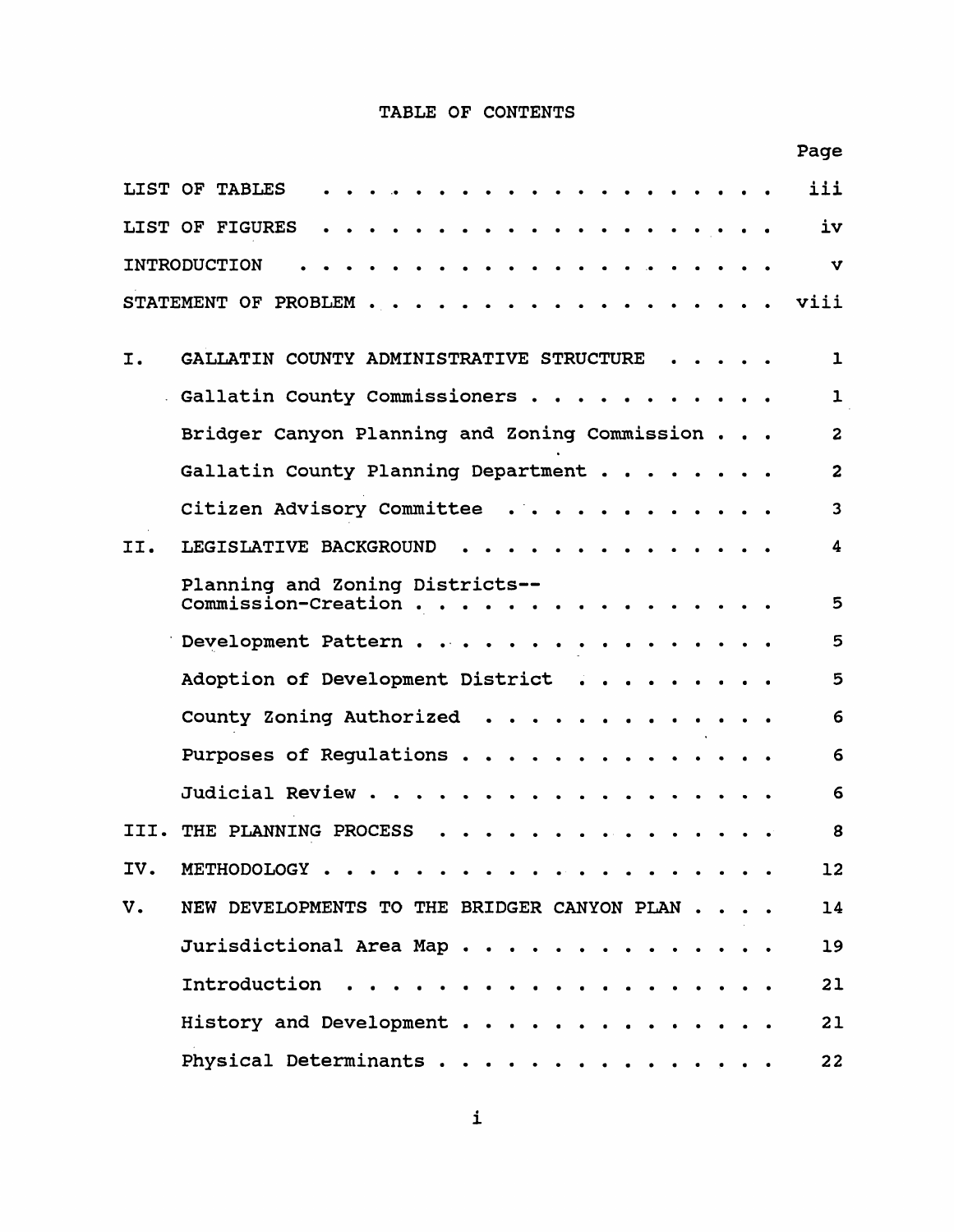# **Page**

| Water Resources                              |   |  | .          |  |  |              |  |  |  |  | 24 |
|----------------------------------------------|---|--|------------|--|--|--------------|--|--|--|--|----|
| Land Resources                               |   |  | .          |  |  |              |  |  |  |  | 25 |
| Cultural Resources                           |   |  | . <b>.</b> |  |  |              |  |  |  |  | 27 |
| Demographic and Economic Characteristics     |   |  |            |  |  |              |  |  |  |  | 28 |
| Residential and Commercial Development       |   |  |            |  |  |              |  |  |  |  | 30 |
| Recreation                                   |   |  |            |  |  | .            |  |  |  |  | 31 |
| Utilities, Transportation and Waste Disposal |   |  |            |  |  |              |  |  |  |  | 31 |
| Public Services                              |   |  |            |  |  |              |  |  |  |  | 32 |
| Design Concepts                              |   |  |            |  |  |              |  |  |  |  | 33 |
| VI. CONCLUSION                               |   |  |            |  |  |              |  |  |  |  | 34 |
|                                              |   |  |            |  |  |              |  |  |  |  | 37 |
| APPENDIX.<br>state of the state of the state | . |  |            |  |  | . <i>.</i> . |  |  |  |  | 41 |
|                                              |   |  |            |  |  |              |  |  |  |  |    |

 $\frac{1}{2} \sum_{i=1}^{n} \frac{1}{2} \sum_{j=1}^{n} \frac{1}{2} \sum_{j=1}^{n} \frac{1}{2} \sum_{j=1}^{n} \frac{1}{2} \sum_{j=1}^{n} \frac{1}{2} \sum_{j=1}^{n} \frac{1}{2} \sum_{j=1}^{n} \frac{1}{2} \sum_{j=1}^{n} \frac{1}{2} \sum_{j=1}^{n} \frac{1}{2} \sum_{j=1}^{n} \frac{1}{2} \sum_{j=1}^{n} \frac{1}{2} \sum_{j=1}^{n} \frac{1}{2} \sum_{j=1}^{n$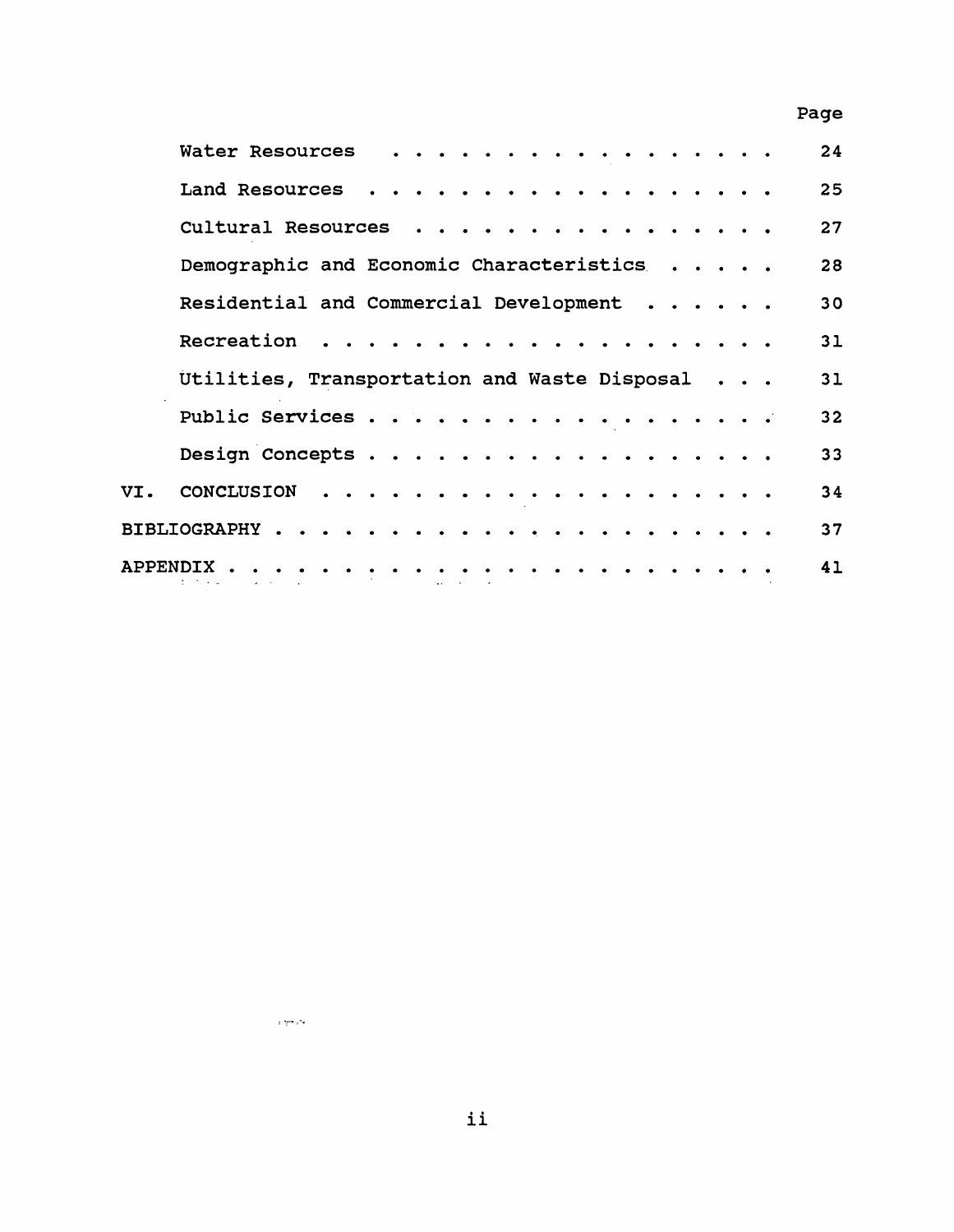## **LIST OF TABLES**

| Table |  |  |  |  |  |                                            |  |  |  |  |  | Page |  |  |
|-------|--|--|--|--|--|--------------------------------------------|--|--|--|--|--|------|--|--|
|       |  |  |  |  |  | 1. 1987 Revised Plan Table of Contents 15  |  |  |  |  |  |      |  |  |
|       |  |  |  |  |  | 2. 1971 Original Plan Table of Contents 17 |  |  |  |  |  |      |  |  |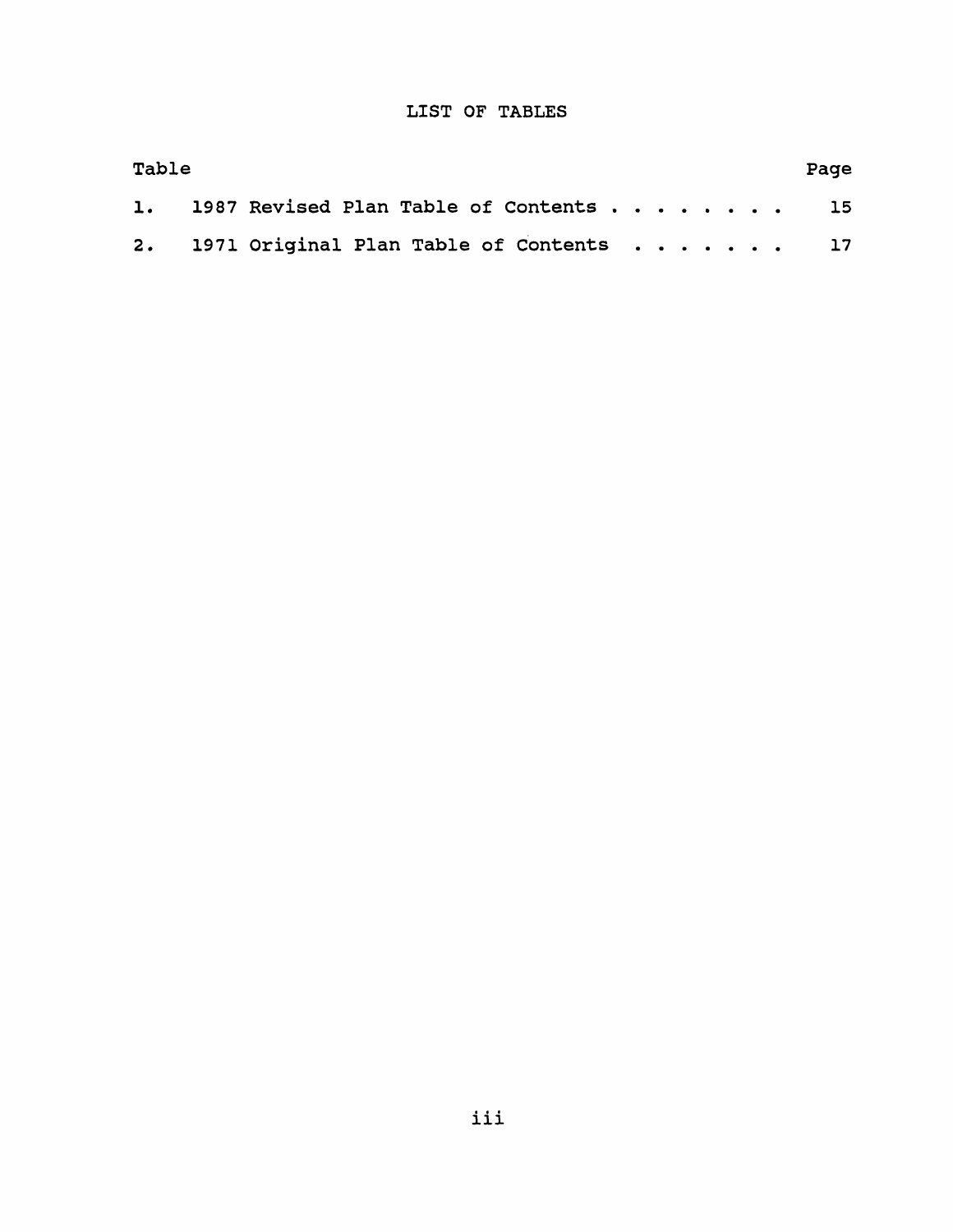## **LIST OF FIGURES**

| Figure |  |  |                                              |  |  |  |  |  |  |  |              |
|--------|--|--|----------------------------------------------|--|--|--|--|--|--|--|--------------|
|        |  |  | 1. Bridger Canyon Administrative Structure   |  |  |  |  |  |  |  | $\mathbf{I}$ |
|        |  |  | 2. Bridger Canyon Jurisdictional Area Map 20 |  |  |  |  |  |  |  |              |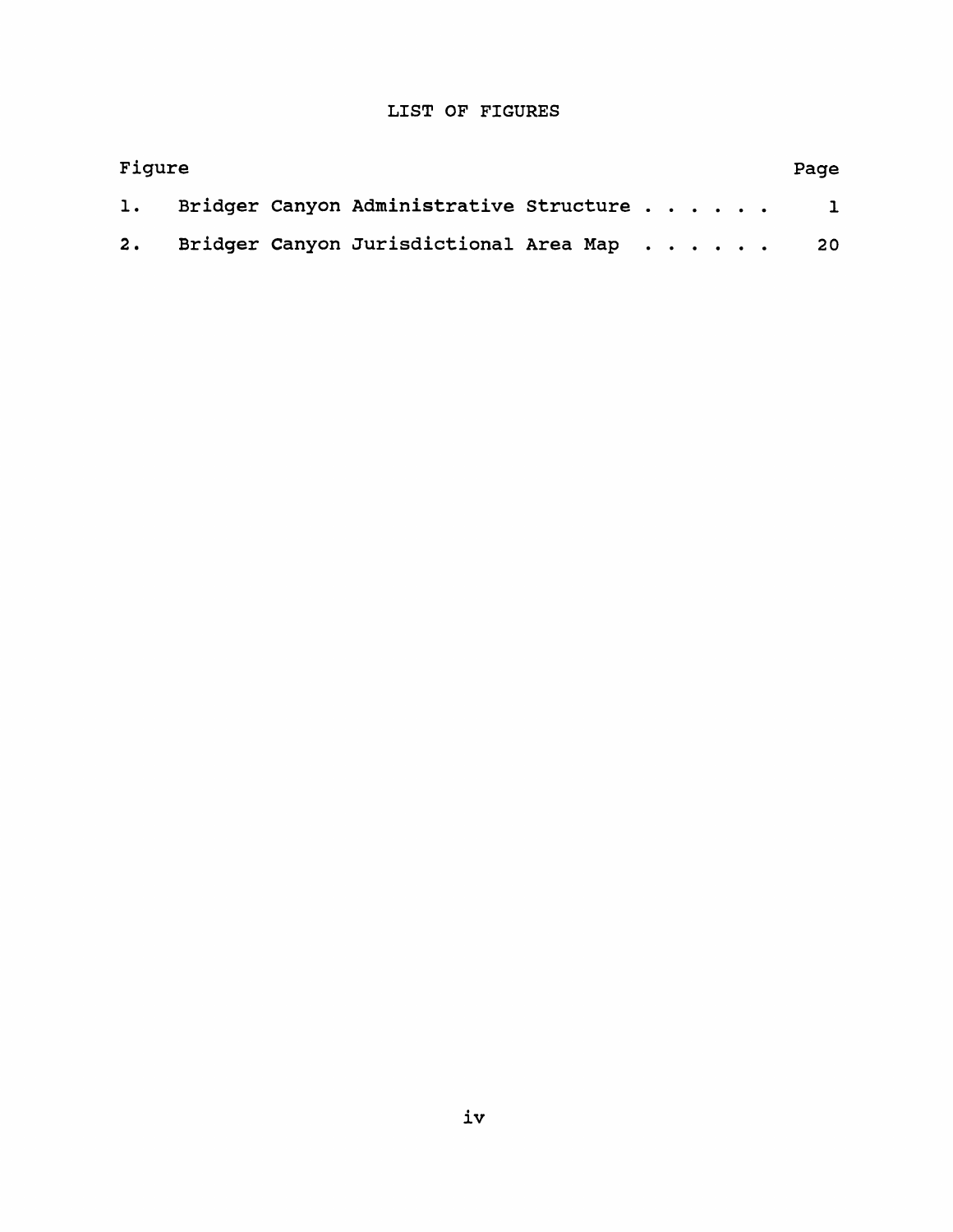#### **INTRODUCTION**

**With the increasing demand for, desirable homesites, suburban and rural land development is rampant throughout the western United States. In Montana, not only is water-endowed land in high demand, but view-property, wooded lots, and wetlands are also undergoing significant land subdivision. Notable environmental degradation often parallels land development schemes. In order to achieve proper design and planning, an extensive resource inventory and development plan is a necessary base upon which to build.**

**Bridger Canyon is located along the northern edge of the Gallatin Valley, just to the northeast of the city of Bozeman (see map, figure 2). Bridger Canyon is a long and narrow valley surrounded by snow-covered mountains and carpeted with natural sage and grassy floored lowlands. It is predominantly an agricultural valley enriched with trout streams, rolling pastures and forested foothills, characteristic of mountain environments. During the last 20 years, Bridger Canyon has experienced a period of accelerated demand for a variety of land uses. In order to preserve the natural physical character of the canyon, and to ensure orderly growth, a general plan and development guide for Bridger Canyon has been established.**

**v**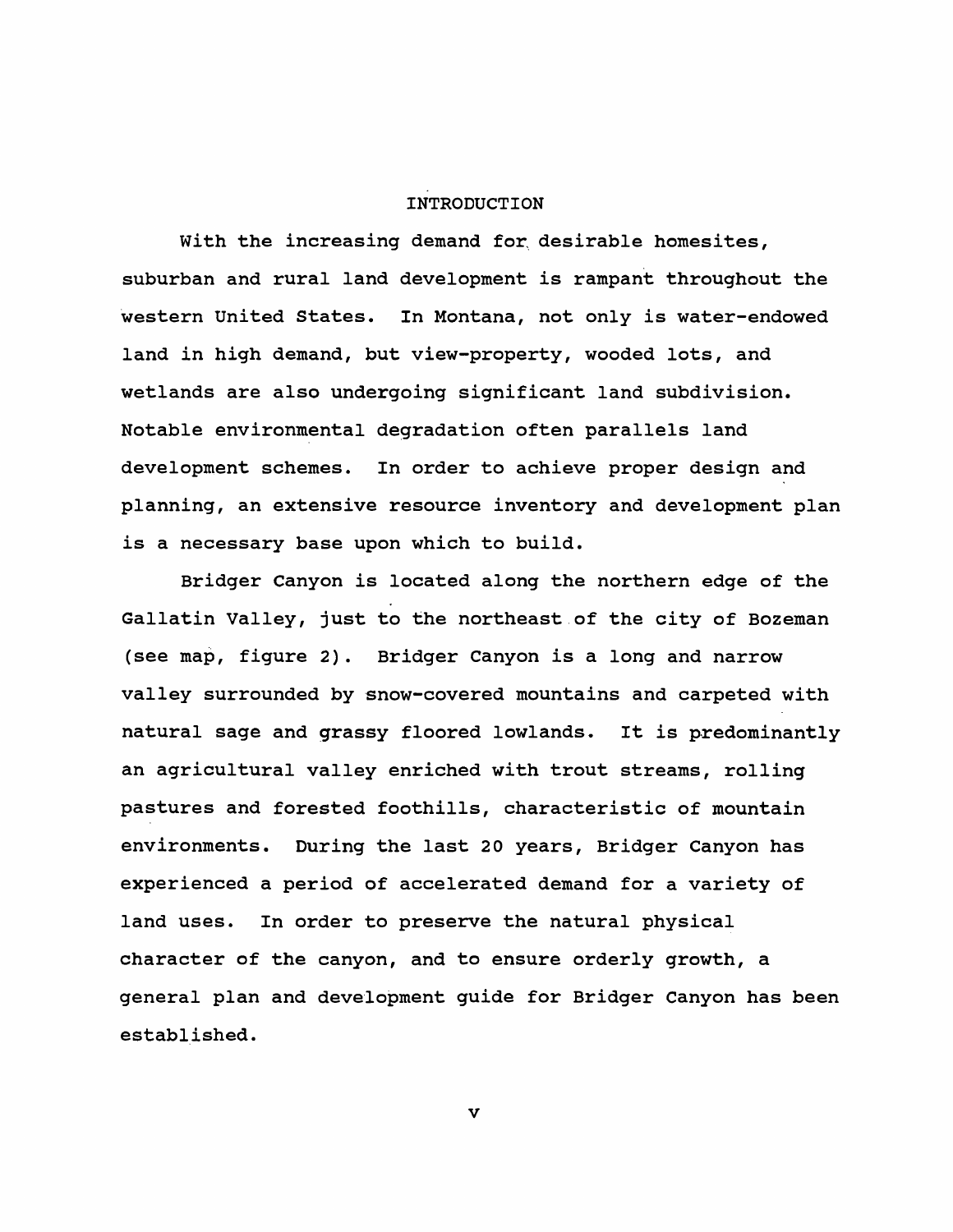**A development plan for Bridger Canyon was originally petitioned by area residents, who had organized the Bridger Canyon Property Owners Association. Their concerns focused primarily on the growth of the ski area and the potential traffic capacity of the canyon road. The underlying objective was to form a plan favoring the conservation of natural resources, preservation of open space and agricultural uses, and limited, controlled growth.**

**The General Plan and Development Guide for Bridger Canyon was officially adopted in 1971. During July of the same year, the Bridger Canyon Zoning District was created by resolution of the Board of Gallatin County Commissioners, pursuant to Montana Code Annotated 76-2-202, formerly 16-4703. The Bridger Canyon Zoning District comprises approximately 51,000 acres. The Bridger Canyon map (figure 2) outlines the jurisdictional area of the zoning district. In October 1971, the Bridger Canyon Zoning Ordinance (pursuant to Montana Code Annotated 76-2-201, formerly 16-470) was incorporated into the general plan. In accordance with Montana Code Annotated 76-2- 106, the above zoning district has undergone a comprehensive amendment.**

**The entire Bridger Canyon Zoning District has been given a basic density right of one single-family detached dwelling**  $\mathbb{R}^2$ 

and all and all in the second will mill a spe  $\sim 100$  M  $_\odot$ 

**vi**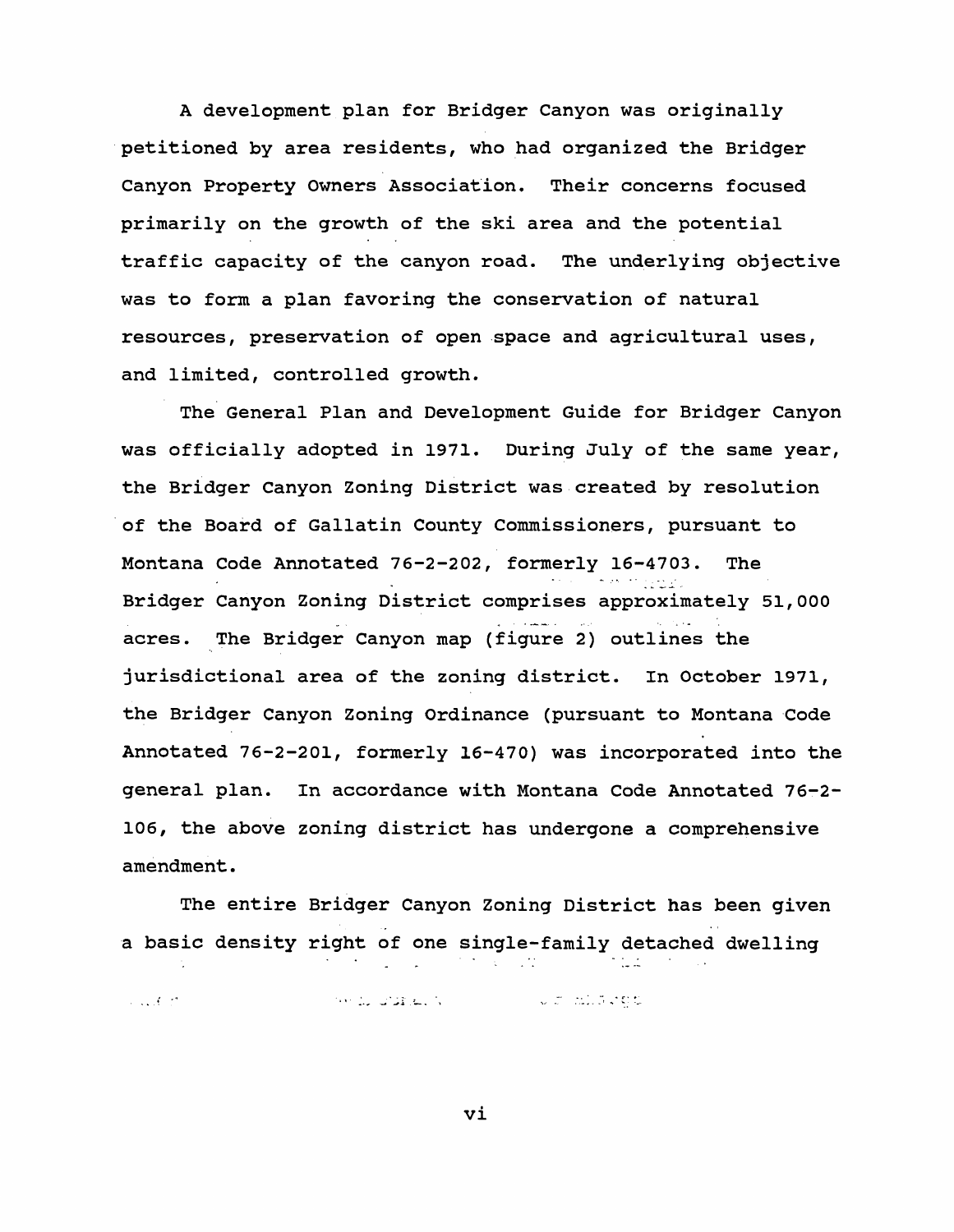**unit per forty acres, with a planned unit development (P.U.D.)1 designation of one unit per twenty acres.2**

**The comprehensive update to the Bridger Canyon General Plan and Development Guide was undertaken by the author at the request of the Bridger Canyon Planning and Zoning Commission. The Commission asked that the plan reflect changes that had occurred in the 16 years since its adoption, and that various issues be clarified.**

**<sup>1</sup>Planned Unit Development: An area of land, controlled by a landowner to be developed as a single entity for a number of dwelling units, the Plan for which may not correspond in lot size, bulk or type of dwelling, density, lot coverage and required open space to the regulations established in the underlying zone.**

**<sup>2</sup>Gallatin County, Bridger Canvon Zoning Ordinance. Gallatin County land use planning staff, Bozeman, MT, 1971, p. 6.**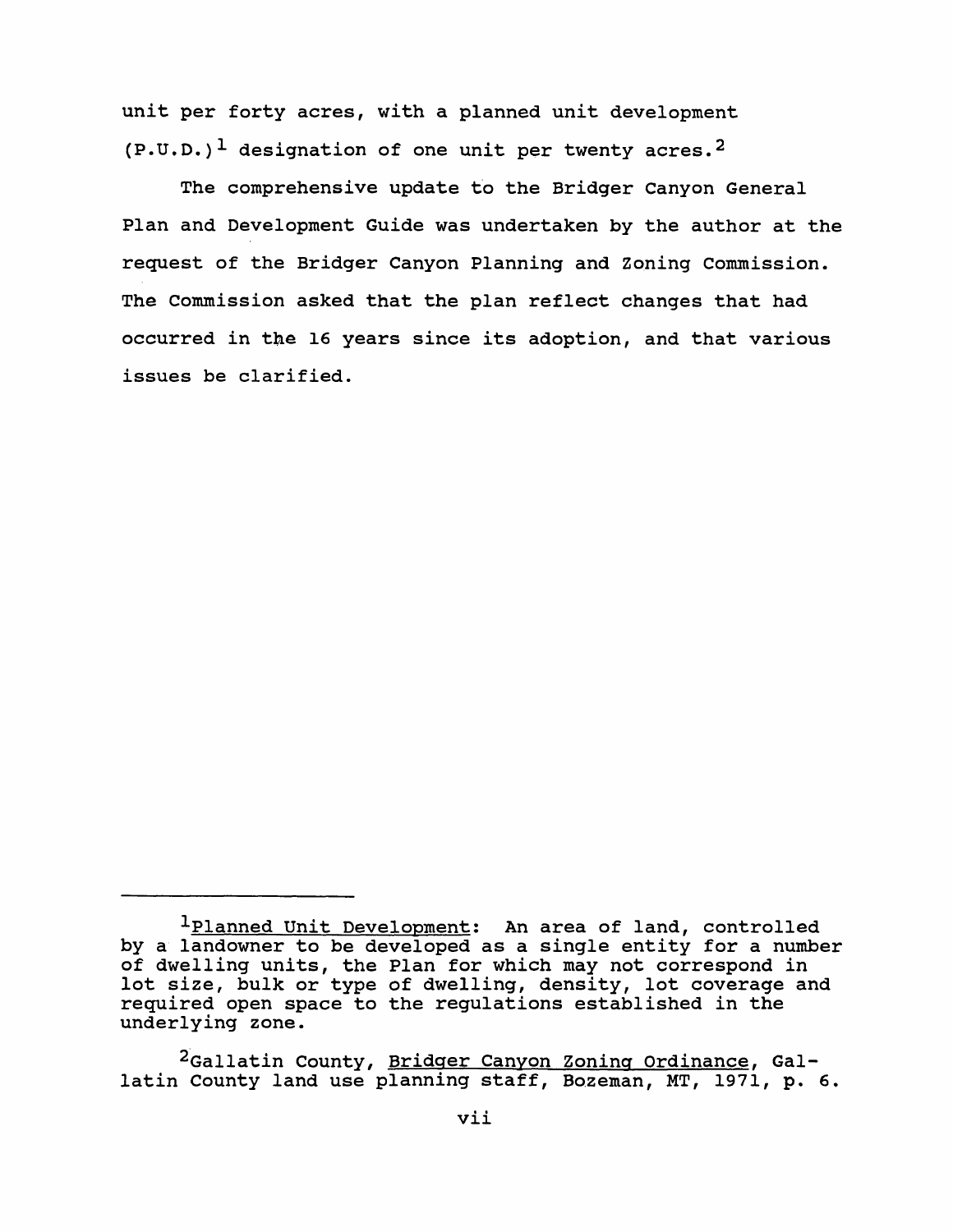## **STATEMENT OF PROBLEM**

**This paper is about the revision of a general plan and development guide which was first adopted in 1971 for a small valley in Western Montana. Analysis of the updating process concludes with guidelines for the undertaking of other similar revisions. The Comprehensive Update of the Bridger Canyon General Plan and Development Guide was prepared by the author for the Bridger Canyon Planning and Zoning Commission.**

**The updated Bridger Canyon General Plan and Development Guide provides information to guide decision making, and sets forth policy direction to respond to the special needs, problems, and future development of Bridger Canyon. The updated plan emphasizes the conservation of natural resources, the preservation of open space and agricultural uses, and limited, controlled growth. The Plan recognizes the recreational potential of the Canyon, especially the potential of the Bridger Bowl Ski Area. A major concern of the original planners and the Bridger Canyon residents was that the existing Bridger Canyon Road could not handle the increased traffic generated by the ski area. To resolve this problem, the Plan provides for full expansion of the ski area by designating a 400-plus acre area with a P.U.D. density of one unit per half acre.3 This higher density area will allow**  $\mathbb{R}^{2n}$ 

**3Gallatin County, Bridger Bowl Base Area Plan. Gallatin County land use planning staff, Bozeman, MT, 1984, p. 7.**

 $\label{eq:2} \left\langle \left\langle \varphi_{\alpha\beta} \right\rangle \varphi_{\alpha\beta} \right\rangle = \left\langle \left\langle \varphi_{\alpha\beta} \right\rangle \varphi_{\alpha\beta} \right\rangle$ 

 $\mathcal{L} = \{ \mathcal{L}_1, \mathcal{L}_2 \}$ 

**viii**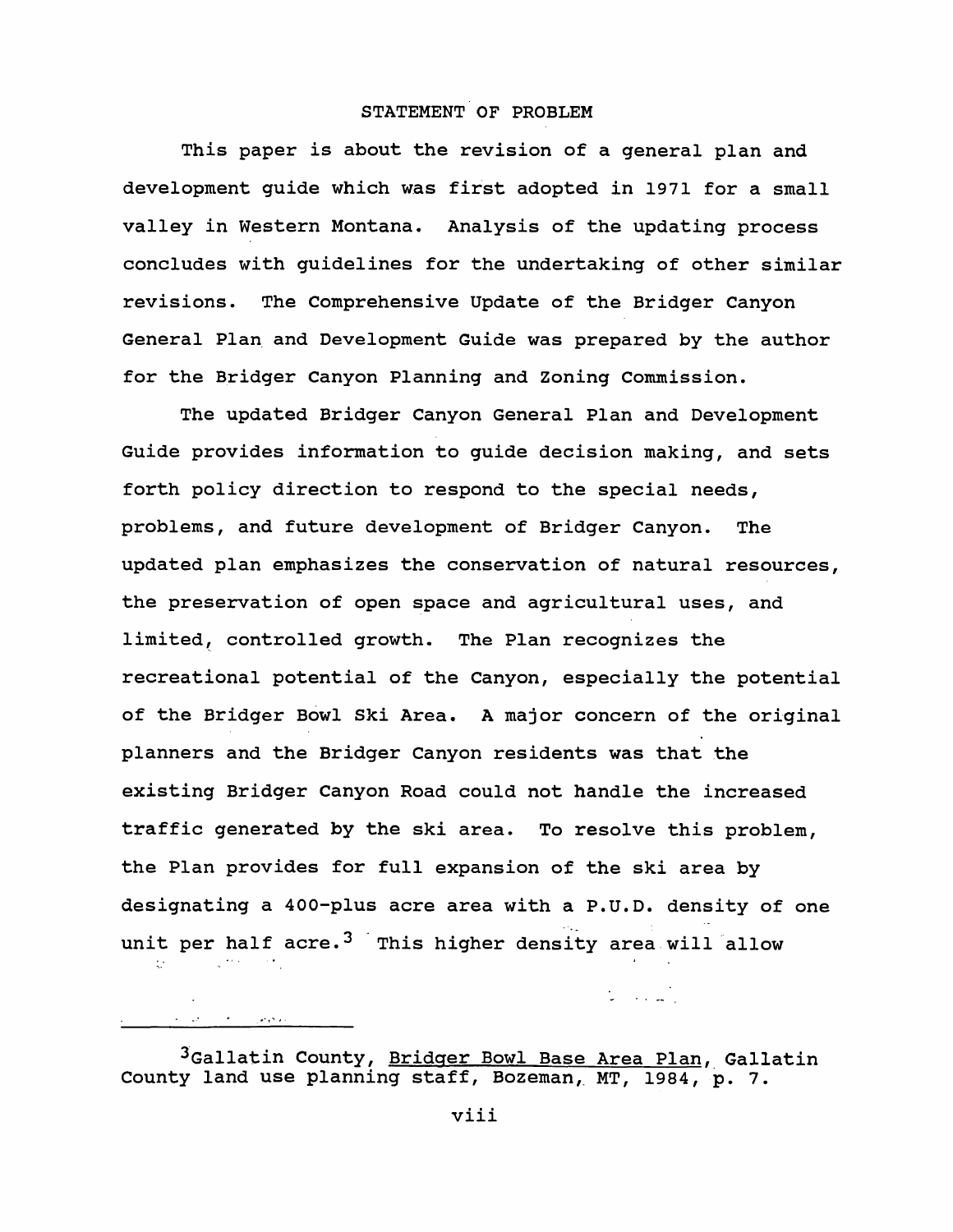**enough overnight facilities to maintain a low daily traffic volume on the Bridger Canyon Road.**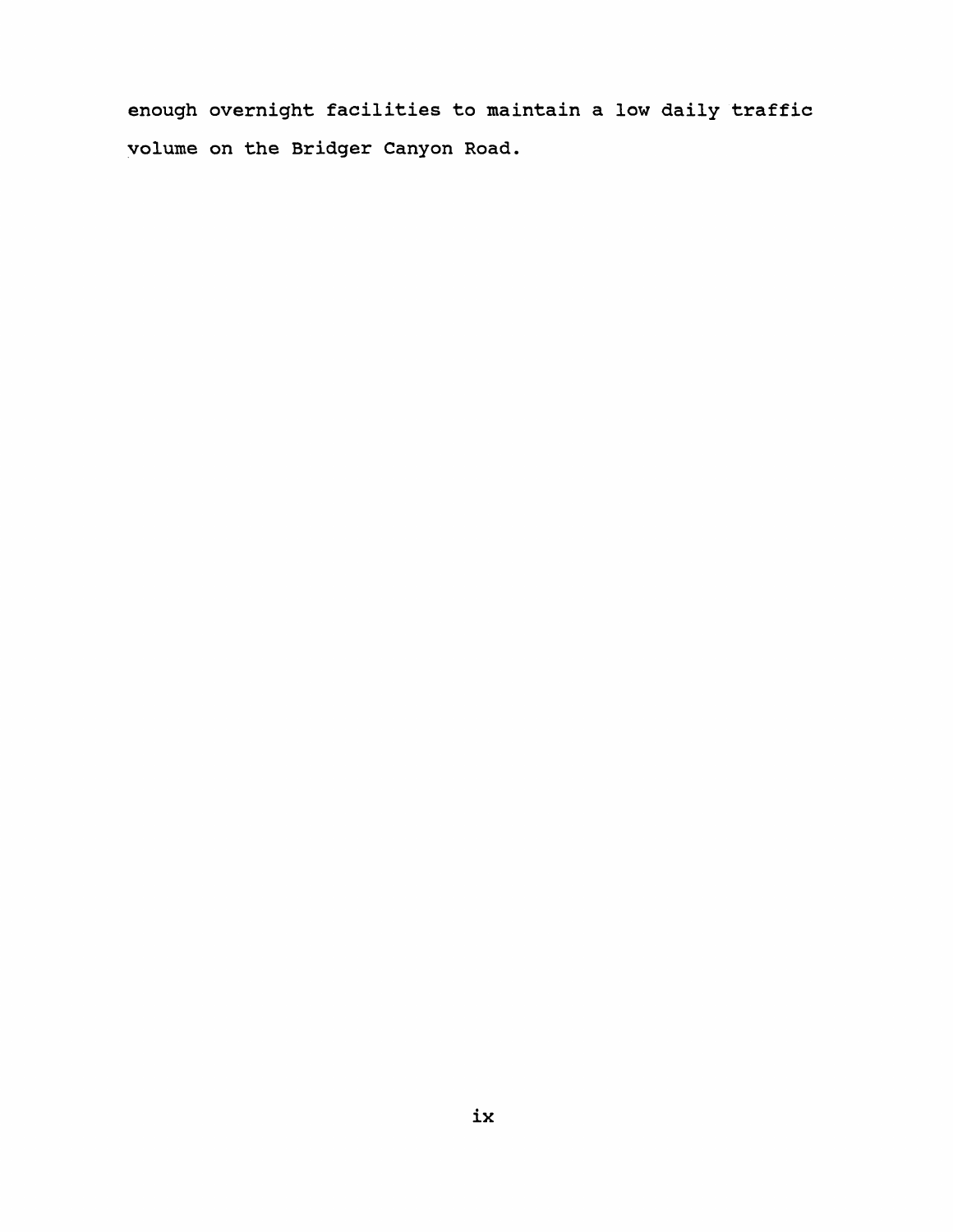#### **CHAPTER I**

## **GALLATIN COUNTY ADMINISTRATIVE STRUCTURE**

**This chapter explains the administrative structure of Gallatin County, and the flow of authority and political influence for each of the administrative positions relevant to the Bridger Canyon Zoning District.**



**Figure 1. Bridger Canyon Administrative Structure.**

## **Gallatin County Commissioners**

**Gallatin County administration is carried out by a Board of County Commissioners consisting of three members who are elected representatives of the County. As the primary County**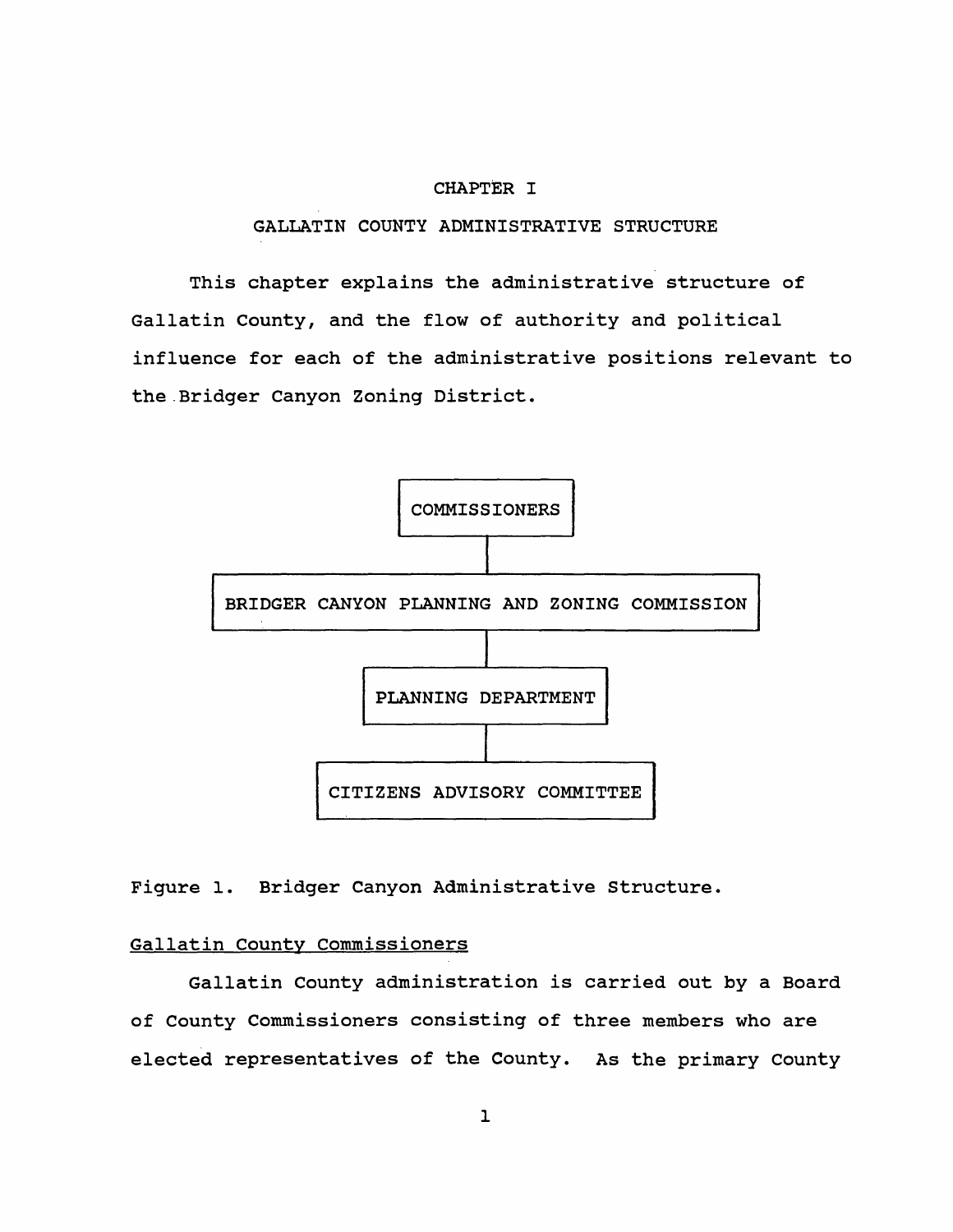**level policy-making group, the Commissioners are responsible for law enforcement, road and bridge construction and maintenance, and land subdivision review and approval in the Bridger Canyon jurisdictional area.**

**In order to provide a method of amending the general plan and zoning regulations, the County Commissioners have appointed the Bridger Canyon Planning and Zoning Commission to recommend changes to the planning documents.**

#### **Bridger Canyon Planning and Zoning Commission**

**The Planning and Zoning Commission for the Bridger Canyon Zoning District consists of the three County Commissioners, the County Surveyor, and the County Assessor. The primary role of the commission is to assure the promotion of the public health, safety, and general welfare in the process of community development of Bridger Canyon. In general, the Bridger Canyon Planning and Zoning Commission has the authority it needs to fulfill its functions and duties to promote county planning. The Commission is required to hold a public hearing before making any change or amendments to the Bridger Canyon Zoning District.4**

## **Gallatin County Planning Department**

**The Gallatin County Planning Department is responsible for the preparation^ amending, and updating of the Bridger Canyon Zoning District's planning documents. The planning**

**<sup>4</sup>Mont. Code Ann. Sect. 76-2-106 (1987).**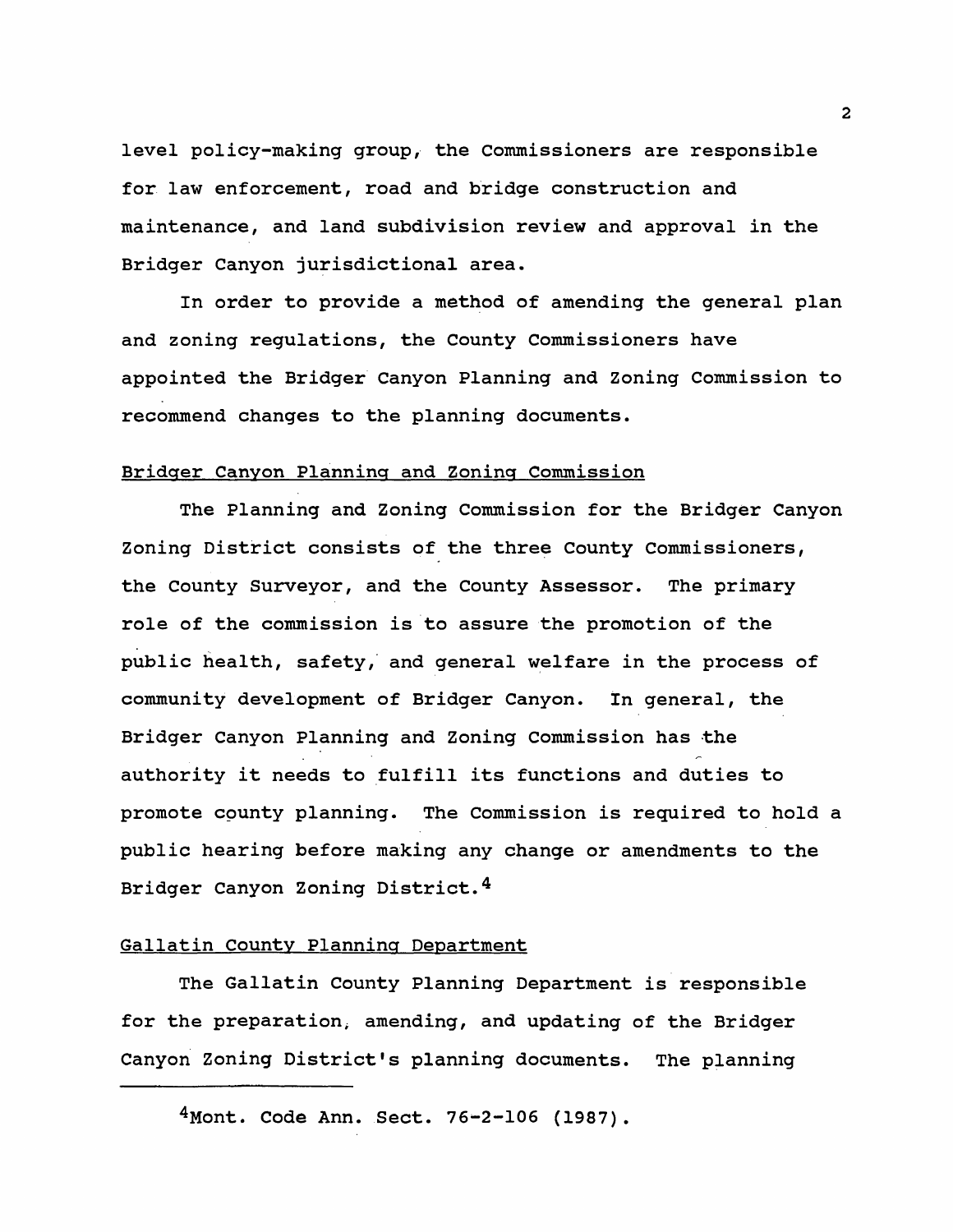**staff gathers data relevant to the goals and objectives, develops the operational plan, implements the operational plan, contributes to the feedback and modification of the plan, and advises the Bridger Canyon Planning and Zoning Commission. Prior to final action on any amendment, the Bridger Canyon Planning and Zoning Commission requests a report from the planning department.**

#### **Citizen Advisory Committee**

**Citizen advisory committees are established to encourage citizen participation in the planning process. They have no authority other than for presenting their views and opinions in order to assist policy-makers.**

**The Bridger Canyon Property Owners Association is the representative citizens\* advisory committee in the planning process. The group consists of nine members with one chairperson. They are responsible for assessing community values and determining the goals and objectives for all residents of Bridger Canyon. The group's primary purpose is to advise the planning agency in the planning process. The** property owners' association further contributes to the **planning process by participating in choosing alternative designs, by participating in the approval and modification of the Bridger Canyon planning documents, and by contributing to the continuous feedback process. Through such participation, the property owners' association can ensure that the decisions made are consistent with the community's values and goals.**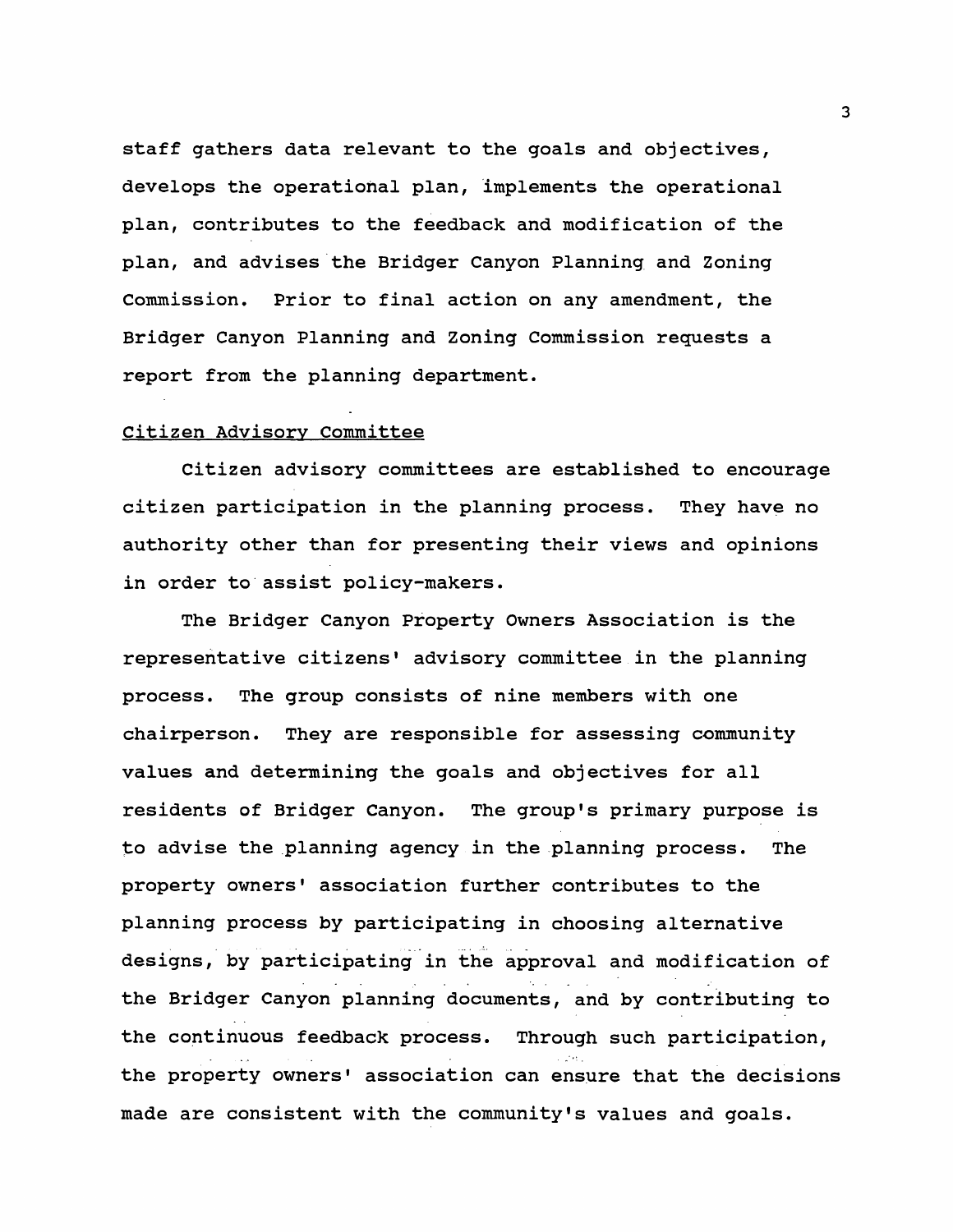#### **CHAPTER II**

## **LEGISLATIVE BACKGROUND**

**Knowledge of land use law and regulations is critical to the planner and the planning process. Precise understanding of the Montana Statutes (and federal regulations where applicable) is necessary for the formulation of rural planning and zoning districts. Without this knowledge, planners may formulate public planning programs which will not receive judicial approval when tested in court, and particularly when those proposed regulatory programs limit the property owner's legal rights to the use of their land. This chapter cites the principal enabling statutes pertaining to the Bridger Canyon Planning and Zoning District. The statutes are the attempt of the legislature to solve the never-ending problems brought about by increased population and associated impacts facing the people of Montana and Bridger Canyon. The statutes cited are from the 1947 Revised Codes of Montana, which were the relevant statutes at the time the 1971 Bridger Plan was written. The revised plan recognizes the 1987 Montana Codes Annotated, so references are made to both.**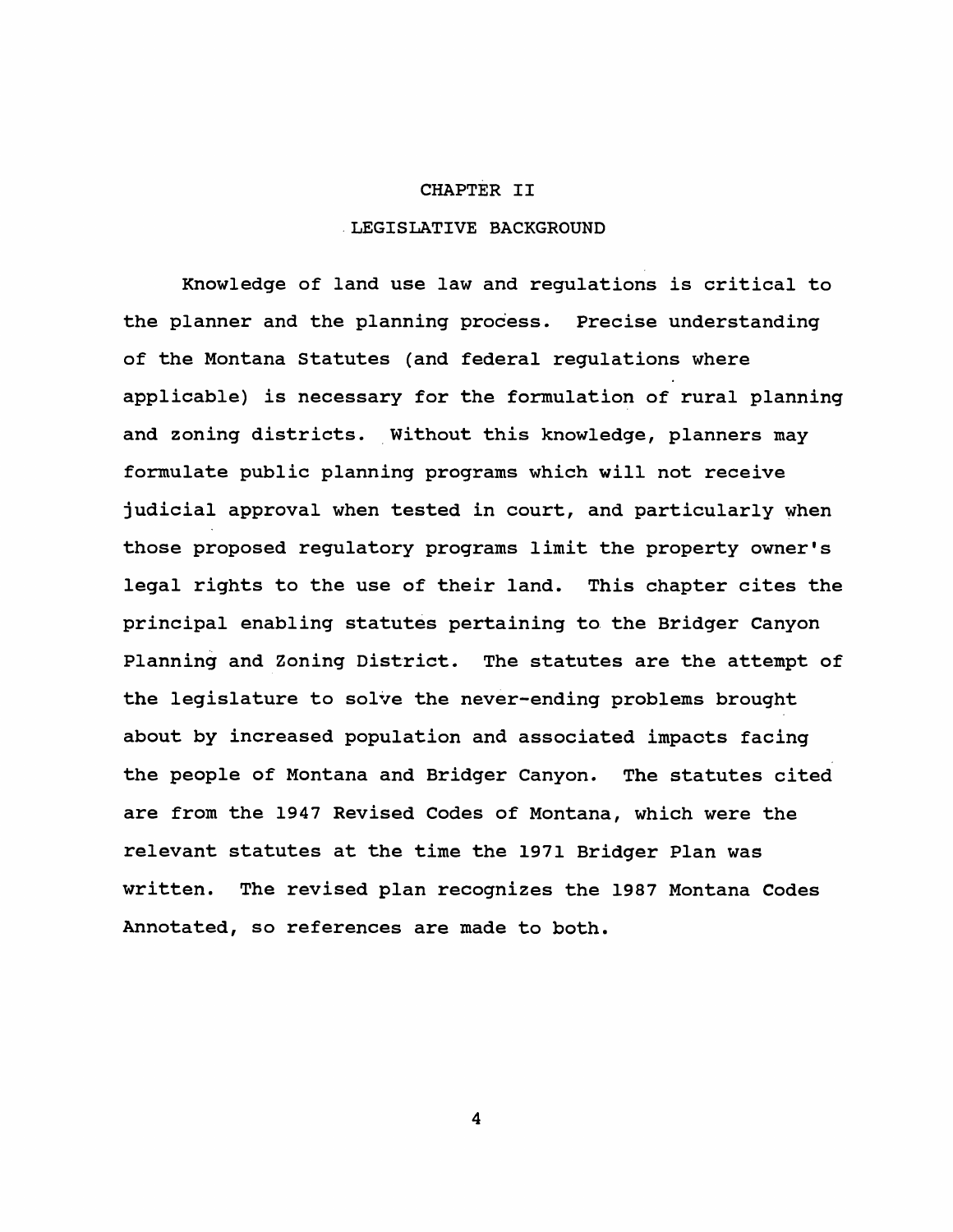## **Planning and Zoning Districts - Commission - Creation5**

**Whenever the public interest or convenience may require and upon petition of 60% of the freeholders affected thereby, the Board of County Commissioners is hereby authorized and empowered to order and create a planning and zoning district and to appoint a commission consisting of five members.**

## **Development Pattern6**

**For the purpose of furthering the health, safety and general welfare of the people of the county, the county planning and zoning commission hereby is empowered, and it shall be its duty to make and adopt a development pattern for the physical and economic development of the planning and zoning district.**

## **Adoption of Development District7**

**Adoption by the planning and zoning commission of the development district, or any change therein, may be in whole or in part, but must be by the affirmative vote of the majority of the whole commission, provided, however, that prior to any such adoption a public hearing shall have been held not less than fifteen (15) days after notice thereof shall have been posted in at least three (3) public places within the area affected. The resolution adopting the district or any part or parts covering one or more of the functional elements which may be included within the district, shall refer expressly to the maps, charts and description matters forming the pattern.**

**5Rev. Code of Mont. Sect. 16-4101 (1947), Mont. Code Ann. Sect. 76-2-101 (1987).**

**6Rev. Code of Mont. Sect. 16-4102 (1947), Mont. Code Ann. Sect. 76-2-104 (1987).**

**^Rev. Code of Mont. Sect. 16-4103 (1947), Mont. Code Ann. Sect. 76-2-106 (1987).**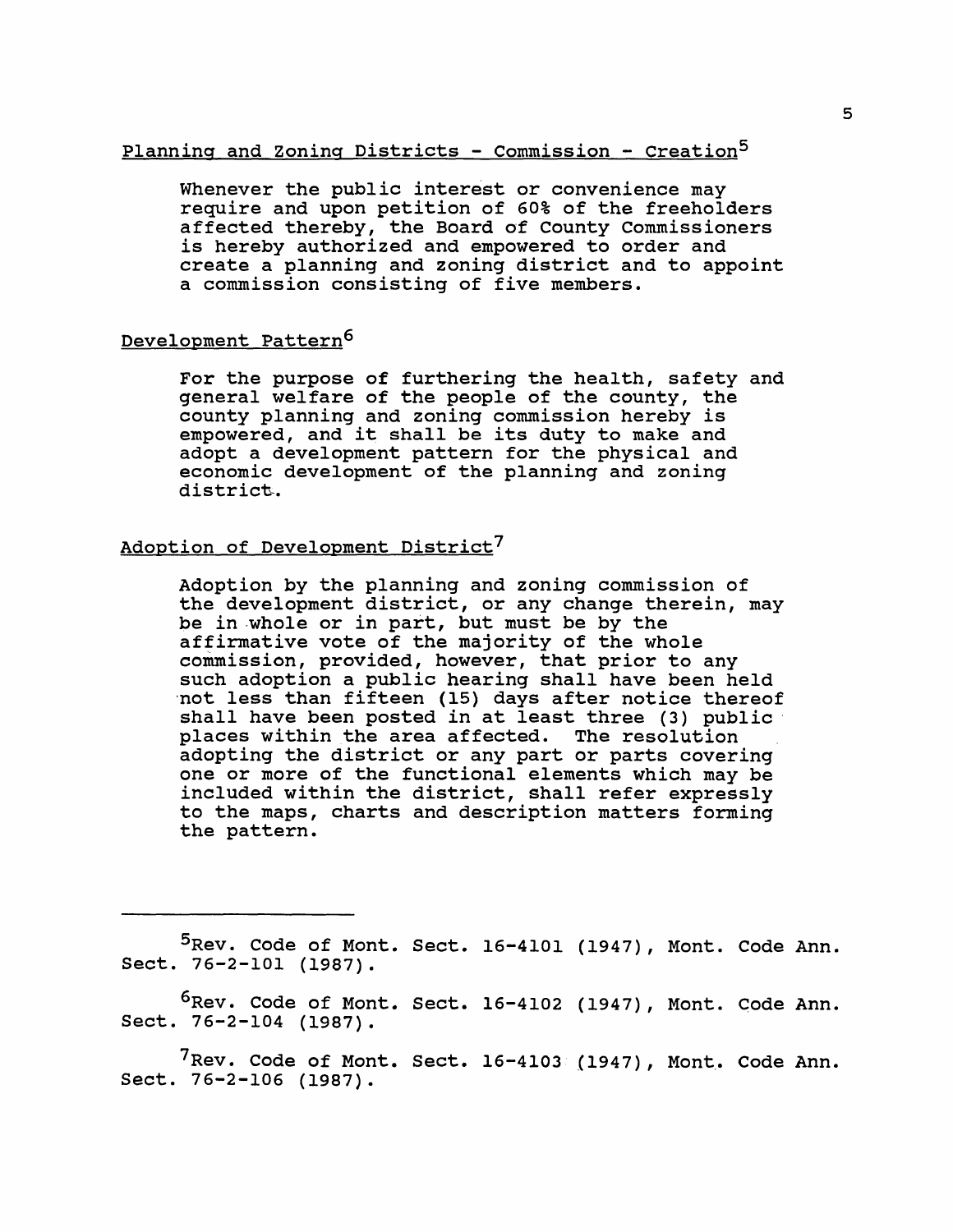## **County Zoning-Authorized8**

**For the purpose of promoting the health, safety, morals and general welfare of the people in cities and towns and counties whose governing bodies have adopted a comprehensive development plan for jurisdictional areas, the board of county commissioners in such counties are authorized to adopt zoning regulations for all or parts of such jurisdictional areas in accordance with the provisions of this act.**

## **Purposes of Regulations9**

**The zoning regulations shall be made in accordance with a comprehensive development plan, and shall be designed to lessen congestion in the streets; to secure safety from fire, panic and other dangers; to promote health and general welfare; to provide adequate light and air; to prevent the overcrowding of land; to avoid undue concentration of population; to facilitate the adequate provision of transportation, water, sewerage, schools, parks and other public requirements. Such zoning regulations shall be made with reasonable consideration to the character of the district.**

## **Judicial Review10**

**All statutes and planning ordinances written and approved through legislative procedure are subject to legal challenges on various grounds. Such "planning" regulations should be sufficiently clear and unambiguous so as to warrant judicial approval if the regulation is tested in the court systems. Unfortunately, the statutes and ordinances which control the**

**8Rev. Code of Mont. Sect. 16-4701 (1947), Mont. Code Ann. Sect. 76-2-201 (1987).**

**9Rev. Code of Mont. Sect. 16-4704 (1987), Mont. Code Ann. Sect. 76-2-203 (1987).**

**10William E. Johnson, Attorney at Law, Interview by author, Madison, Wisconsin, 6 September 1988.**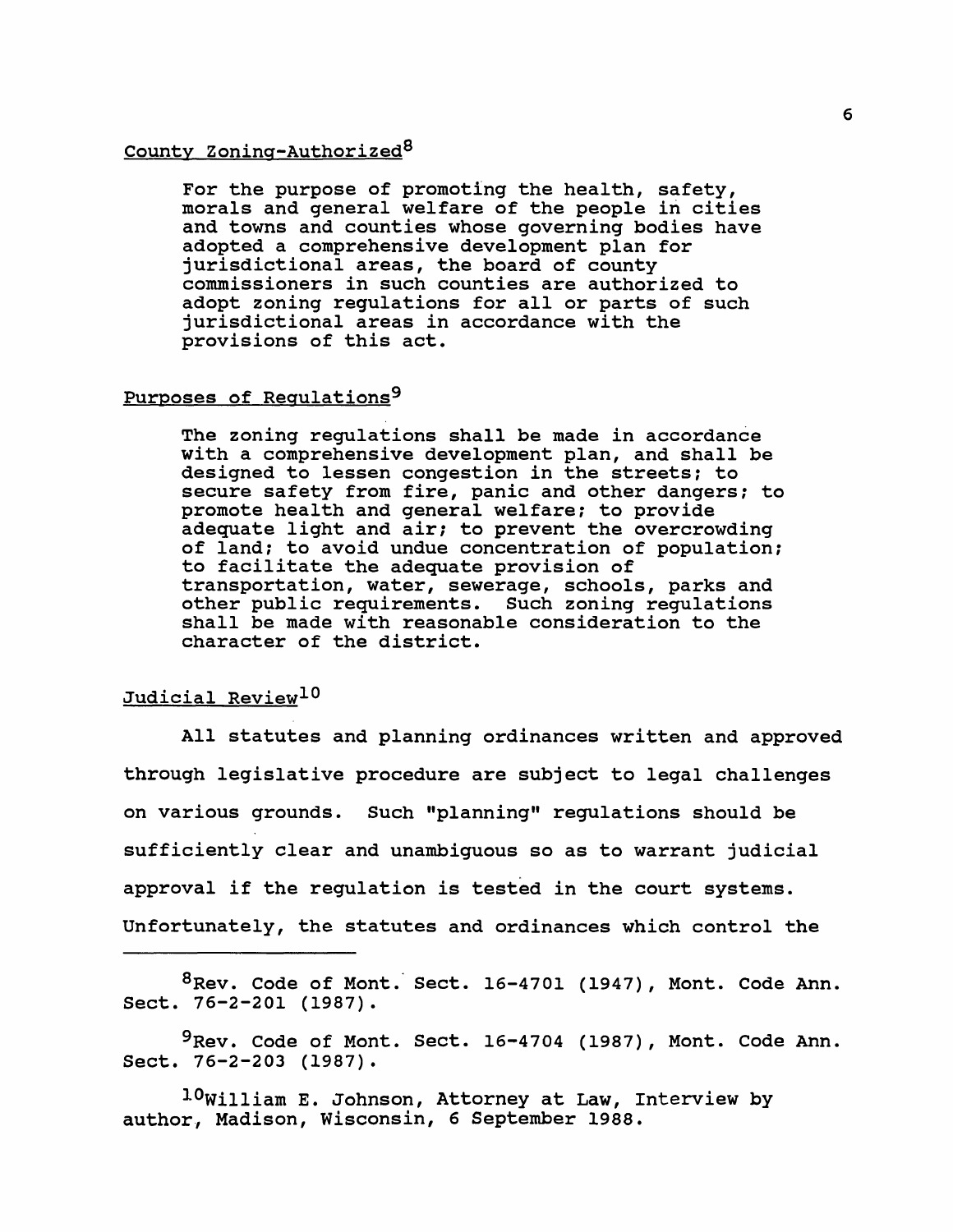**planning process cannot be detailed and complete enough to account for every situation which might arise. Therefore, like any statute or regulation, they are open to interpretation by the public, developers, or governmental planners under the varying circumstances where the planning or zoning "law" is applied.**

**Some "planning laws" are strictly construed and others are broadly construed. The legislative and judicial history is therefore of utmost importance to the planner or planning agency when interpreting or construing the "planning law" in question. However, since this project was a review and update of an existing plan, with few substantive changes, legal research was limited to review of existing statutes.**

المعدود المتحققا فالمراس الواعظاء عقوريا

 $\langle \partial \phi \phi \rangle_{\rm eff} = 0.1$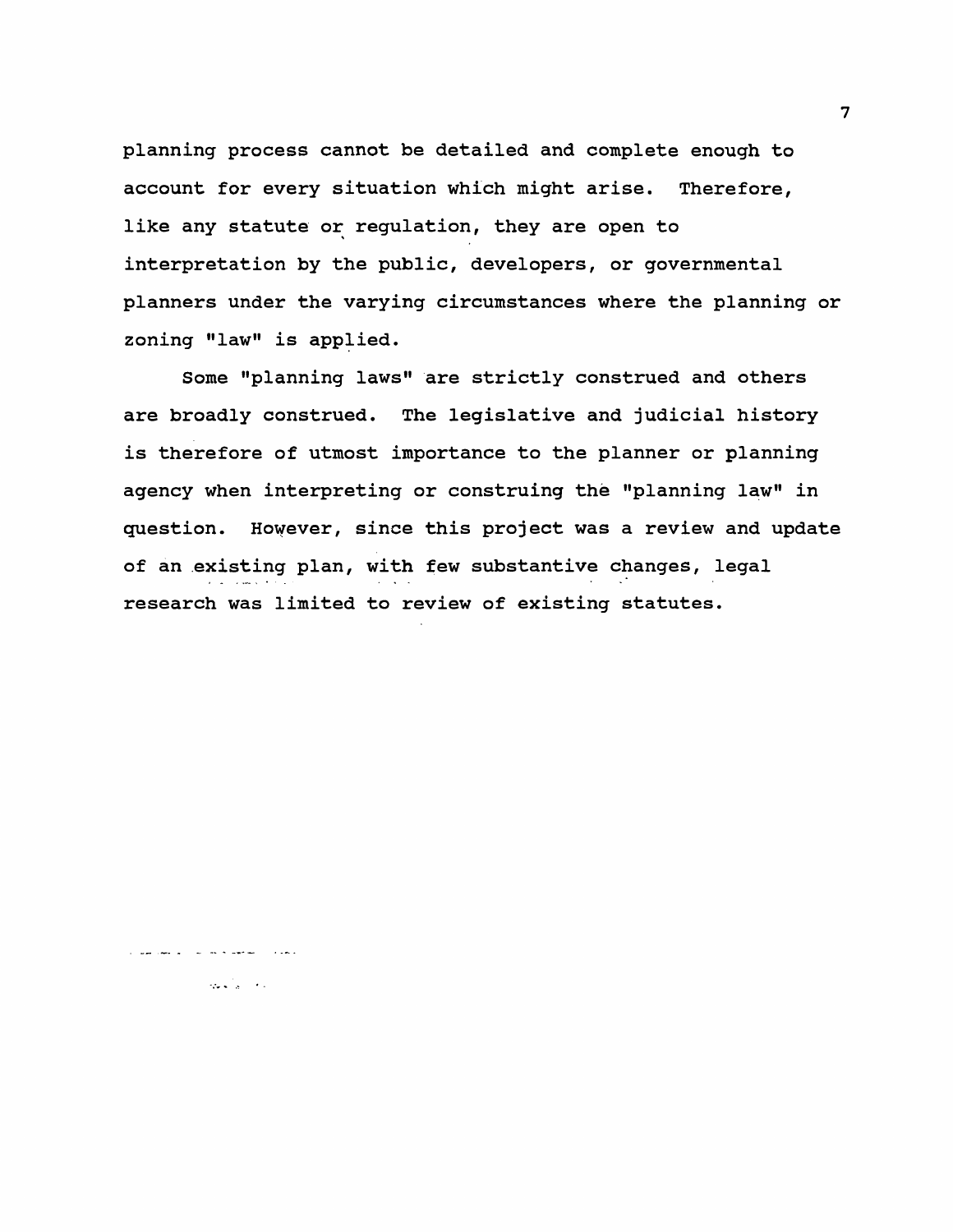#### **CHAPTER III**

## **THE PLANNING PROCESS**

**This chapter explains the reason for the Bridger Canyon Plan update, the duties performed by the Bridger Canyon Property Owners Association and the Gallatin County Planning Staff, and summarizes the plan updating procedure.**

**As mentioned in the introduction to this paper, the comprehensive update to the Bridger Canyon General Plan and Development Guide was undertaken at the request of the Bridger Canyon Planning and Zoning Commission. The Commission, concerned about the age of the original plan, asked the planning staff for a comprehensive update reflecting the changes that had occurred since its adoption in 1971. From a legal standpoint, Montana\*s planning-enabling statutes are not rigid; they are written to accommodate change in land use policy. Thus, they allow for periodic amendments to statutory and regulatory land use controls which are necessary to clarify regulations and to update and change such regulations.**

**In the course of updating the Bridger Canyon General Plan and Development Guide, the Bridger Canyon Property Owners Association\*s functional assignment was to give direction to the Plan, especially since the Plan could possibly affect the quality of their lives.**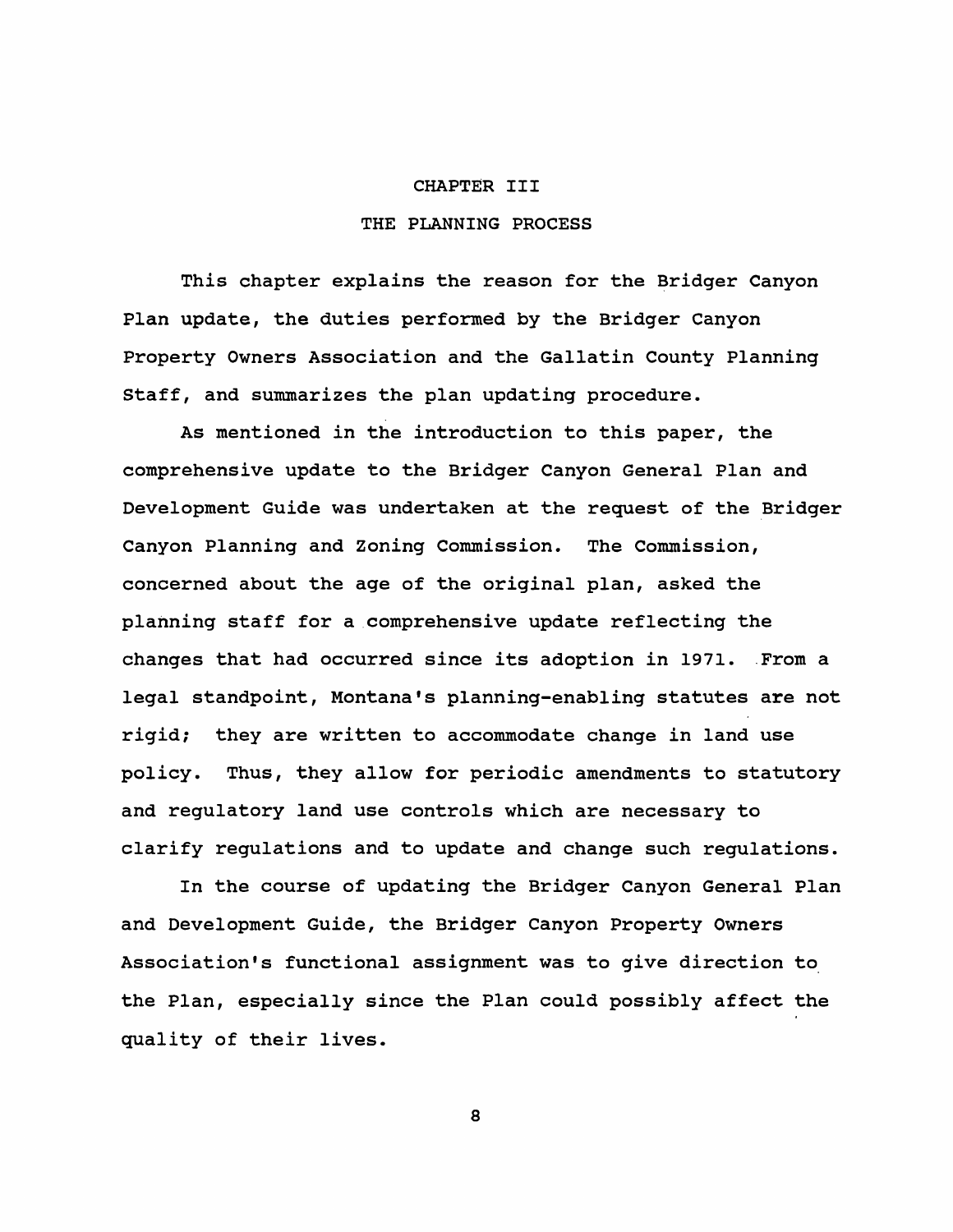**The Gallatin County Planning Staff was primarily concerned with those aspects of the update that required professional skills in the review of the existing statutes and the proposed changes. During the summer of 1987, while fulfilling the requirements for the degree of Master of Science at the University of Montana, the author was an intern professional planner and assistant to the director of planning for the Gallatin County Planning Department. My responsibility as intern planner during the updating process involved investigative field work, research, data compilation and analysis of pertinent regulatory issues pertaining to the plan update. I assisted the Planning Director in scheduling, formulating programs, and monitoring the update hearings, and acted as liaison with the property owners. While interning as a professional planner, I felt I contributed not only technical knowledge but also communication skills in dealing with the property owners at the group meetings, in participating and leading discussions, assisting in resolution of conflicts arising out of proposed regulations, and providing technical information as requested by the property owners.**

**The Bridger Canyon General Plan and Development Guide update process began with a review of the current local planning situation and a determination of the necessary notification procedures for the property owners in order that**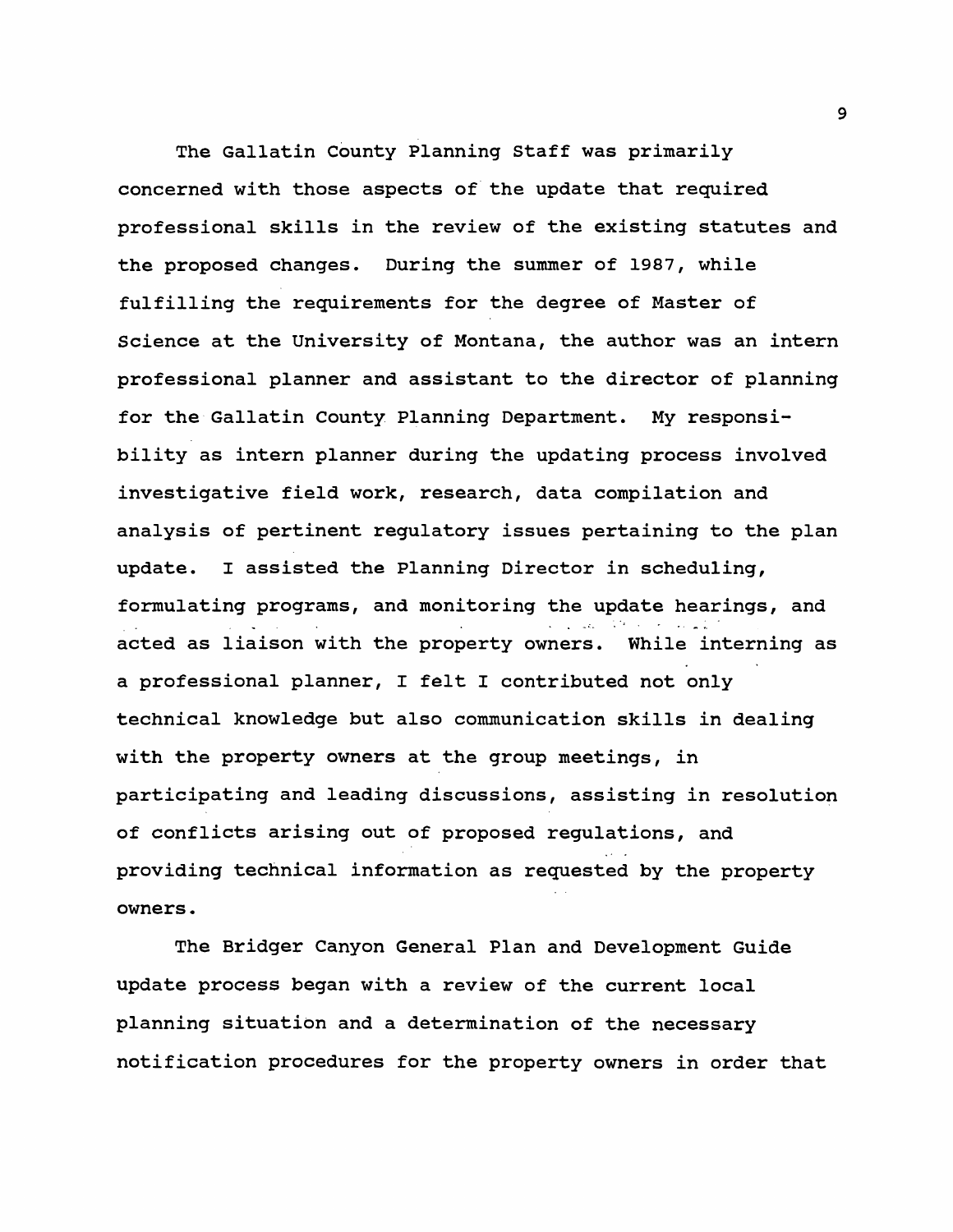**they would be able to fully participate in the anticipated update and changes.**

**An open meeting was held consisting of the 9 members of the Bridger Canyon Property Owners Association, the Gallatin County Planning Director and myself. Subsequent meetings were held for approximately two hours on a bi-monthly basis.**

**The update process consisted of five development stages: The Assessment stage, Modification stage, Feedback stage, Approval stage and then the final Adoption stage.**

**The Assessment stage of the update process consisted of a comprehensive review and critique of the 1971 Bridger Canyon Plan. This included my written comments on the organization, writing style, content and validity of the plan. The initial update meetings with the Bridger Canyon property owners focused on a page-by-page, issue-by-issue review and assessment of the 1971 plan. During these initial meetings I presented my comments on how the plan operated and how it could be improved. I encouraged the exchange of ideas and group discussions on clarifications, materials in need of updating, and the removal and addition of relevant information to the plan.**

**The Modification stage of the update process took place between group meetings. This involved the removal of outdated materials, clarification of issues, updating of the data, investigative field work and further research and data compilation, together with the data analysis. Additionally**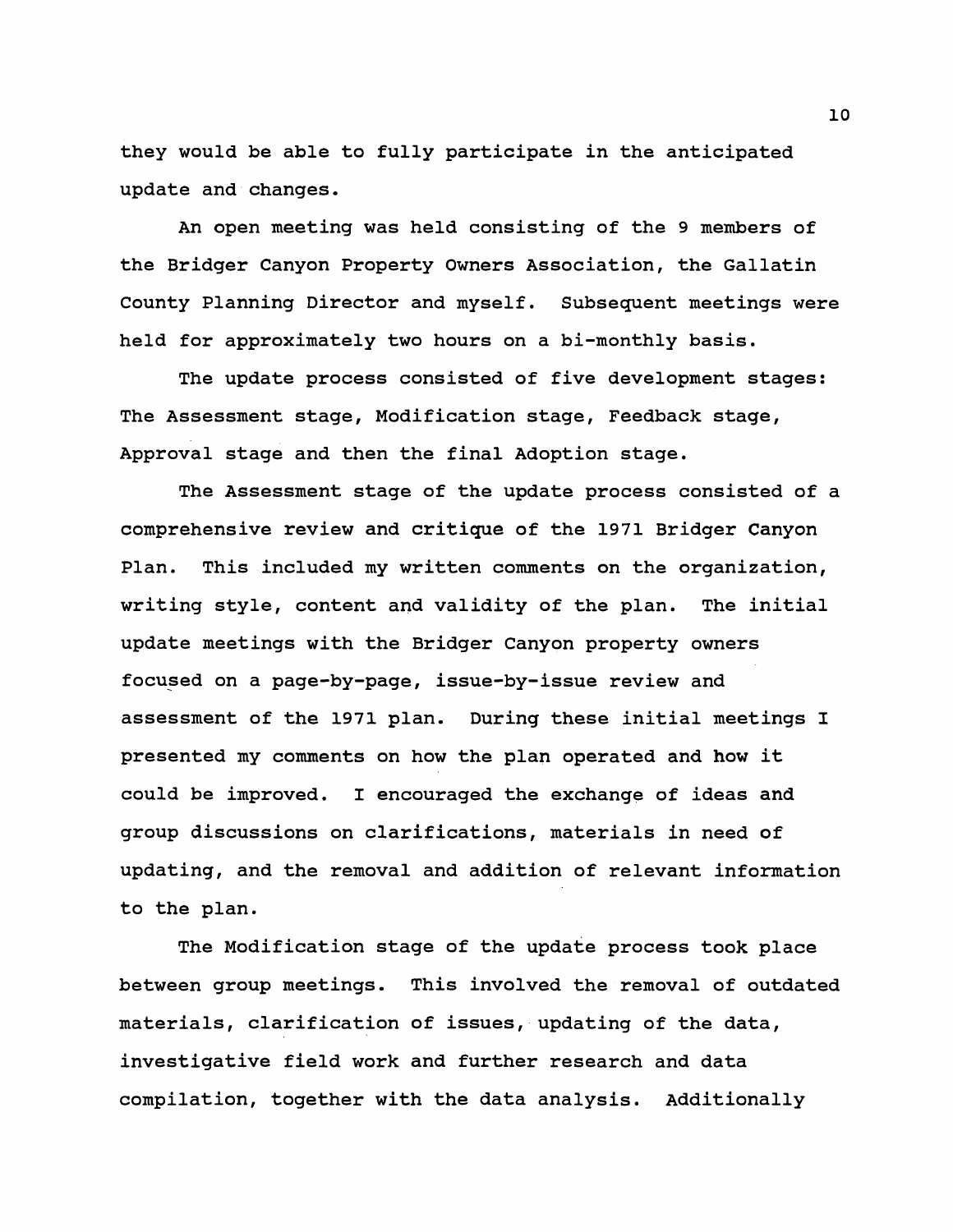**and importantly, property owners' suggestions from the assessment stage were taken into consideration and valid suggestions of the property owners, as well as those changes suggested by myself, were ultimately approved by the Planning Director and incorporated into the new plan.**

**The Feedback stage during the update process involved a review of the modified plan which incorporated changes implemented during the Modification sequence. The "rough draft" of the new plan was reviewed and edited by the property owners during the group meetings. Again, the property owners' comments were taken into consideration and implemented into** لواردهم ومانون **the plan to produce a finished product.**

**... The Approval ,stage of the update process is the final approval of the newly drafted plan by the Bridger Canyon Property Owners Association, the Gallatin County Planning Director, and the Bridger Canyon Planning and Zoning Commission. They together recognized the new plan as a viable and legal comprehensive update to the General Plan and Development Guide for Bridger Canyon, Montana. A certification of the 1987 revised document as the official draft of the update to the Bridger Canyon Plan is entered in the Appendix.**

**As of the time of this writing, adoption and publication of the update to the General Plan and Development Guide for Bridger Canyon is pending the completed revision of the Bridger Canyon Zoning Ordinances.**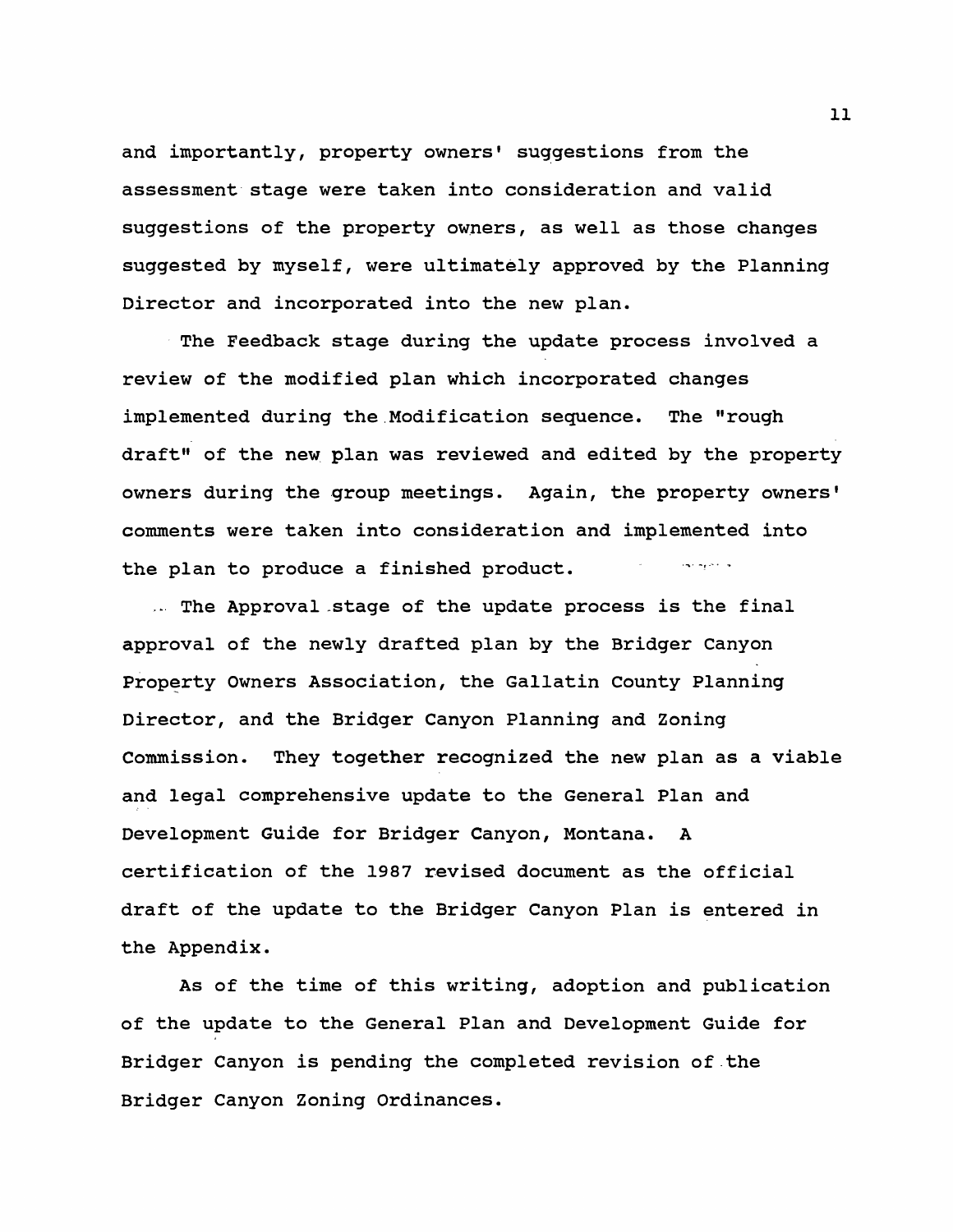#### **CHAPTER IV**

#### **METHODOLOGY**

**The 1987 revised Bridger Canyon Plan incorporates a comprehensive reorganization and rewrite of the original 1971 Bridger Canyon Plan. General information retained from the 1971 plan includes goals and objectives, population and economic factors, residential and commercial criteria, recreation overview, utilities, public services, design concepts and data on physical resources and associated maps, i.e. geology, soils, topography, hydrology, timber, wildlife, etc. Existing land ownership and general plan maps were also retained from the 1971 Plan.**

**Information added to the new Plan includes the following: introduction, jurisdictional area map, historical and development background, expanded soil information, snowfall data, extended information on water, logging standards, weed control, mineral extractions, existing land uses and associated maps, population growth and future estimates, vacant homesite assessment, Bridger Bowl data, traffic update figures, road maintenance and fire protection. The following chapter details those new developments incorporated into the revised plan.**

**The underlying source of information for the Bridger Canyon Plan update is the original 1971 Bridger Canyon Plan.**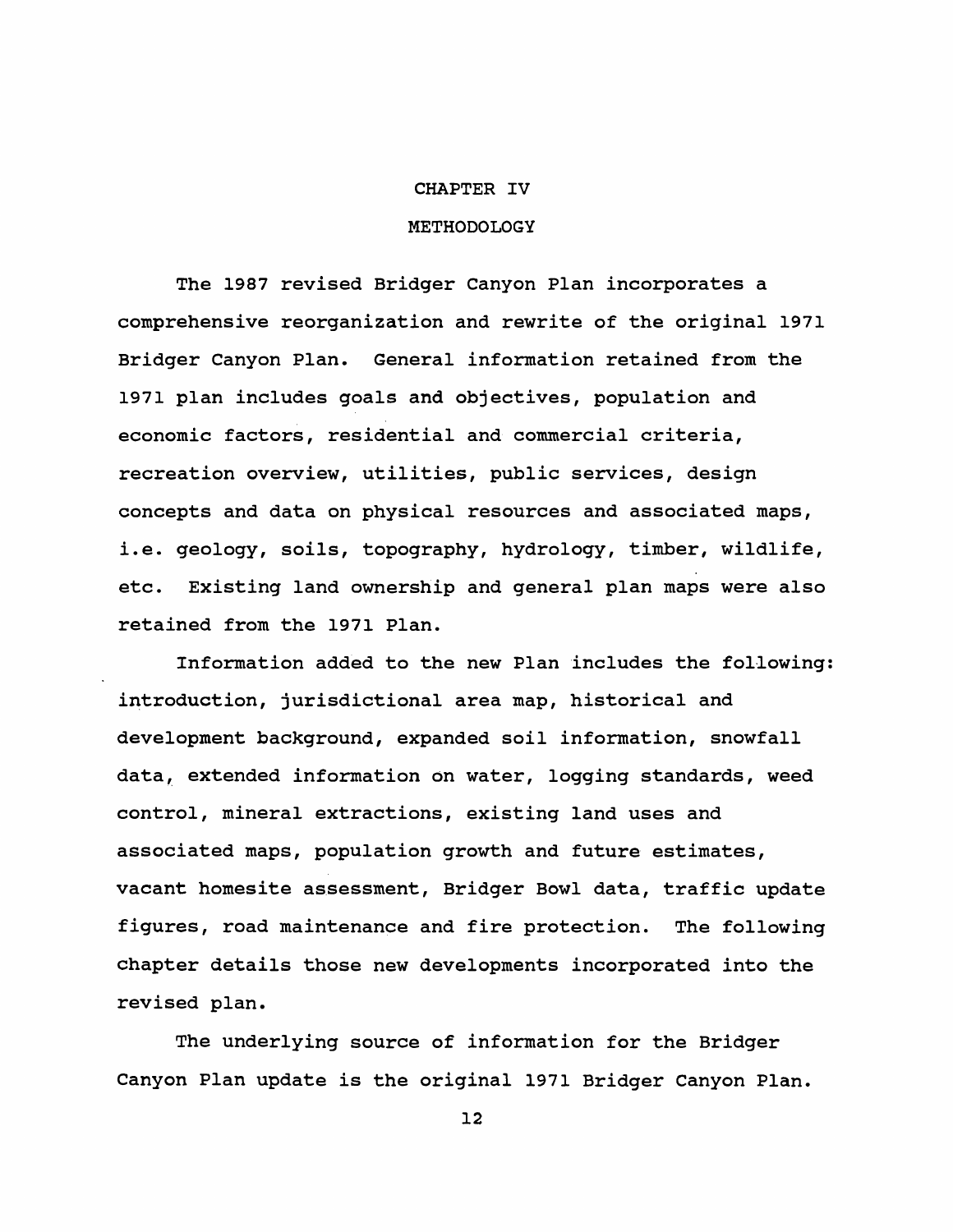**The Bridger Canyon Zoning Ordinance, adopted in October 1971, regulates and promotes the orderly development, and establishes the housing density zones of the area. Other legal documents used in the formation of the new Bridger Canyon Plan include the Bridger Bowl Base Area Plan, the Bozeman Master Plan, and the Gallatin National Forest Plan. Numerous public governmental and local documents were used as information sources throughout the formulation of the Plan's basic elements. Selected personal interviews yielded information pertaining to mineral rights, water rights, highways, property owners' goals, fire protection, etc. All sources of information used in the 1987 revised Plan are entered in the bibliography of this document.**

**Field work conducted during the project included a reconnaissance survey of the study area and a building permit analysis to determine growth rates and the identification of vacant homesites. Base maps used in the preparation of the 1987 revised Plan include those provided by the Gallatin National Forest, Gallatin County, and the 1971 Bridger Canyon General Plan.**

 $\mathcal{A}^{\text{L}}_{\text{L}}$  and  $\mathcal{A}^{\text{L}}_{\text{L}}$ 

 $\frac{1}{\sqrt{2}}$  , where  $\frac{1}{\sqrt{2}}$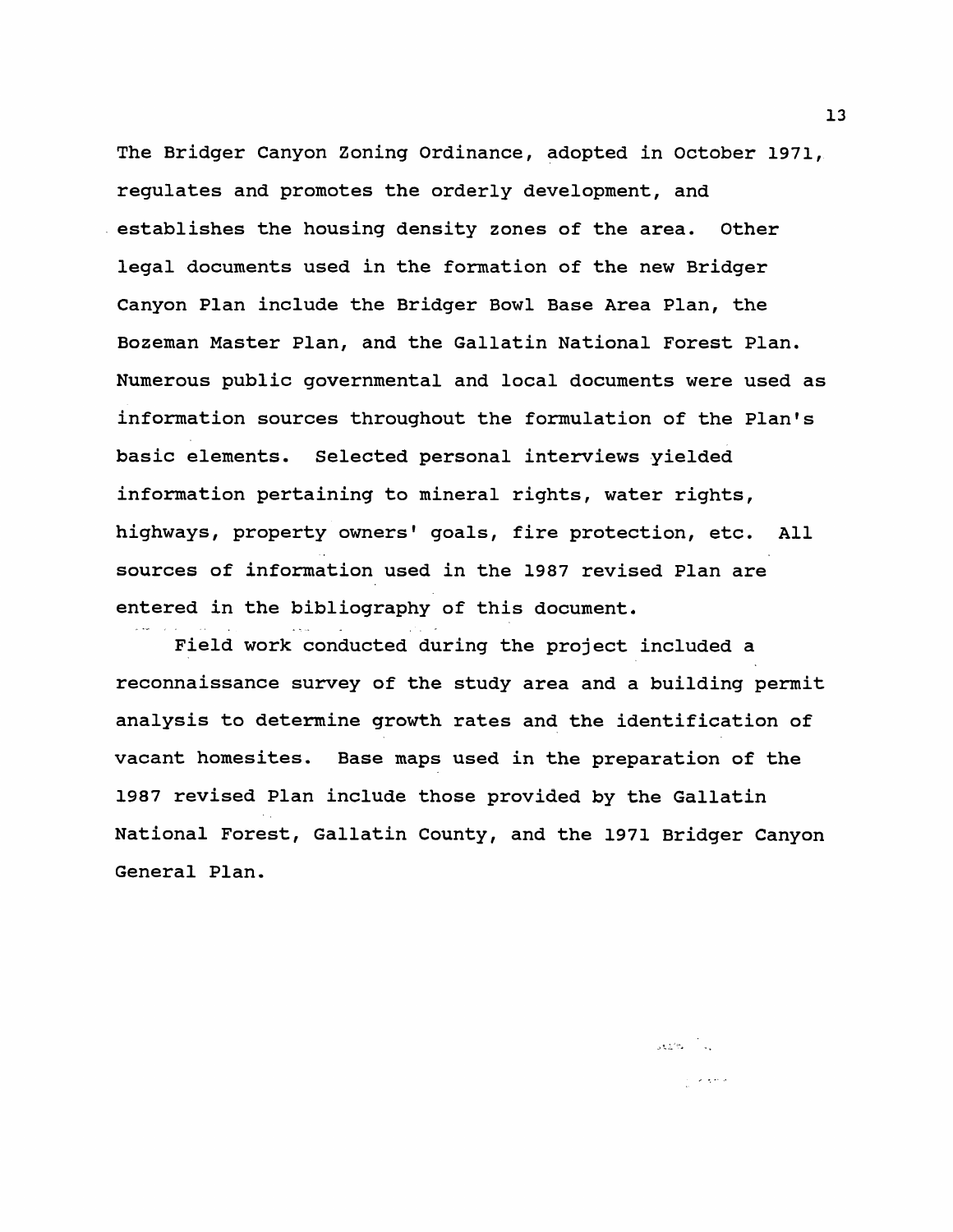#### **CHAPTER V**

**NEW DEVELOPMENTS TO THE BRIDGER CANYON PLAN**

**This chapter gives exclusive attention to those new developments by the author which have been incorporated into the 1987 revised Bridger Canyon General Plan and Development Guide. Only significant changes and additions will be cited and referenced. Numerous minor changes to the plan, such as sentence restructuring, word and phrase substitutions, update of figures, and basic editing will not be discussed. The format of this chapter follows the revised Plan's topic headings as outlined in the Table of Contents (Table 1).**

**The 1987 revised and 1971 original Plan's table of contents are included in this paper (Tables 1 and 2) to show organizational changes that took place during the update.**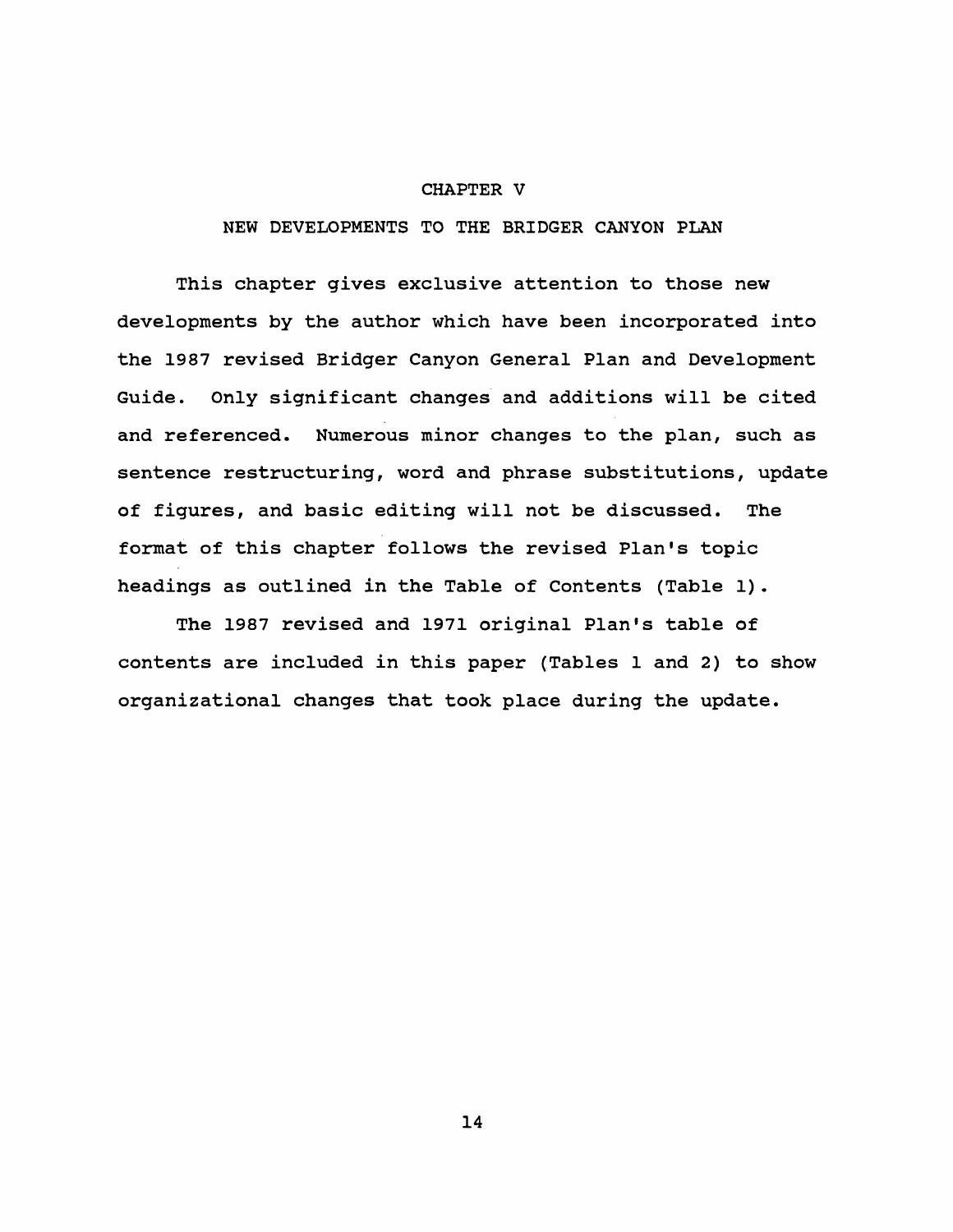## **1987 REVISED PLAN TABLE OF CONTENTS**

**JURISDICTIONAL AREA MAP**

**INTRODUCTION**

**OBJECTIVES TO THE GENERAL PLAN**

**HISTORY AND DEVELOPMENT**

**PHYSICAL DETERMINANTS Landform Topography Slope Analysis Vegetative Cover Geology Soil Interpretations Climatic Conditions Precipitation Snowfall Temperature Winds**

**WATER RESOURCES. . General Provisions Water Rights Surface Water Resources Ground Water Resources Water Quality Water Quality Standards Water Management Practices**

**LAND RESOURCES Visual Resources Forest Lands Weed Control Mineral Extractions Fish and Wildlife**

**CULTURAL RESOURCES Existing Land Uses Land Ownership Existing Zoning**

**DEMOGRAPHIC AND ECONOMIC CHARACTERISTICS Population Growth Population Allocations Population Densities Economic Constituents**

 $\epsilon$  . Some  $\omega$  ,  $\omega$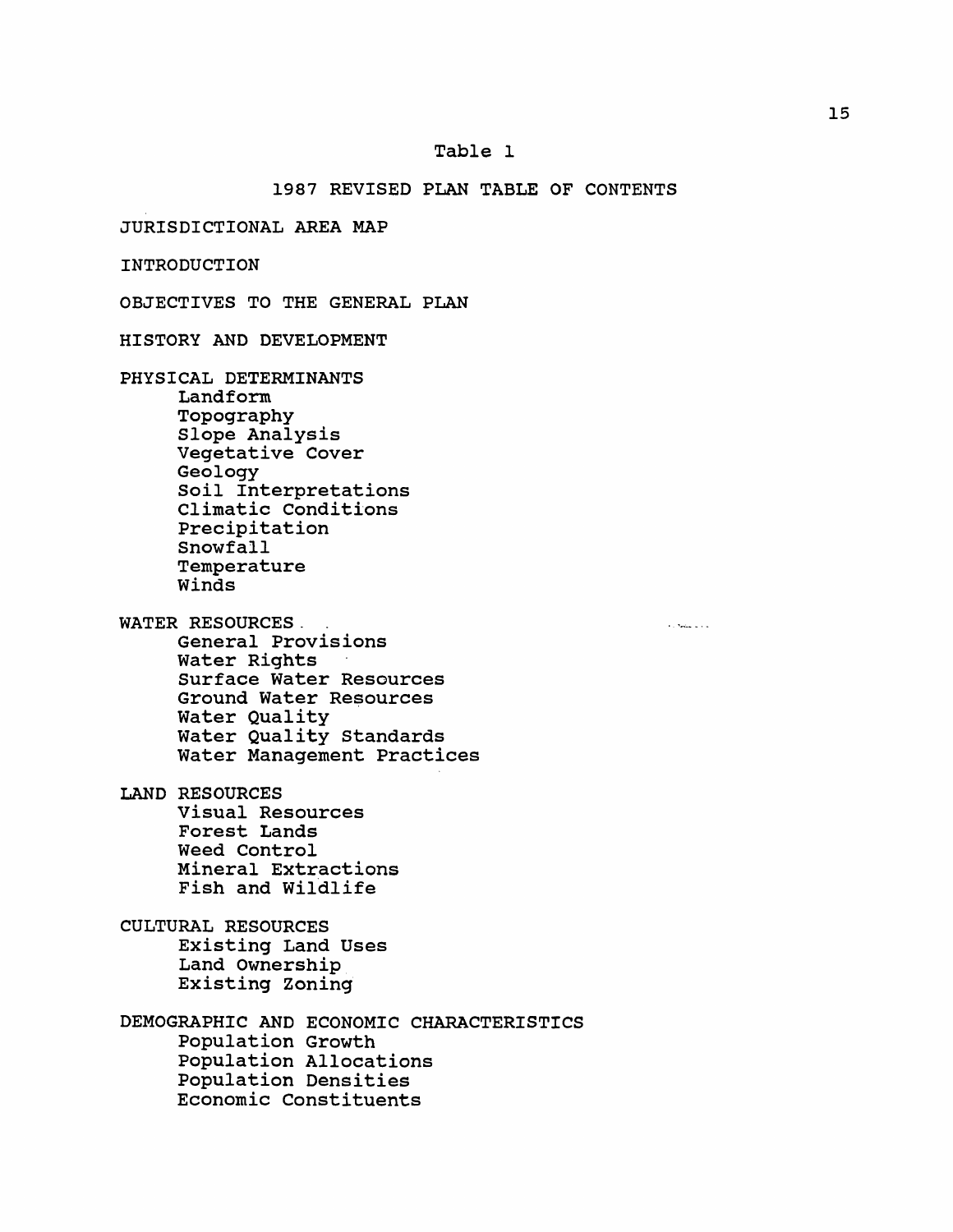**Table 1 (Continued)**

**RESIDENTIAL AND COMMERCIAL DEVELOPMENT Residential Residential Development Criteria Neighborhood Commercial Facilities Commercial Development Criteria Circulation System Vacant Homesite Assessment**

**RECREATION Recreation Assessment Recreation Standards**

**UTILITIES, TRANSPORTATION AND WASTE DISPOSAL Utilities Traffic Generation Road Standards Road Maintenance Sewage Disposal Standards Solid Waste Disposal Standards**

**PUBLIC SERVICES**

**Law Enforcement Fire Protection Educational Facilities School Site Standards Additional Services**

**DESIGN CONCEPTS Community Design Environmental Design Design Guides**

#### **APPENDICES**

- **A. Detailed Soil Descriptions for Bridger Canyon**
- **B. Estimated Soil Limitations or Suitability for Selected Uses**
- **C. Soil Development Guidelines**
- **D. Average Annual Snowfall Map**
- **E. Maximum Snowloads Map**
- **F. Water Quality for Bridger Creek**
- **G. Water Management Practices**
- **H. Best Management Practices for Forestry Land**
- **I. Land Use Maps**
- **J. Land Ownership Map**
- **K. Agencies for Additional Information**

**FOOTNOTES**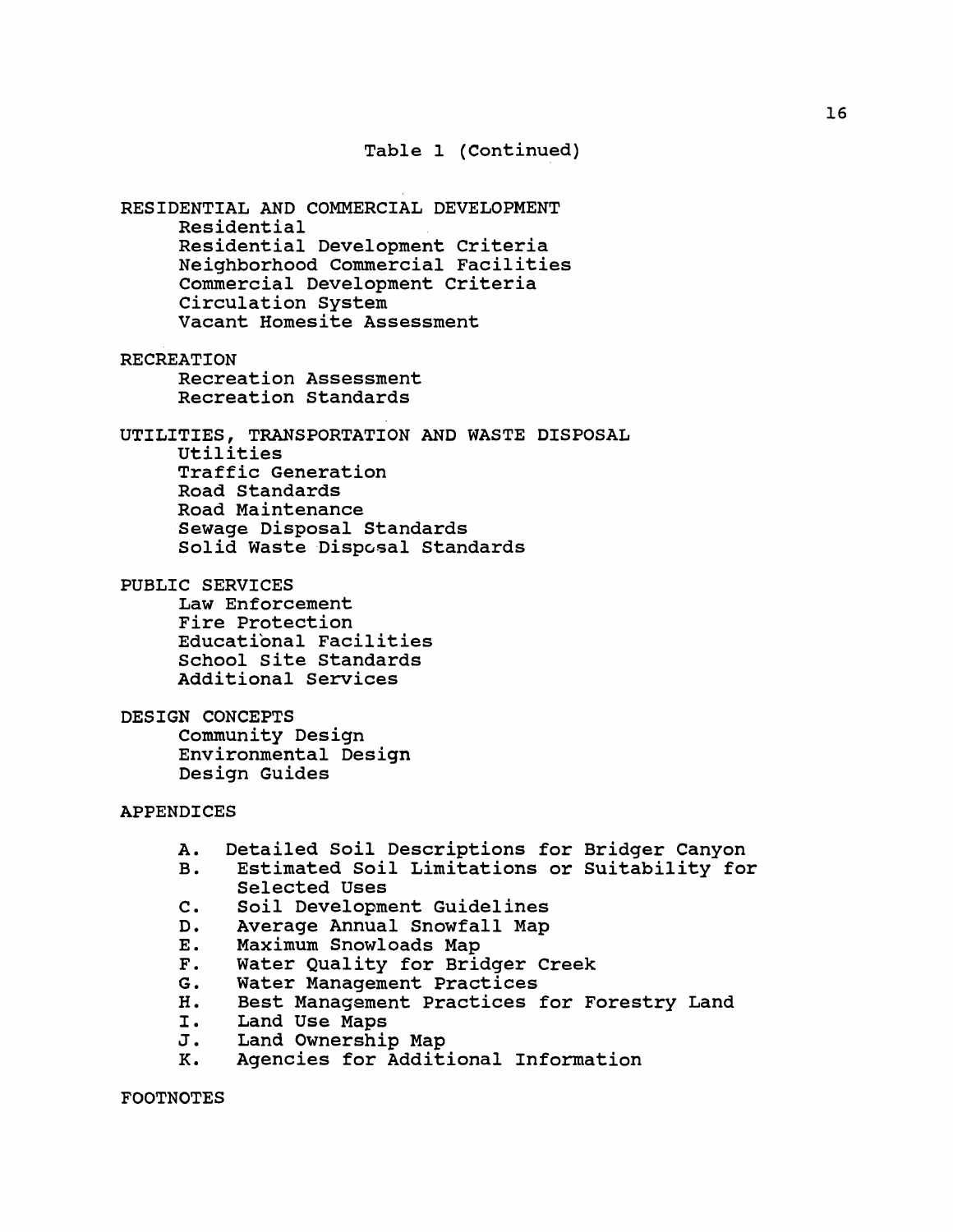#### **Table 2**

## **1971 ORIGINAL PLAN TABLE OF CONTENTS**

**INTRODUCTION Zoning Map**

**GENERAL PLAN AND DEVELOPMENT GUIDE**

**BACKGROUND MATERIAL History and Development Physical Determinants Landform Topography Slope Analysis Vegetative Cover Geology Soil Interpretations Climatic Conditions Precipitation Temperature and Humidity Winds**

> **Land Resources Water Supply Surface Water Resources Ground Water Resources Sun Chart Water Quality Forest Lands Fish and Wildlife**

**Cultural Resources Existing Land Uses Traffic Generation Utilities Land Ownership and Existing Zoning**

**Economic and Demographic Characteristics Population Growth Economic Factors Agricultural Values Recreation Public Services**

وعاشي المتعارف

**OBJECTIVES OF THE GENERAL PLAN**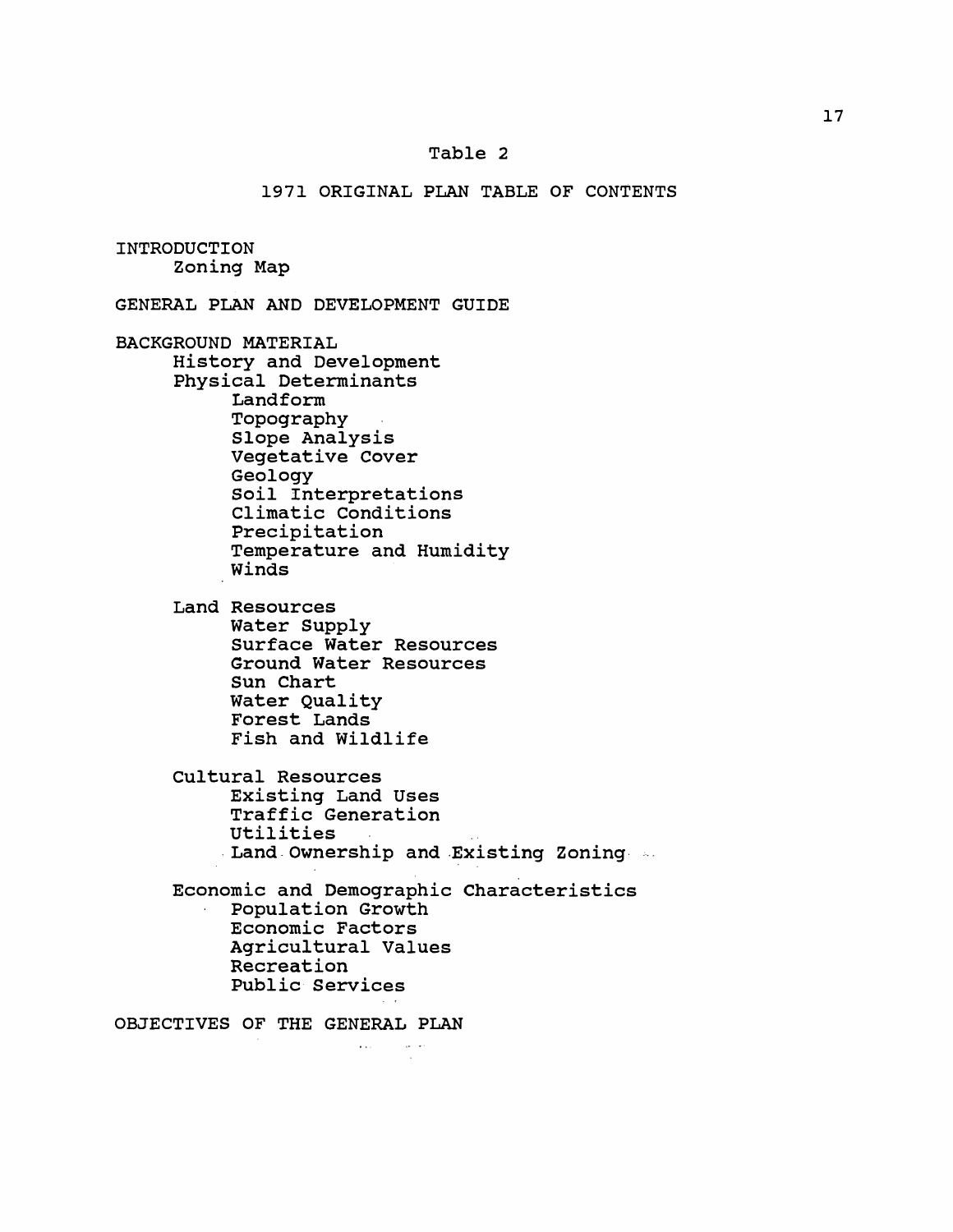**Table 2 (Continued)**

```
ELEMENTS OF THE GENERAL PLAN
  Residential
  Commercial Facilities
  Circulation System
  Utilities
  Educational Facilities
  Recreational
  Community Design
  Environmental Quality
  Citizen Goals
Standards
       Population Allocations
       Population Densities
       Residential Development Criteria
       Commercial Development
       Road Standards
       Recreation Standards
       School Site Standards
       Public Service Facility Standards
       Water Quality Standards
       Suggested Logging Standards
       Sewage Disposal Standards
       Solid Waste Disposal Standards
       Design Guides
```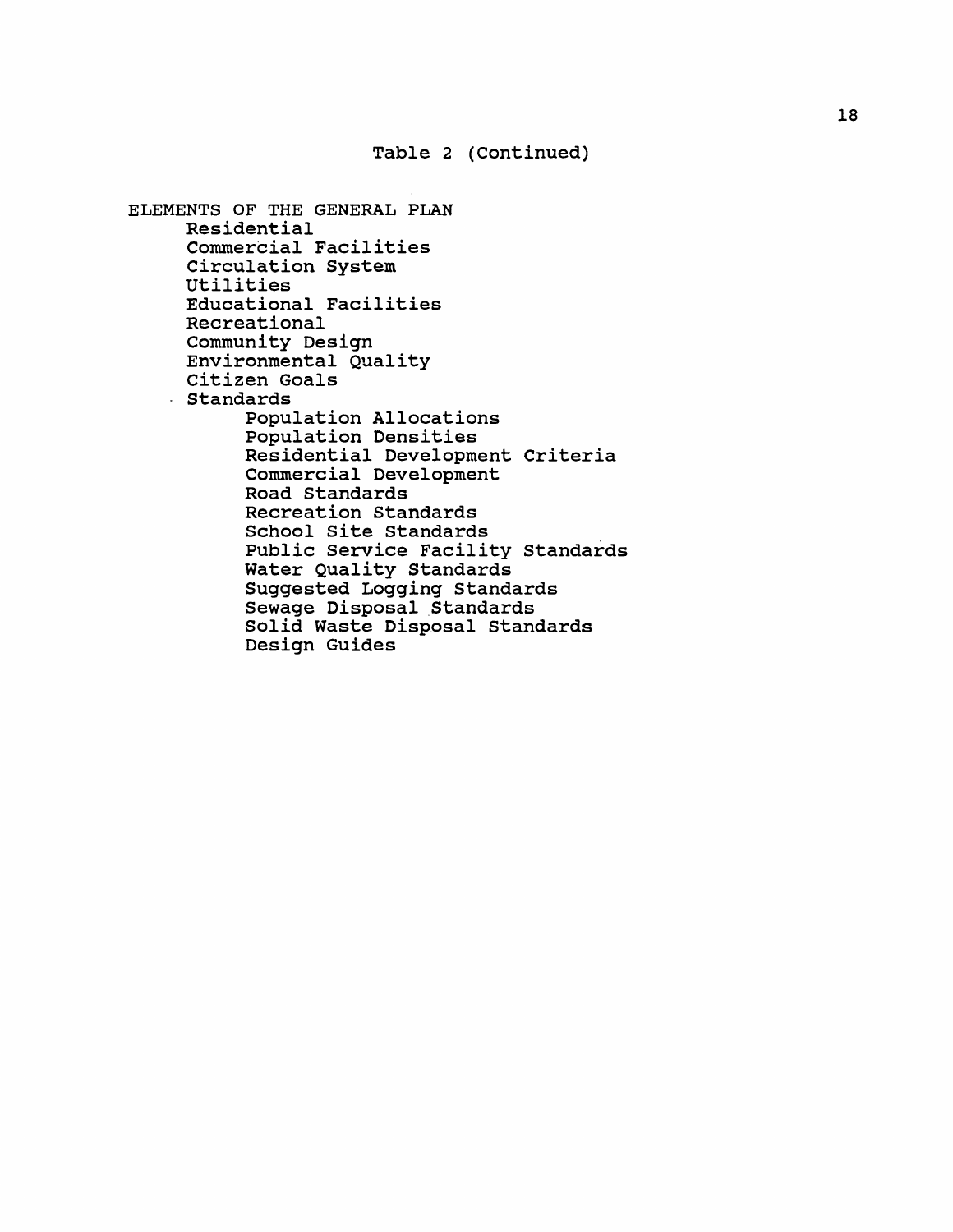**The revision of the Table of Contents reflects the reorganization of the Plan. The objective is to make the plan more presentable and comprehensible by individuals and public and private agencies as well. The structure of the original Plan had logical mistakes, such as placing the objectives of the Plan in the center of the document, when in reality they should be near the beginning. Additionally, segments of the same subject appear in different places throughout the Plan. Few people read the whole Plan, they could miss important information. For these reasons the revised Plan was restructured. Minor categories under the original Plan, such as water resources, residential and commercial development, recreation, . transportation, public services, and design concepts were placed in the revised Plan as major category headings. This may appear as only a visual change, however, it reflects the value placed on these categories.**

#### **Jurisdictional Area Mao**

**A jurisdictional area map of the Bridger Canyon planning district has been incorporated at the beginning of the 1987 revised Bridger Canyon Plan (see figure 2). Although absent from the original Bridger Canyon Plan, any general land use plan should have a map outlining its jurisdictional area. The jurisdictional area map of Bridger Canyon illustrates the spatial setting of the planning district with respect to Gallatin County and the City of Bozeman,, and identifies land**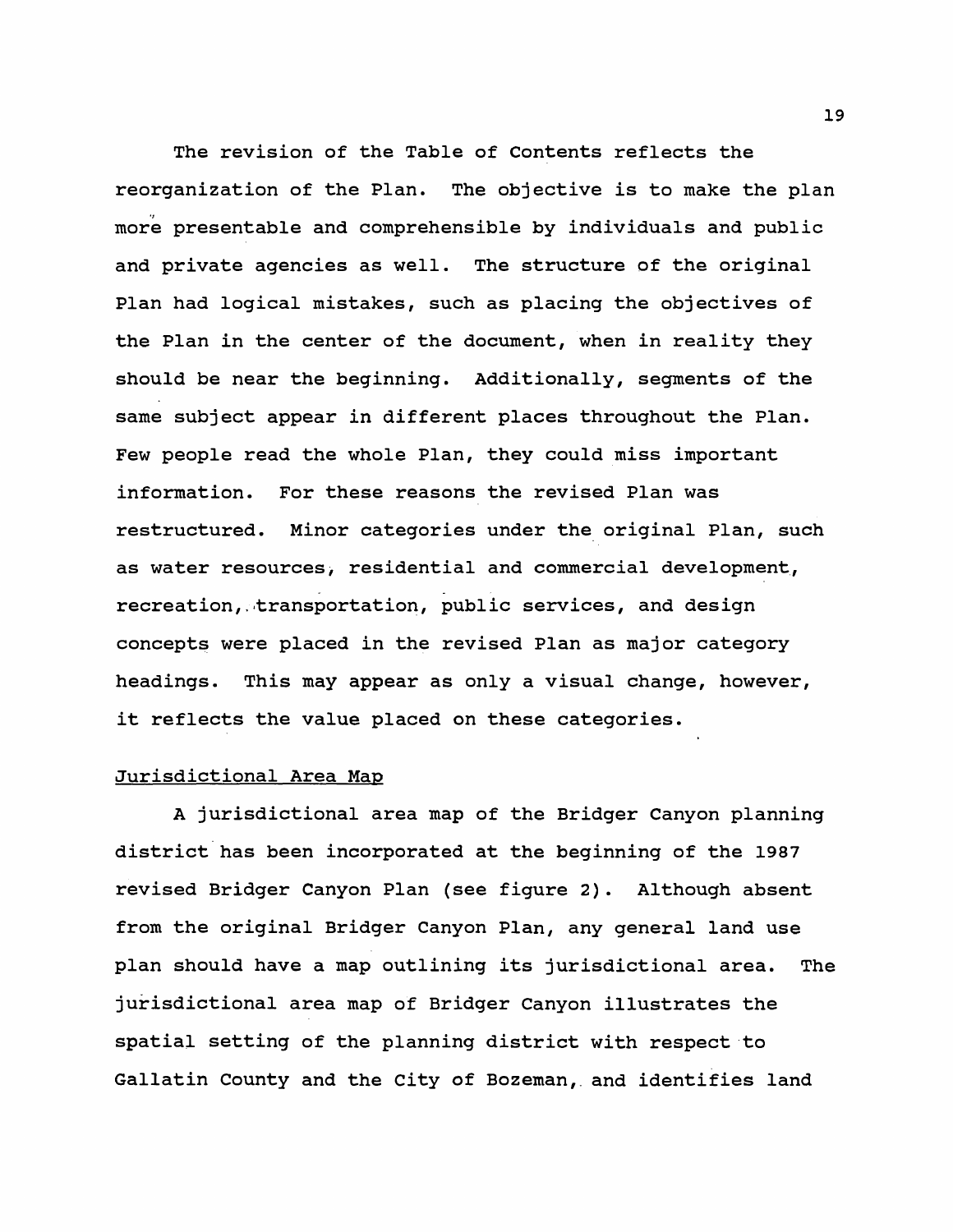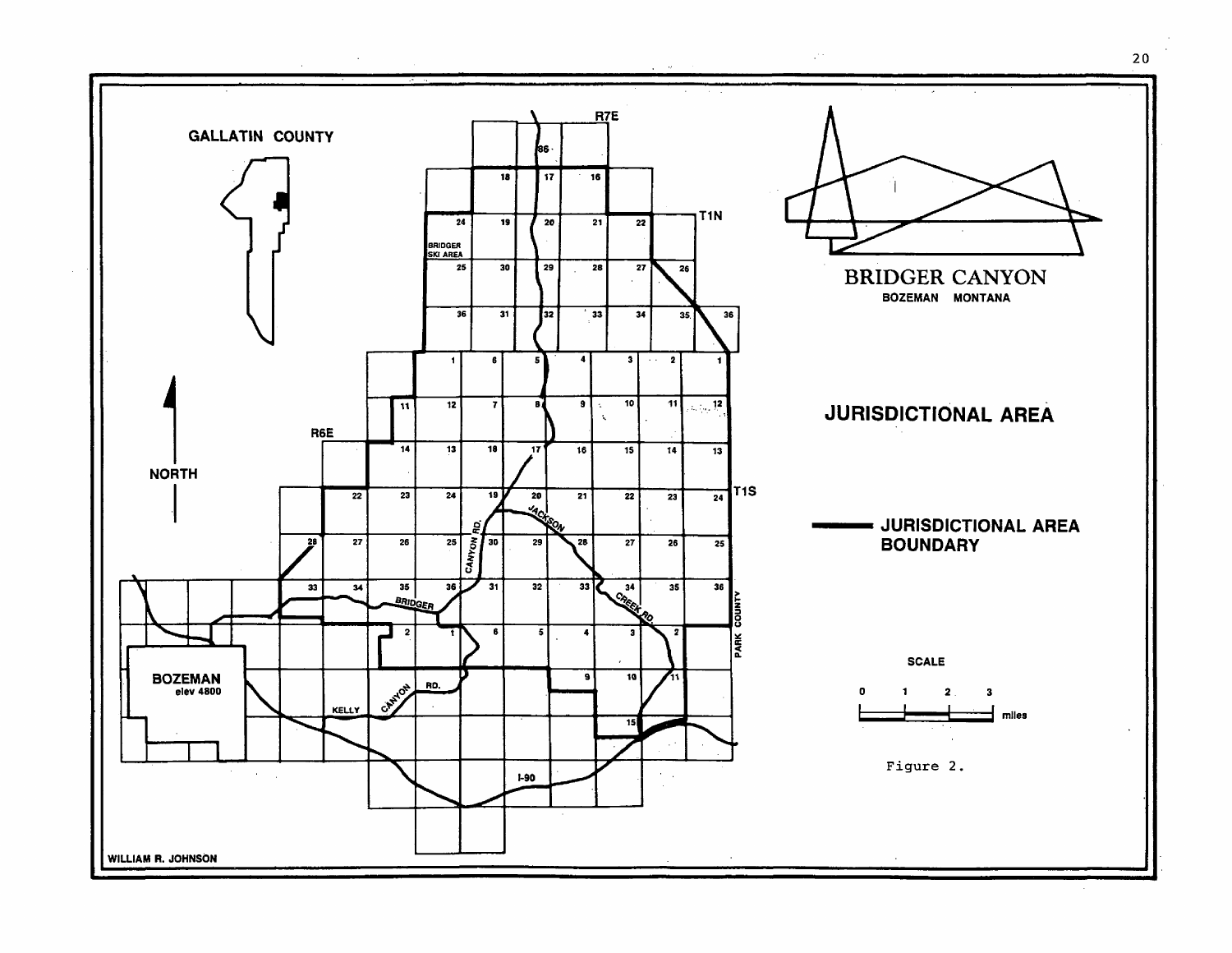**parcels which are within the Bridger Canyon planning district. The map also shows the major roads servicing Bridger Canyon.**

## **Introduction**

**The 1987 revised Bridger Canyon Plan required an updated introduction to explain the changes made in the 1971 Bridger Canyon Plan.11 The introduction points out the need for planning? gives a physical description of Bridger Canyon? reflects concerns of the local residents and the formation of a property owners association? and explains the creation of the Bridger Canyon Zoning Ordinance, the adoption of the 1971 original Plan, and the scope of the 1987 Bridger Canyon Plan.**

## **History and Development**

**The History and Development section of the revised Plan focuses on the physical and historical background of Bridger Canyon and the implementation of a general plan.12 The purpose is to draw attention to the rich heritage and cultural evolution of Bridger Canyon. It became imperative during meetings with the property owners that the preservation of historical and cultural background was an important value to guide future development.**

**Sources of information used in the compilation of this section include writings by John Alwin and the Bridger Canyon**

**<sup>11</sup>Gallatin County, Bridger Canyon General Plan and Development Guide. Gallatin County Land Use Planning Staff, Bozeman, MT. 1987, p. 1.**

**<sup>12</sup>Ibid., p. 5.**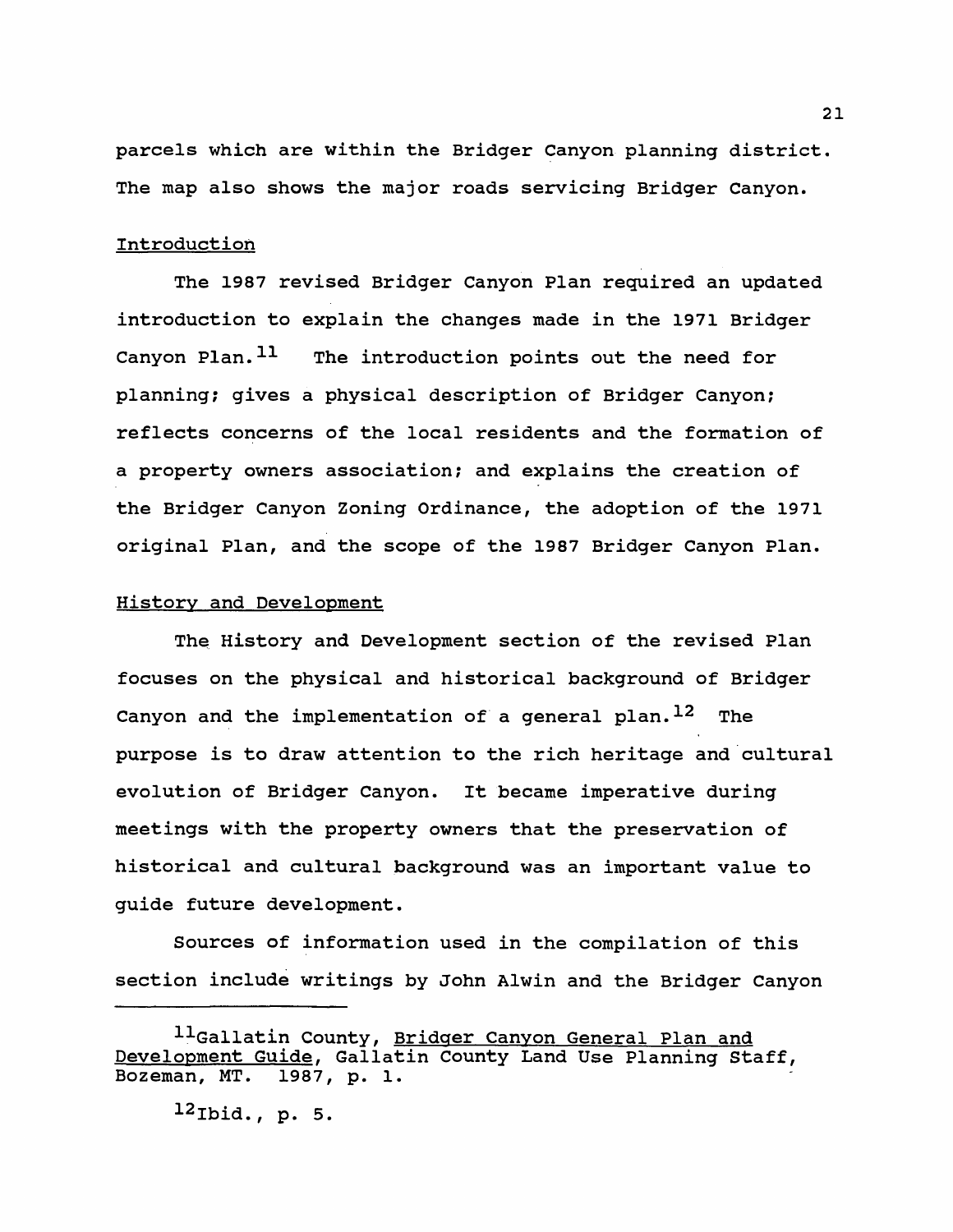**Woman\*s Club, both of which are fully cited in the bibliography.**

#### **Physical Determinants**

**The Physical Determinants section of the revised Plan delineates constraints on development by selected categories (see Table 1). The Soil Interpretations category was expanded to include detailed soil descriptions for the Bridger Canyon area.13 Estimated soil limitations or suitability for selected uses within Bridger Canyon were also added to the 1987 Plan.14**

**Detailed descriptions of Bridger Canyon soils are intended to aid property owners in selecting the best use of the soil, i.e., small grains, hay, pasture or wildlife. The estimated soil limitations or suitability for selected uses will benefit property owners in evaluating the soils for selected uses, such as cropping, road and street location, foundations with basements, landscaping, parking areas, septic tank filter fields, sewage lagoons, pond reservoir areas, fill material, etc. Soils rated as slight are relatively free of limitations. Soils rated as moderate have limitations that need to be recognized but can be overcome with good management and careful design. A severe rating indicates limitations that are difficult or costly to overcome.**

and the second complete service and the

**13Ibid., pp. 9, 10. 14Ibid.**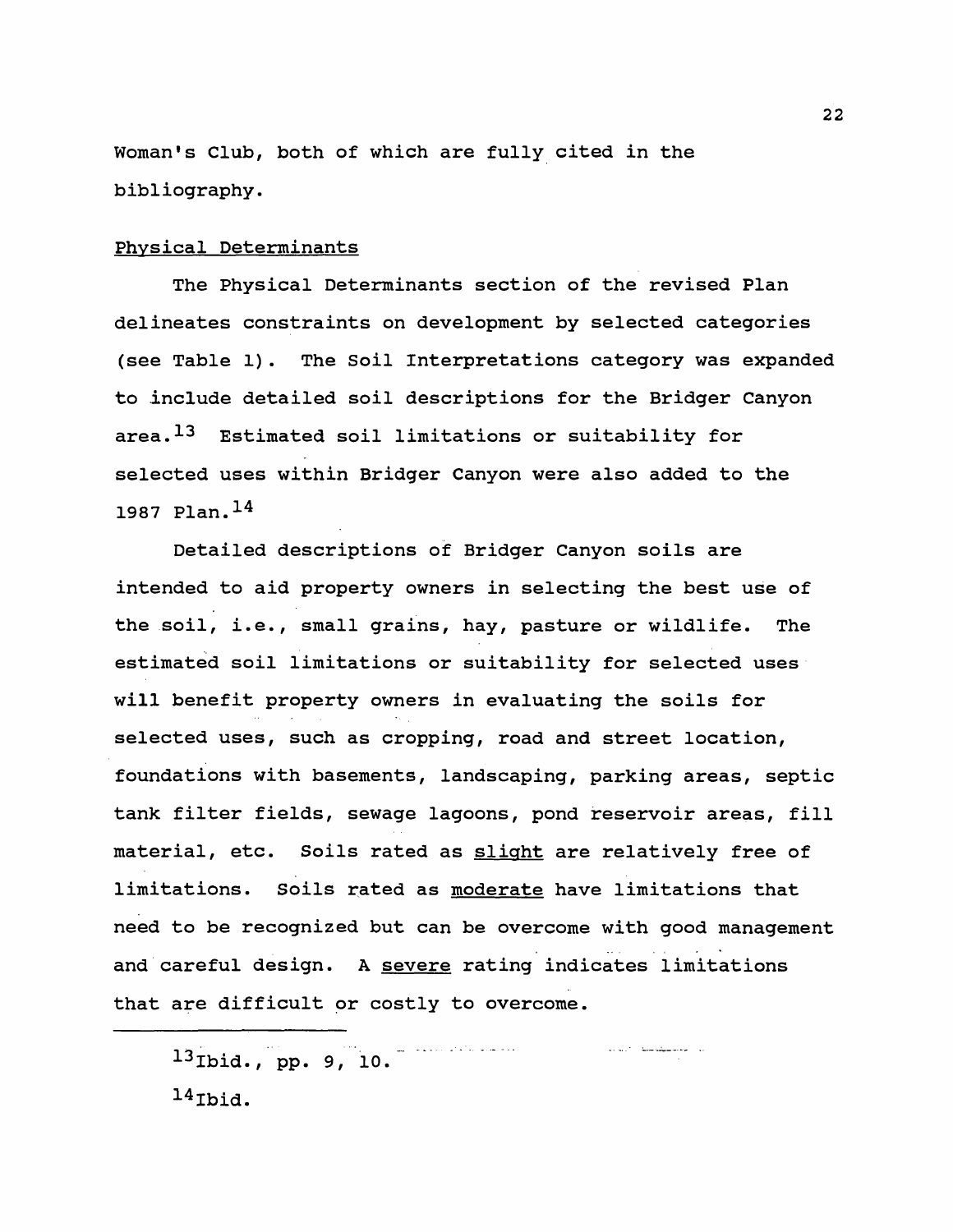**Information used in preparation of this study was based on 1931 and 197 0 United States Department of Agriculture (U.S.D.A.) Soil Conservation Service (S.C.S.) publications (see Bibliography).**

**A supplementary physical determinant incorporated into the 1987 revised Plan is data on snowfall in the Bridger Canyon area.15 The original plan lacked any significant data on this subject.**

**Bridger Canyon is a high snowfall area. Data on snowfall is desired by homeowners, developers and managers of winter sports areas because snowfall affects wintering areas for wildlife, snow removal costs on highways, streets and parking lots, and suitability for housing developments. A map of the Gallatin River Drainage displaying the Average Snowfall in the Bridger Canyon area has been entered into the revised Bridger Canyon Plan.**

**With expanding population pressures in Bridger Canyon, construction activity is increasing in the foothill and mountain areas. These areas receive heavy snowfall during the winter season and it is imperative that homes, bridges, recreation facilities, and other structures be designed to withstand the heavy snow loads. For this reason, a Ground Snow Loads map of the Gallatin River Drainage, including Bridger Canyon, has also been incorporated into the 1987**

**<sup>15</sup>Ibid., pp. 11, 12.**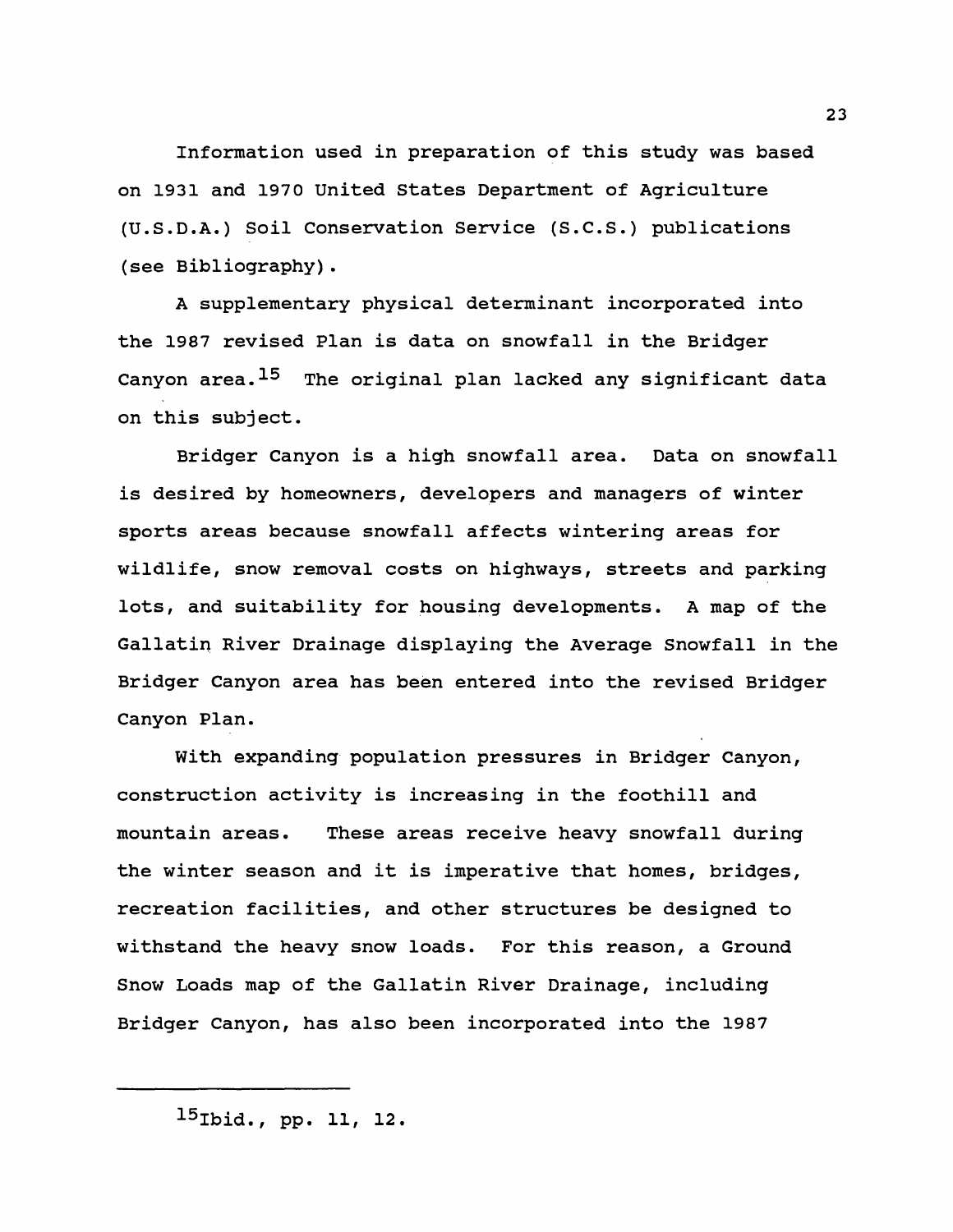**revised Plan.16 The map is intended to assist with the location and design of structures in the area.**

**References used in the preparation of the study were provided by the U.S.D.A. S.C.S. publications, and Terry Abelin, Manager, Bridger Bowl Ski Area (see Bibliography).**

## **Water Resources**

**A common objective of the Bridger Canyon property owners is to promote the conservation, development, and beneficial use of the area's water resources. Since the 1971 original Plan lacked specific information on this issue, the property owners requested that the revision include an expanded report** ■j **. on water resources within Bridger Canyon.**

auxilion of

**The Water Resources section of the 1987 revised Plan includes information about State provisions and objectives for water resource use in Bridger Canyon, a review of Montana's water right appropriations and administration, and an analysis of the area's available ground water supply systems, depths and yields.17 Extensive data on water quality was incorporated to include: updated water quality test results for Bridger Creek, nonpoint and point water source assessment summaries, water quality standards in accordance with the 1965**

**17Ibid., pp. 13-18.**

a germanica di d

**<sup>16</sup>Ibid.**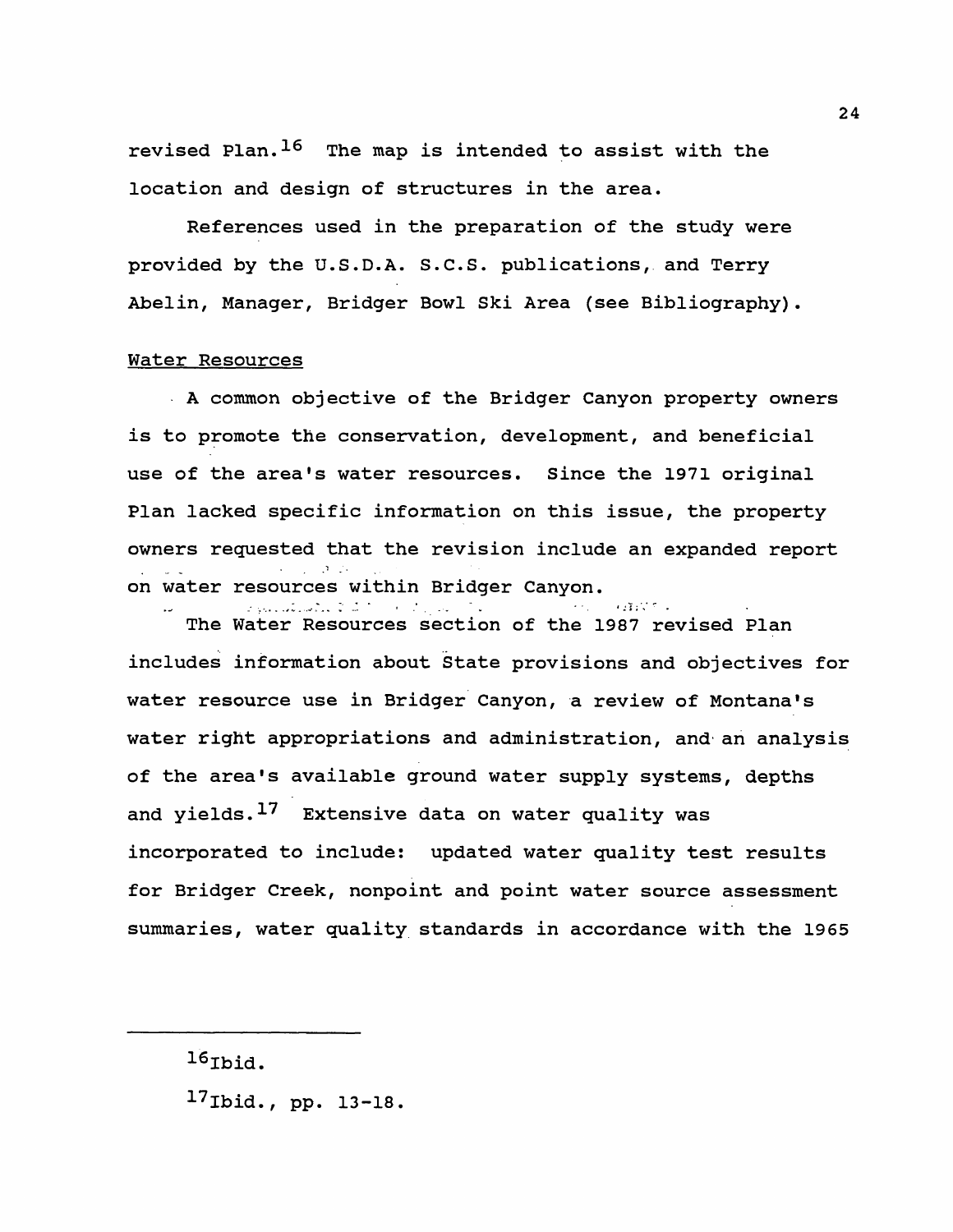**Clean Water Act, and water management practices encompassing control measures for the protection of water quality.18**

**All of the foregoing information and policies under this section are aimed at informing property owners, developers and the public on the administration, conservation and development of water resources within Bridger Canyon.**

**Publications used in the preparation of this report were provided by the following agencies: the United States Geological Survey, Morrison-Mairle, Inc., the Montana Department of Natural Resources and Conservation; and Blue Ribbons of the Big Sky Country Areawide Planning Organization (see Bibliography for full citations).**

#### **Land Resources**

**Visual Resources, Weed Control, and Mineral Extractions were incorporated into the 1987 Revised Plan at the request of the Bridger Canyon Property Owners Association. The 1971 Plan lacked any information on these subjects under the Land Resources category.**

**The Visual Resources category defines the natural beauty of Bridger Canyon and the need to preserve its character and quality.19 This section is similar to the History and Development section and reflects values articulated by the Bridger Canyon property owners.**

**<sup>18</sup>Ibid. 19Ibid., p. 19.**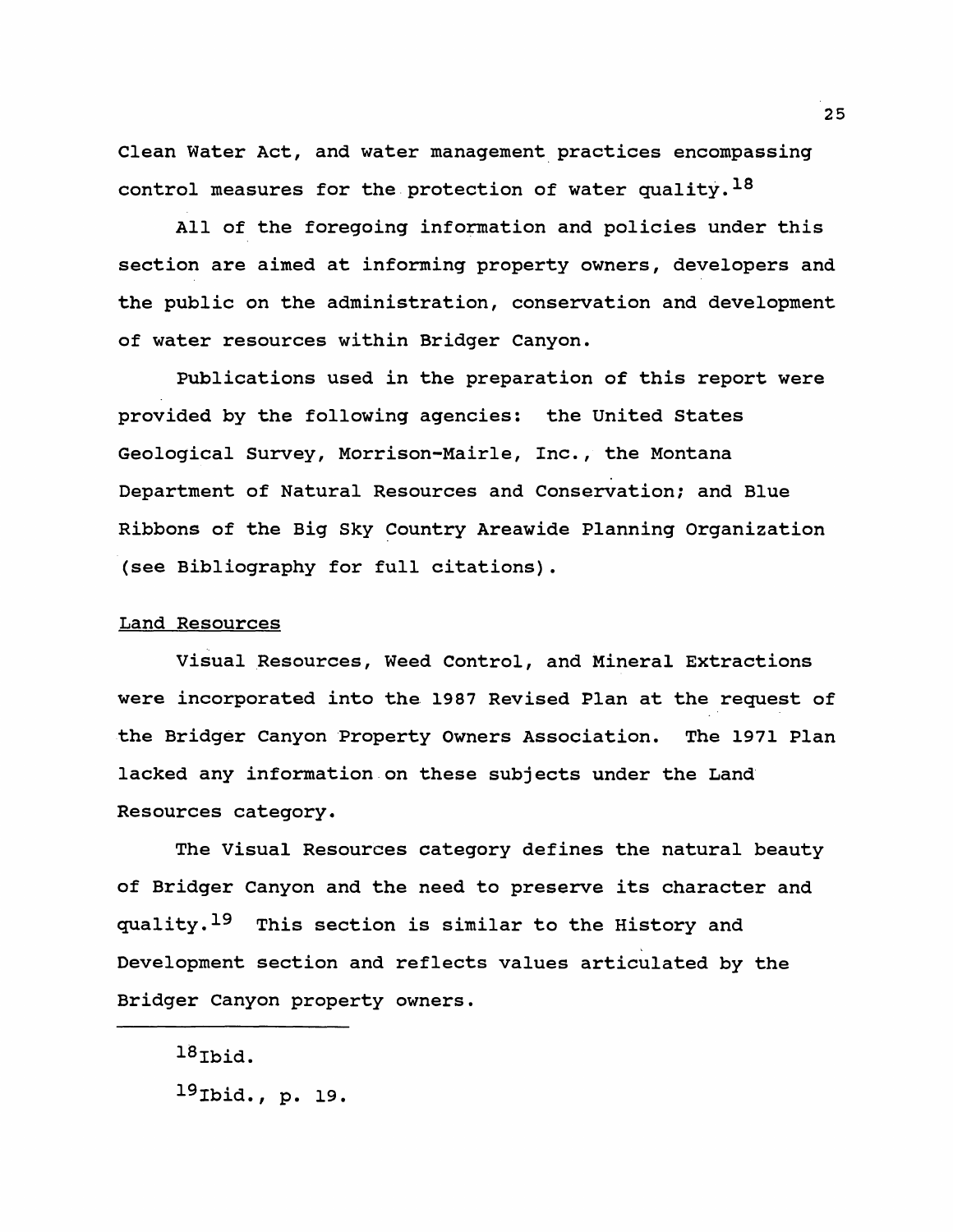**The section on Weed Control was added because Bridger Canyon hosts a variety of noxious weeds. Successful control of noxious weeds requires cooperation between private landowners, public land users and governmental agencies. The Weed Control Section of the 1987 Revised Plan identifies recommended control measures to be adhered to by property owners, and informs residents of assistance programs administered by the Gallatin County Weed Control District.20**

**Historically, only a limited number of mineral extractions in Bridger Canyon have taken place. Those operations have been gravel pits used primarily for private purposes. However,-the Bridger Canyon area lies in the energy-rich overthrust belt of the Northern Rocky Mountain region, and in recent years, oil and gas leasing activity in the Canyon has increased. The Mineral Extractions category informs Canyon residents and other agencies of the state laws and policies regarding mineral, oil and gas extractions, mineral rights, mining claims, and provisions outlined in the Bridger Canyon Zoning Ordinance.21**

**The Forest Lands category from the 1971 Plan was expanded to include knowledge of the Gallatin National Forest Plan and recommendations for private landowners on logging practices.22 A substantial amount of land within the Bridger Canyon**

**<sup>20</sup>Ibid., p. 21.**

**<sup>21</sup>Ibid., pp. 21, 22.**

**<sup>22</sup>Ibid., pp. 19-21.**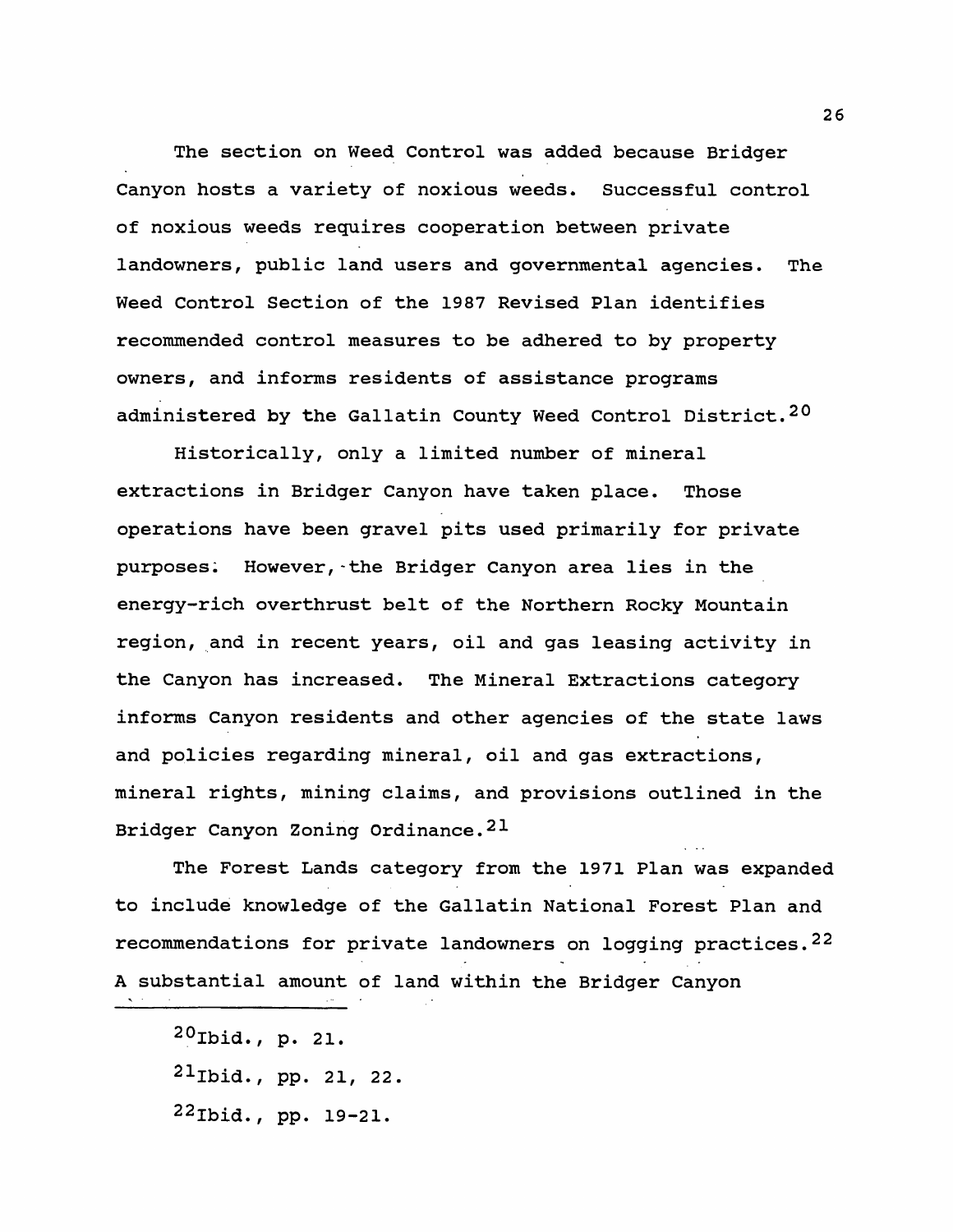**jurisdictional area is managed by the United States Department of Agriculture and is included in the Gallatin National Forest Plan and Management Area Map. Therefore, it is necessary to educate property owners, developers and the public about the role and importance of the Gallatin National Forest Federal administration. As an example, the forest plan sets out guidelines pertaining to ownership adjustments, access and easements, non-recreating special use grants, roads and trails, and other standards.**

**References used in the preparation of the above categories were provided by: Cooperative Extension Service, Montana State University; Gallatin County Weed Control District? Joel A. Shouse? Bureau of Land Management? U.S.D.A., Forest Service? and the Montana Department of State Lands (see Bibliography for complete citations).**

## **Cultural Resources**

**The sections on existing land uses and zoning regulations were modified under this section of the 1987 revised Plan. The Existing Land Uses category gives a general overview of the variety of land uses within the jurisdictional area.23 The category was modified to accommodate changes in allowable land uses that have occurred since the adoption of the 1971 Bridger Canyon Plan. Additionally, a summary of commercial ventures existing in the Canyon was included. Land use maps**

**<sup>23</sup>Ibid., p. 24.**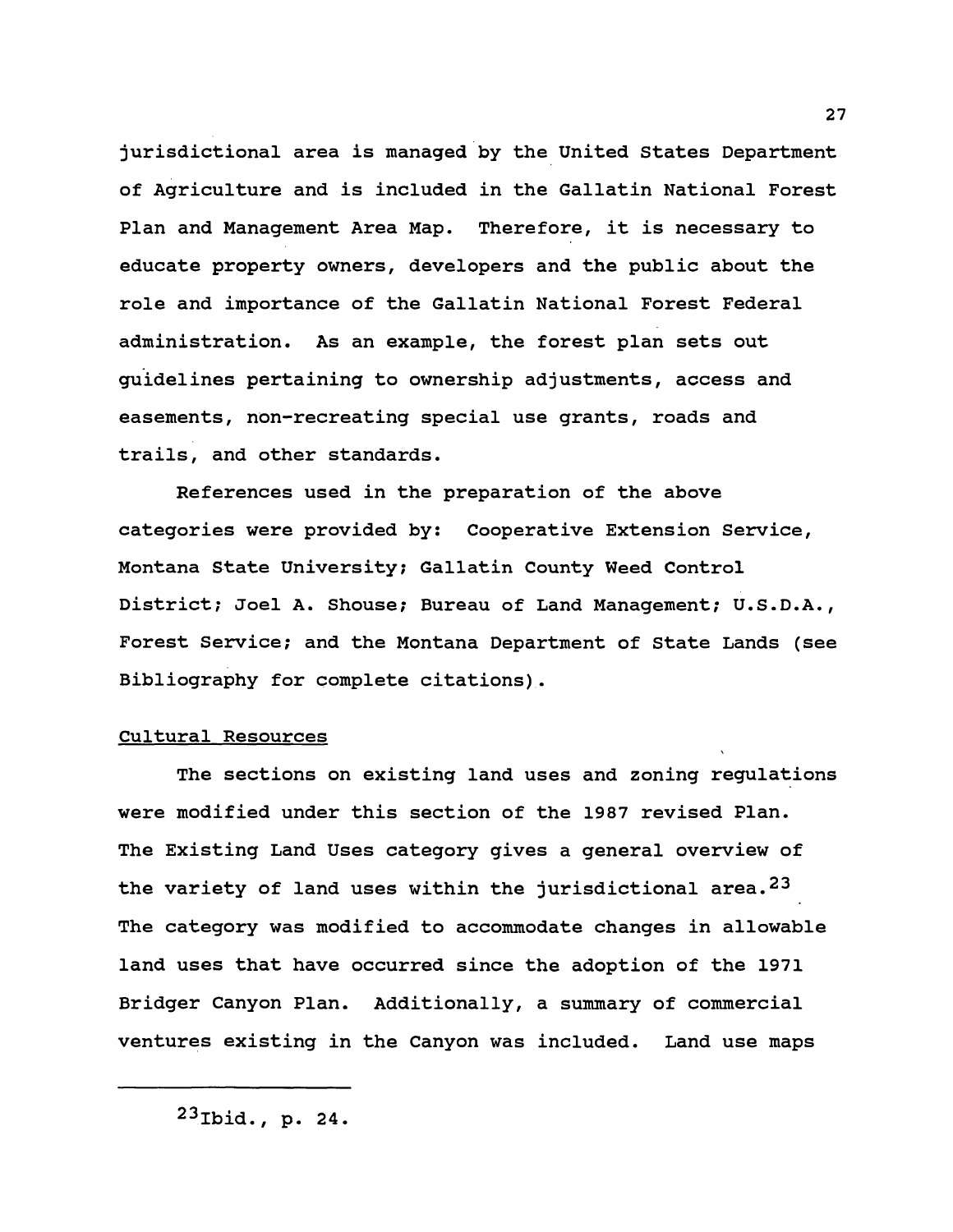**of the Bridger Canyon Zoning District were inserted in the appendix of the 1987 revised Plan. Used as a general reference, the land use maps display all state and county roads, land subdivision, subdivision roads, residences, public facility structures, and agricultural uses.**

**At the time of the compilation of the 1971 Bridger Canyon Plan, no zoning regulations were adopted for the jurisdictional area. Under the 1987 revised Plan, the Existing Zoning Category defines the intent, goals and stipulations of the adopted Bridger Canyon Zoning Ordinance.24**

**References used in the preparation of the above categories were provided by the Gallatin County Surveyor's office and the Bridger Canyon Zoning Ordinance (see Bibliography for complete citations).**

## **Demographic and Economic Characteristics**

**New demographic data used in the compilation of the 1987 revised Plan utilizes conservative growth rates and population projections for the Bridger Canyon study area. The 1971 Plan's analysis of economic characteristics was found to be adequate and sufficiently broad in scope so as to not require modification.**

**<sup>24</sup>Ibid., pp. 24, 25.**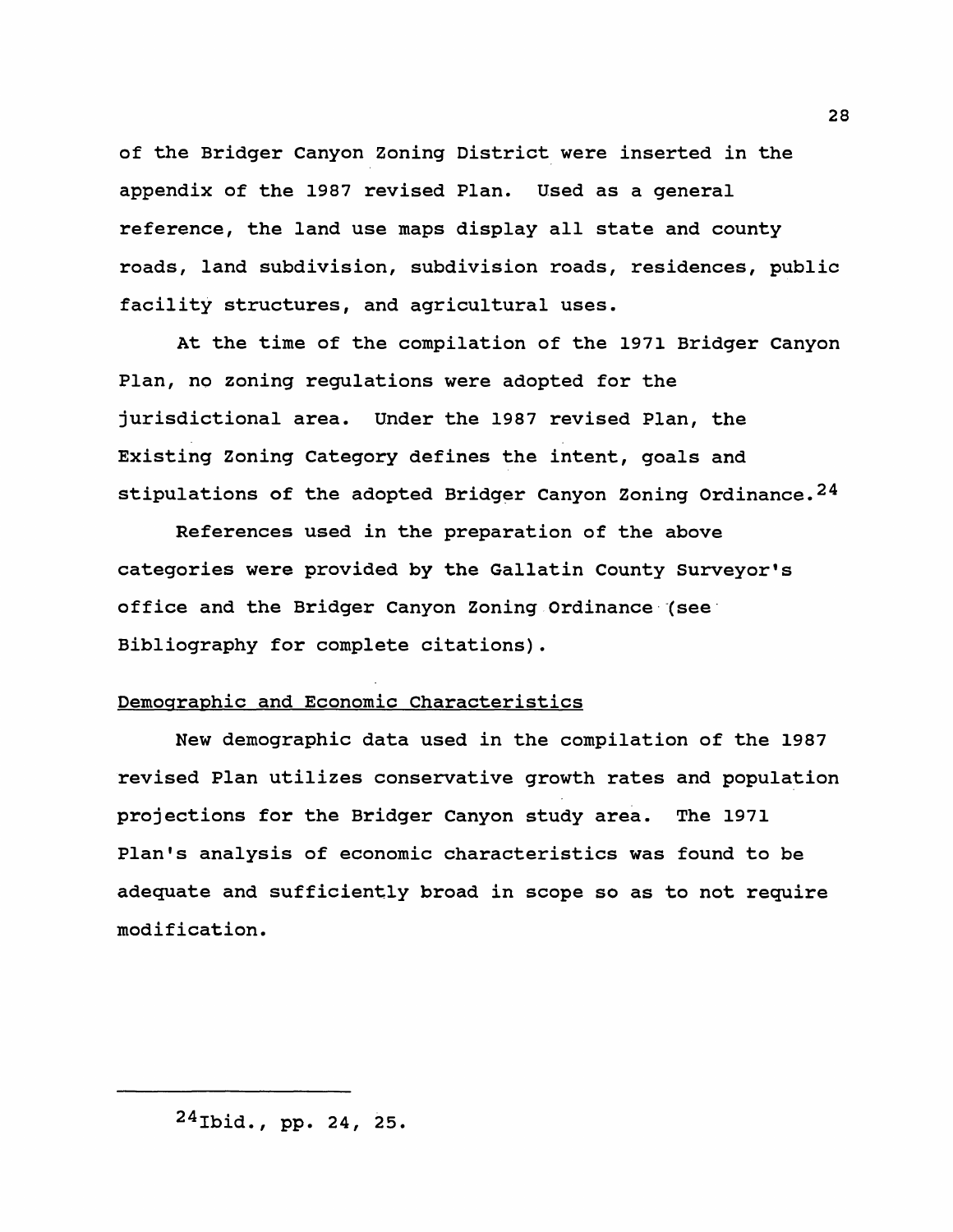**Based on past trends and current development, the population of Bozeman and Gallatin County is expected to increase at a two percent annual growth rate.25 Growth should be evenly distributed through the year 2000. If a major boost in the economy occurs and a major industry locates in Bozeman, an upswing in population could occur, adding pressure for increased land development in Bridger Canyon. A table included in the 1987 revised Plan depicts population projections for Gallatin County and the City of Bozeman from 1985 through the year 2000.26**

**Population projections are included in the 1987 revised Plan to estimate what Bridger Canyon's population might be at a future date. In 1971 the population of the Bridger Canyon study area was approximately 3 00 persons. The 1971 Plan estimated a population of 1,000 by 1985, and 1,500 by 1990. Current research established the present population within the planning area at approximately 600 people.**

**For the most accurate determination of population growth in the area, a building permit analysis was conducted, tabulating the number of dwelling units and population added each year since 1972.27 Estimations for future growth in Bridger Canyon can be most accurately based on the average number of new dwelling units since 1980. By referring to**

**<sup>25</sup>Ibid., p. 26. 26Ibid. 27Ibid., p. 27.**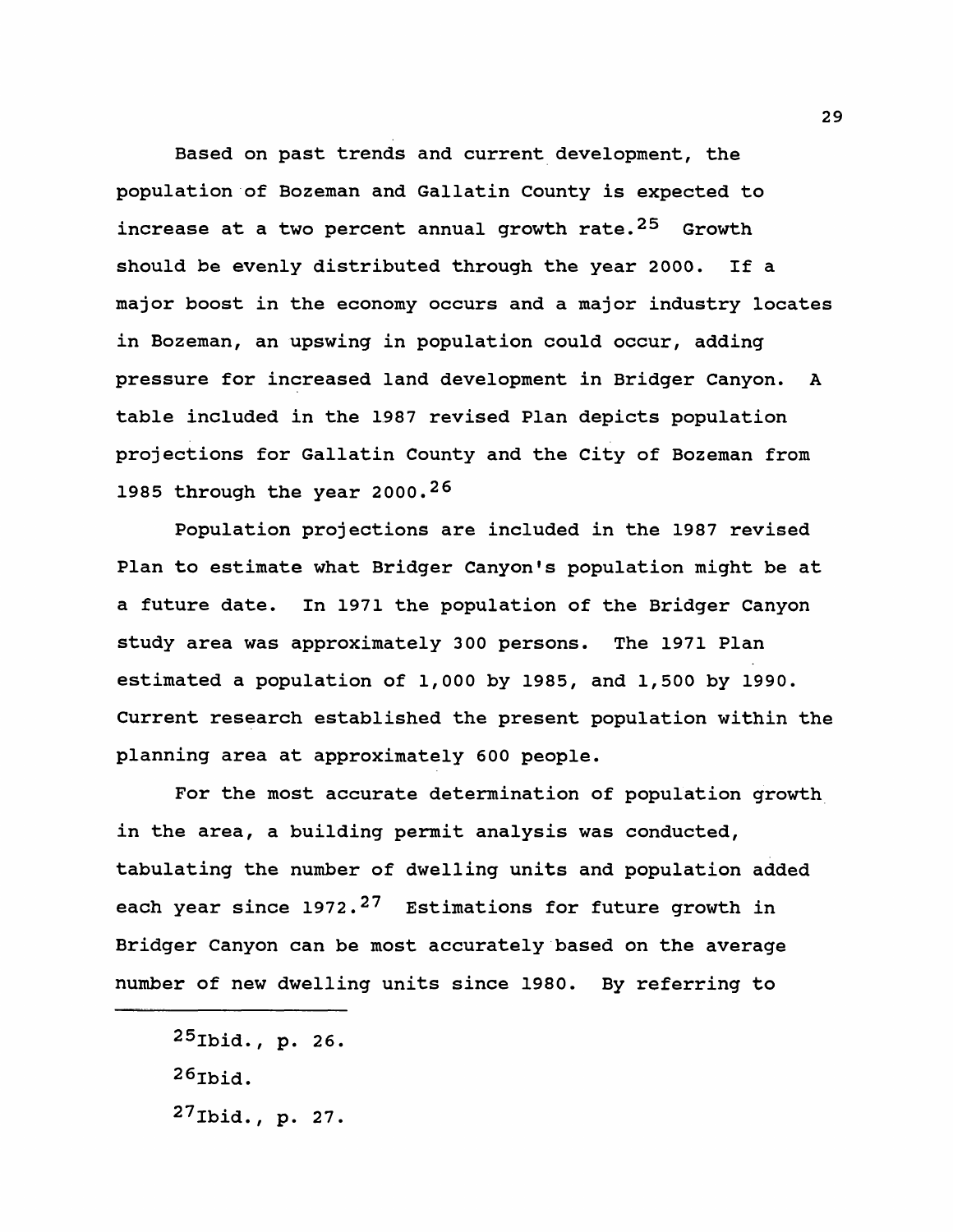**previous data, an average of five dwelling units and twelve residents per year are added to the Bridger Canyon planning area. A table was constructed showing the estimated population of Bridger Canyon through the year 2000.28**

**References used in the preparation of the above study were provided by: the 1980 population census, the Bozeman Master Plan, and Gallatin County building permits for Bridger Canyon (see Bibliography for full citations).**

## **Residential and Commercial Development**

**The only significant modification under this section of the plan was the incorporation of a Vacant Homesite Assessment of the Bridger Canyon jurisdictional area.29**

**The Vacant Homesite Assessment in simple terms is an inventory of all vacant lots and their sizes within the planning area. Data for the study was compiled from a field reconnaissance survey of the planning area, including an analysis of recent building permits and county plat maps. The study identifies vacant land parcels in the less-than-fiveacre range, five-to-twenty-acre range30, and greater-thantwenty-acre range.**

**The results of the assessment are for the purpose of informing Canyon residents, developers, realtors, and**

 $28$ Thid.

**30Lots less than twenty acres were platted prior to the 1971 Zoning Ordinance.**

**<sup>29</sup>Ibid., p. 33.**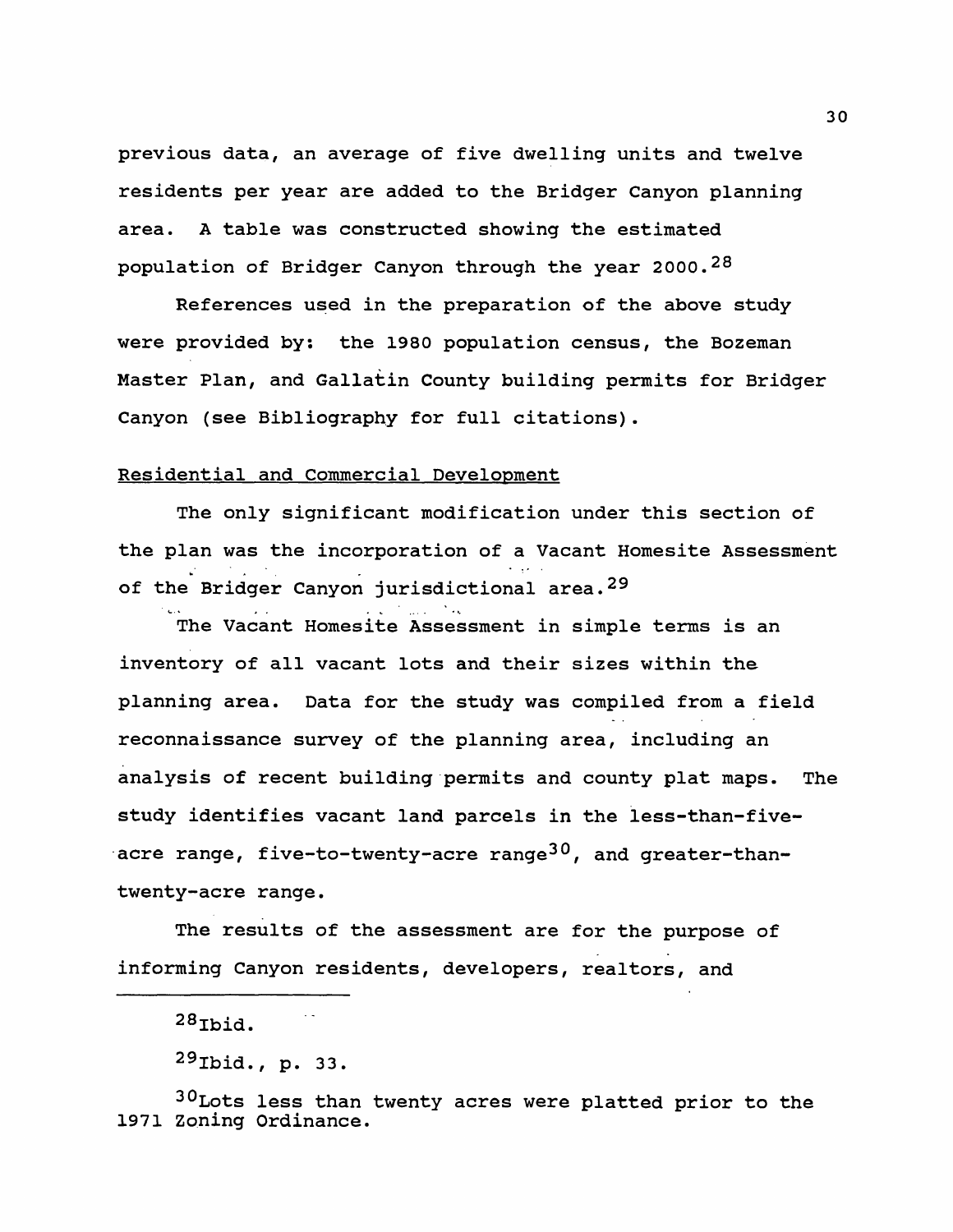**prospective buyers of available homesites within the planning area.**

## **Recreation**

**Alterations incorporated into the Recreation section of the 1987 revised Plan include primarily updated figures referring to the Bridger Bowl Ski area.31 Since the adoption of the 1971 plan, Bridger Bowl has experienced considerable increases in skier recreational use. In 1985, a separate base area plan was adopted to promote the orderly development and construction of the ski base area. The 1987 revised Bridger Canyon plan addresses the maximum capacity of skiers at Bridger Bowl, day user expansion potentials, parking capacities and future expansion, and overnight accommodations including future expansion potentials.**

**References used in the preparation of the Bridger Bowl update were provided by the Bridger Bowl Base Area Plan and Terry Abelin, Manager of Bridger Bowl.**

## **Utilities. Transportation and Waste Disposal**

**Updated traffic generation data and new information on road maintenance were the only significant changes incorporated into this section of the 1987 revised Plan.**

**The Traffic Generation category embodies new data on the average daily traffic on Bridger Canyon Road, identifies current and future traffic trends, and addresses the need to**

**<sup>31</sup>Ibid., p. 34.**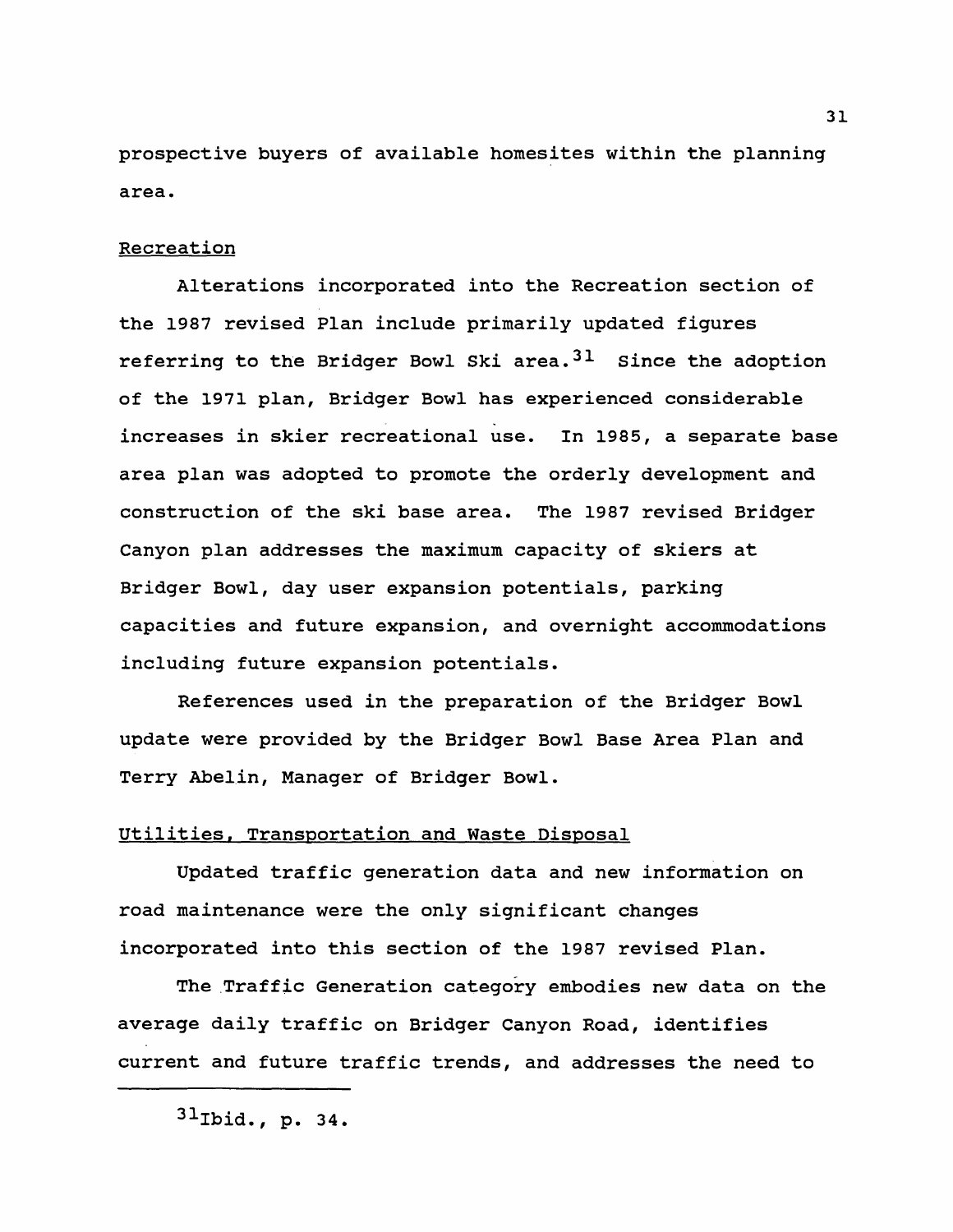**keep low vehicular loads on the circulation system within the Canyon.32**

**A new category on Road Maintenance was incorporated into the 1987 revised Plan.33 The objective is to explain the administration, improvement policies, and cost sharing program for all roads within the Bridger Canyon jurisdictional area.**

**This information is intended to act as a general guide for Canyon residents, developers, realtors and prospective property buyers.**

**Sources of information for the above report were supplied by the Montana Department of Highways and the Gallatin County Road office (see Bibliography for full citations).**

## **Public Services**

**The Public Services section of the 1987 revised Plan summarizes all services provided by Gallatin County for the Bridger Canyon Zoning District, including law enforcement, fire protection, education, health, public works, recording, taxation, property assessment, and planning and zoning.34**

**At the time of the compilation of the 1971 Bridger Canyon Plan, the jurisdictional area had no organized fire protection, and hence no reference in the plan. Presently, as outlined in the 1987 revised Plan, the Bridger Canyon**

**<sup>32</sup>Ibid., p. 36.** *Charles Committee* **33Ibid., p. 38. 34Ibid., pp. 40, 41.**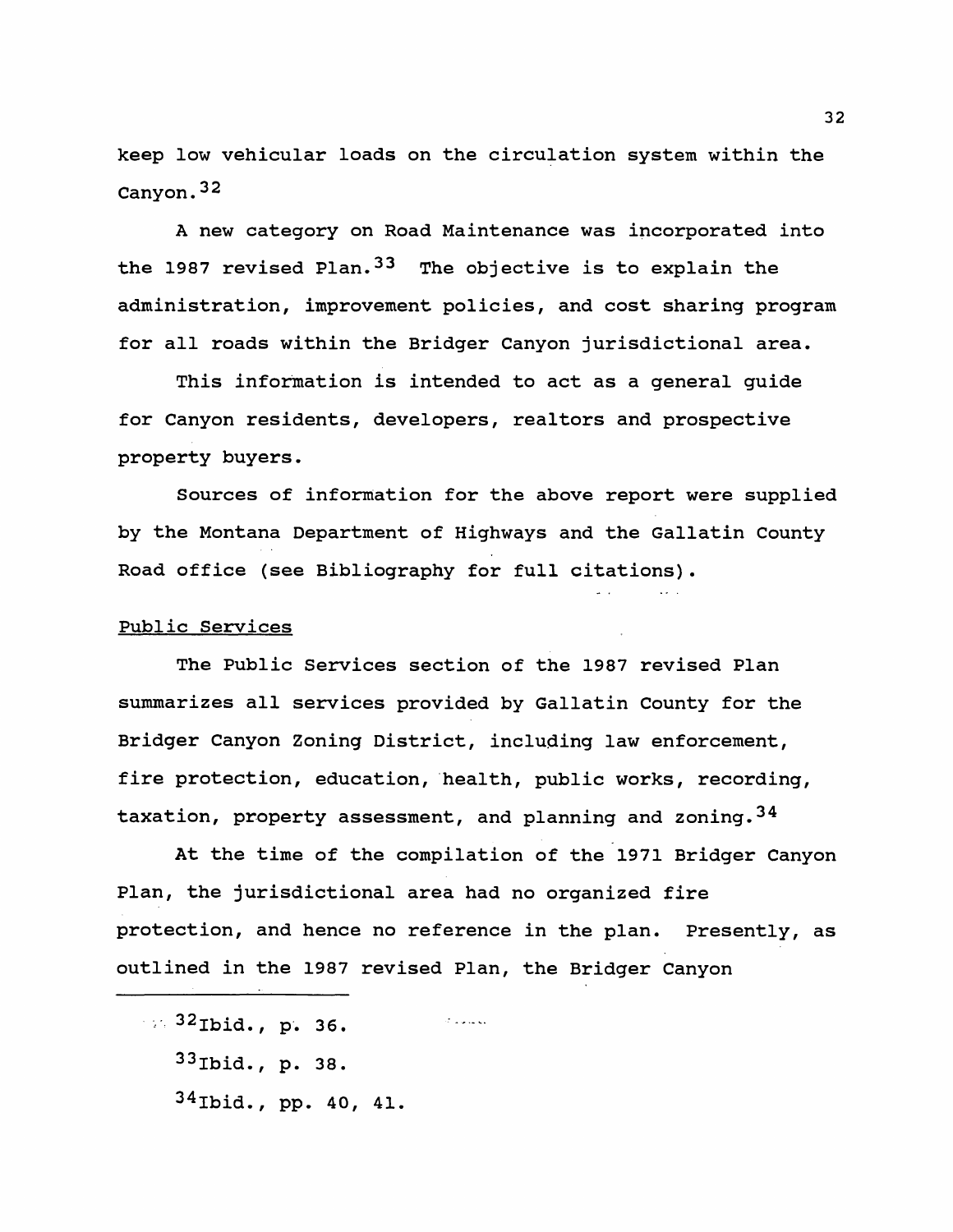**jurisdictional area has created its own rural fire district. All real estate within the area is protected by the Bridger Canyon Volunteer Fire Department.**

**Information for the above report was provided by Arnold Jacobs, Chief of the Bridger Canyon Rural Fire District.**

## **Design Concepts**

 $\mathbf{I}$ 

**Revisions incorporated into the Design Concepts category of the 1987 Bridger Canyon Plan include views and objectives of the property owners concerning community and environmental design concepts.35**

**Planning suggestions and design guides outlined in the 1987 revised Plan are offered only as a general guide for proposed developments. They are not intended to be strict limitations on the type of development permissible.**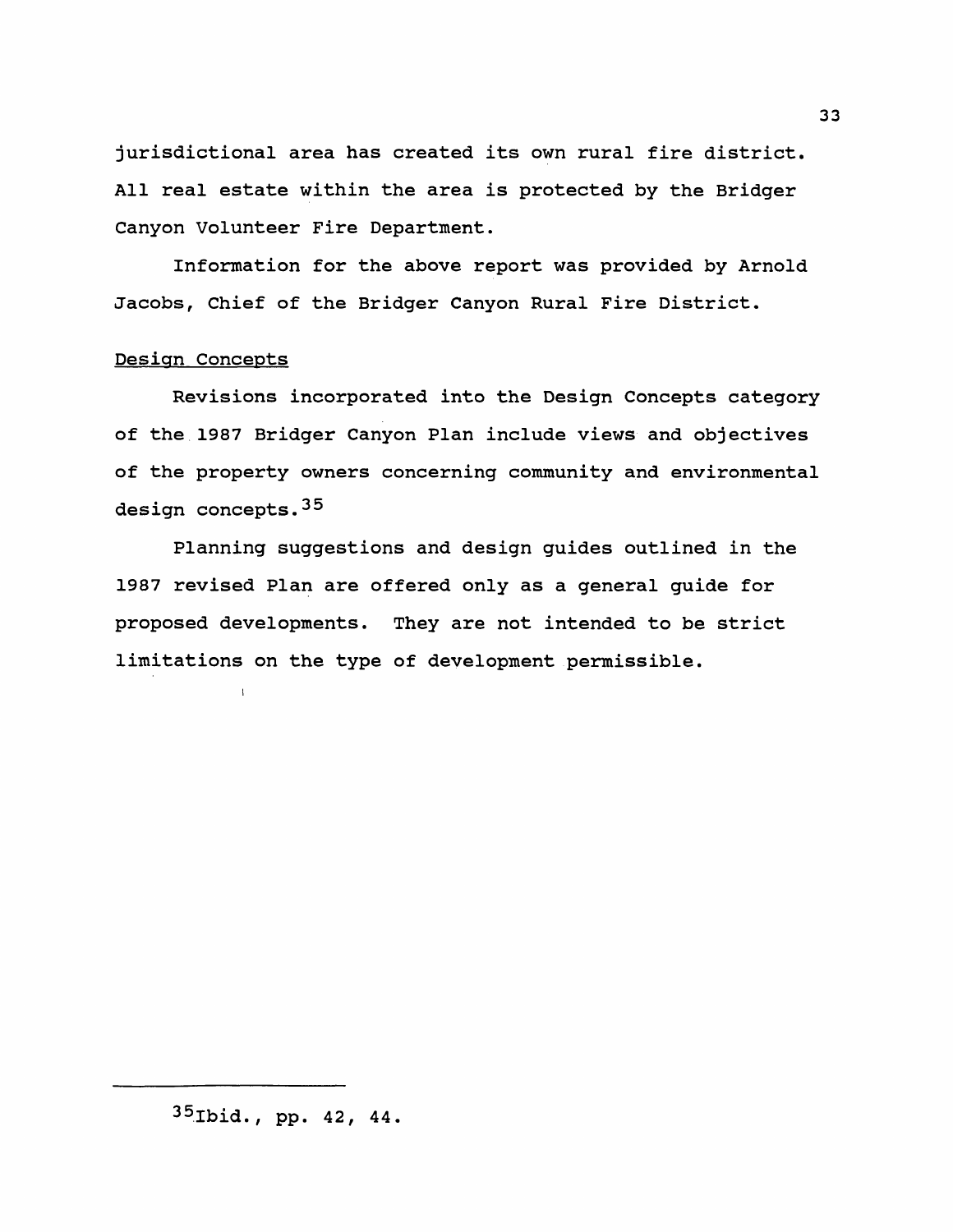#### **CHAPTER VI**

#### **CONCLUSION**

**Bridger Canyon has been experiencing a period of intensive demand for a wide variety of land uses. The effects of an increasing number of people on the natural environment of the area required that a plan be initiated to provide for the conservation of natural resources, preservation of open space, and orderly growth. The Plan sets out to offer guidelines that address the impacts on the natural surroundings of Bridger Canyon. The General Plan and Development Guide for Bridger Canyon was officially adopted in 1971... The comprehensive update to the Plan was undertaken at the request of the Bridger Canyon Planning and Zoning Commission. The Commission asked for the Plan to reflect changes that had occurred in the 16 years since its adoption, and that various issues be added or clarified.**

**The purpose of this paper has been to present in its entirety the comprehensive update of the Bridger Canyon General Plan and Development Guide. This included a synopsis of the administration of the Bridger Canyon Zoning District, a look at the relevant planning enabling statutes, a review of the planning process and updating procedure, and an examination of the significant modifications incorporated into the revised Plan.**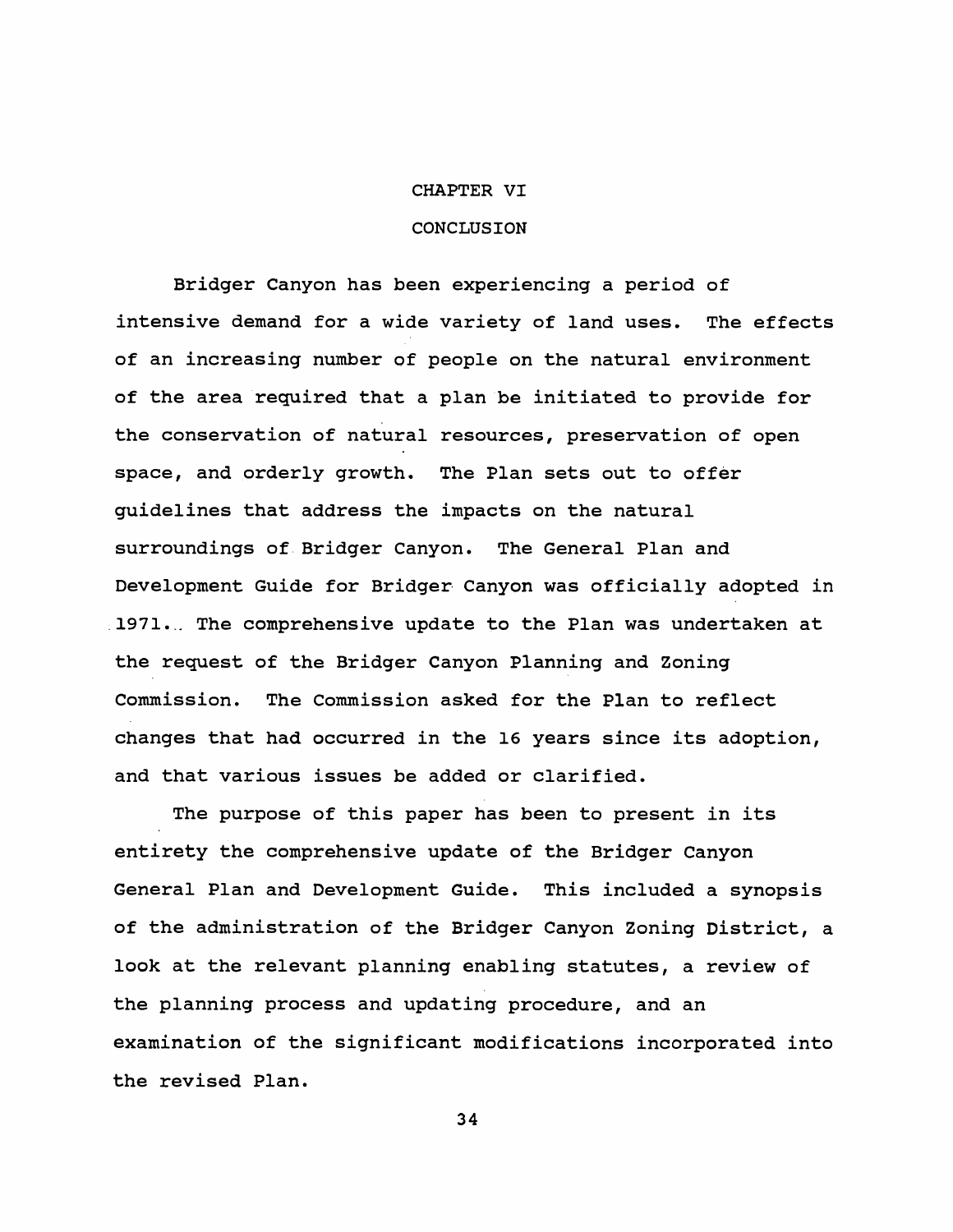**The comprehensive update of the Bridger Canyon General Plan and Development Guide has been a result of the efforts put forth by the Bridger Canyon Property Owners Association and the Gallatin County Planning Staff. The updated plan is intended to guide those involved in the development process of Bridger Canyon, including area residents, interested citizens, developers, and governing bodies. A policy direction is set forth in the 1987 revised Plan which reflects the special needs of the Canyon.**

**The population and needs of the residents of Bridger Canyon will undoubtedly grow in the future. With this growth will come increased pressures on the surrounding landscape, including greater demands for homesites, utilities, services, recreation and open space. As these needs change, it will be necessary for an additional review and update of the Bridger Canyon Plan. Until that time, adherence to the basic concepts of the Plan will promote the orderly and beneficial development of Bridger Canyon.**

**This presentation of the steps taken in reviewing and updating an existing land-use plan is intended to perform as a guide for planners associated with similar projects. The following summary recommendations are offered as advice to planners involved in the process of reviewing and updating land-use plans.**

- **A. Prior to review and amendment of plans, have a working knowledge of all relevant planning laws and regulations.**
- **B. Review the current local planning environment.**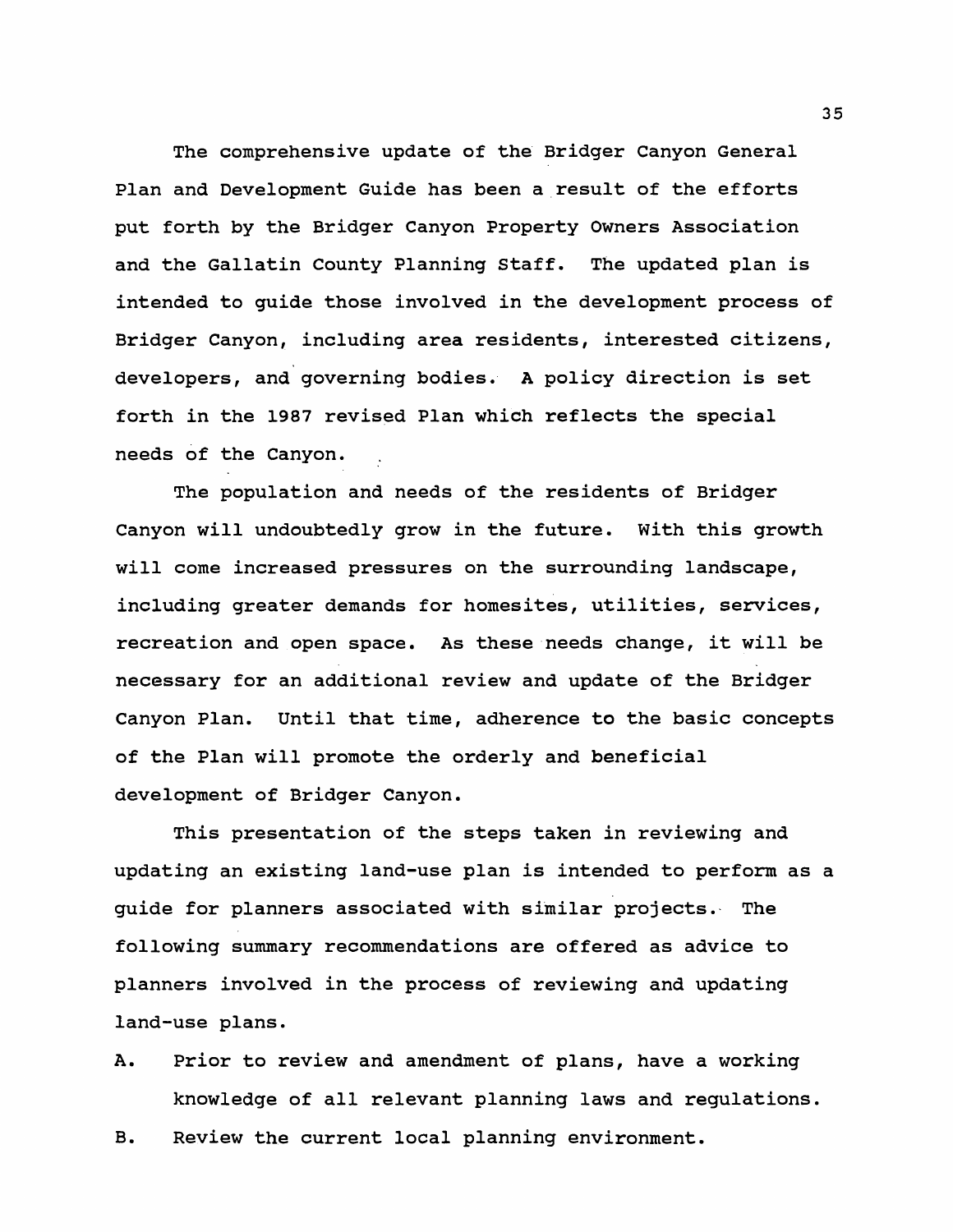- $C_{\bullet}$ **Determine the necessary notification procedures for the property owners in order that they are able to fully participate in the anticipated reviews and changes.**
- D. **Schedule regular workshops with the property owners association and the planning staff.**
- **The review and update process can be efficiently** Ε. **accomplished by following five development stages:**
	- **1. Assessment Stage. Review the structure and language of the existing plan to make sure that it is logical, comprehensible and consistent. Write comments on how the plan could be improved.**
	- **2. Modification Stage. Remove outdated material, clarify issues, update relevant data, and incorporate new developments pertinent to the plan since its adoption. Make policies and guidelines reflect non-market values of the area.**
	- **3. Feedback Stage. Review and make appropriate corrections to the new draft plan.**
	- **4. Approval Stage. This is the final approval of the newly drafted plan by governing body, property owners, and the planning staff.**
	- **5. Adoption Stage. The important factor after adoption of the plan is to implement a timetable for future review and update.**

 $\mathcal{C} = \{ \rho_{\text{eff}} \}_{\text{eff}}$ 

 $F.$ **It is recommended that review and update of plans be undertaken on a five-year basis.**

 $\mathcal{L}^{\mathcal{L}}$  and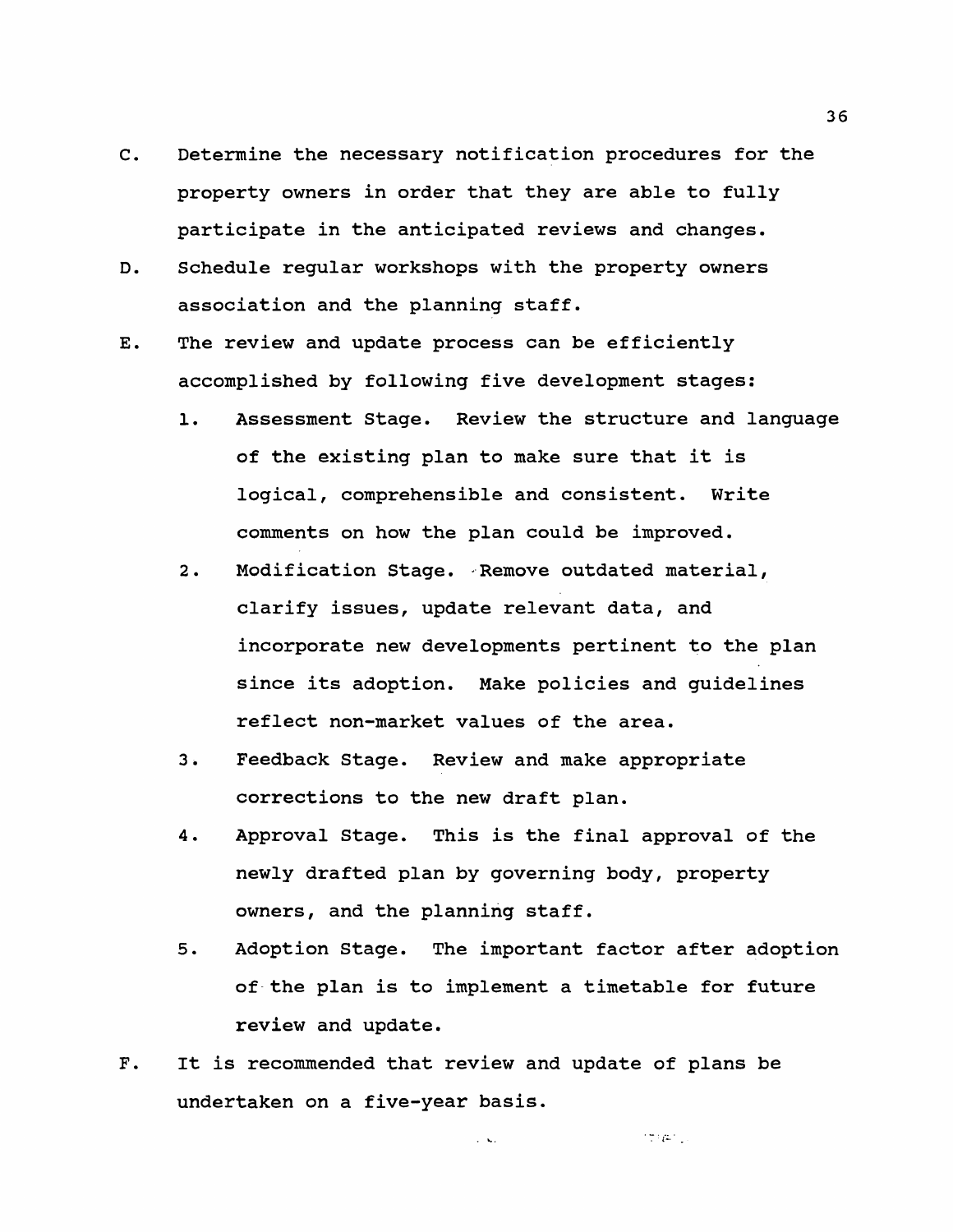## **BIBLIOGRAPHY**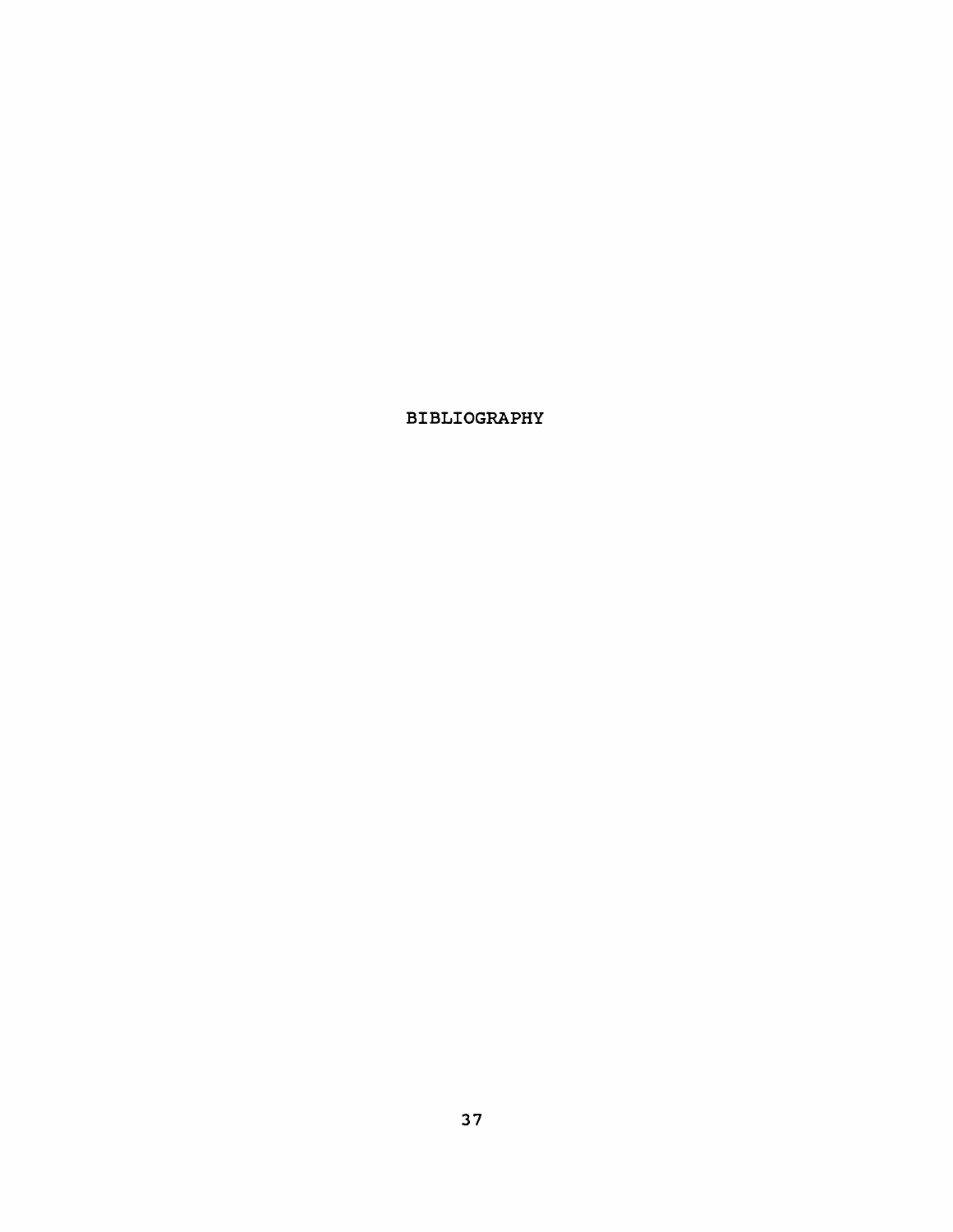#### **BIBLIOGRAPHY**

- **Abelin, Terry, Manager. Bridger Bowl Ski Area. 1987. Interview by author, 4 August, Bozeman, MT.**
- **Alwin, John. 1983. Western Montana, a portrait of the land and its people. Helena: Montana Magazine. Inc.**
- **Bakken, Teri, Station Chief. Bureau of Land Management.** 1987. Interview by author, 30 July, Billings, MT.
- **Blue Ribbons of the Big Sky Country Areawide Planning Organization. 1979. Final Report and Water Quality Management Plan.**
- **Bozeman City-County Planning Board. 1983. Bozeman Master Plan. Bozeman, MT**
- **Bridger Canyon Women's Club. 1978. Canyon Cookery: a gathering of recipes and recollections from Montana's scenic Bridger Canyon. Bozeman: The Club.**
- **Bridger Canyon Planning and Zoning Commission. 1985. Bridger Bowl Base Area Plan. Gallatin County, MT.**
- **Bridger Canyon Planning and Zoning Commission. 1987. Bridger Canyon General Plan and Development Guide. Gallatin County, MT .**
- **Bridger Canyon Planning and Zoning Commission. 1971. Bridger Canvon Zoning Ordinance. Gallatin County, MT.**
- **Clark, Margaret, Planner IV. State of Montana, Department of Commerce. 1987. Interview by author, 4 August, Bozeman, MT.**
- **Cooperative Extension Service. Montana State University. 1986. Controlling knapweed on Montana Rangeland.** Circular 311.
- **Gallatin County Extension Services. 1987. Gallatin County Weed Control District. Knapweed. Gallatin County, MT.**
- **Gallatin County Subdivision Review Office. 1987. Bridger Canvon Building Permits 1972 through 1987. Gallatin County, MT.**
- **Gallatin County Surveyor's Office. 1985. Gallatin County Addressing System. Gallatin County, MT.**
- **Jacobs, Arnold, Chief. Bridger Canyon Rural Fire District. 1987. Interview by author, 8 October, Bozeman, MT.**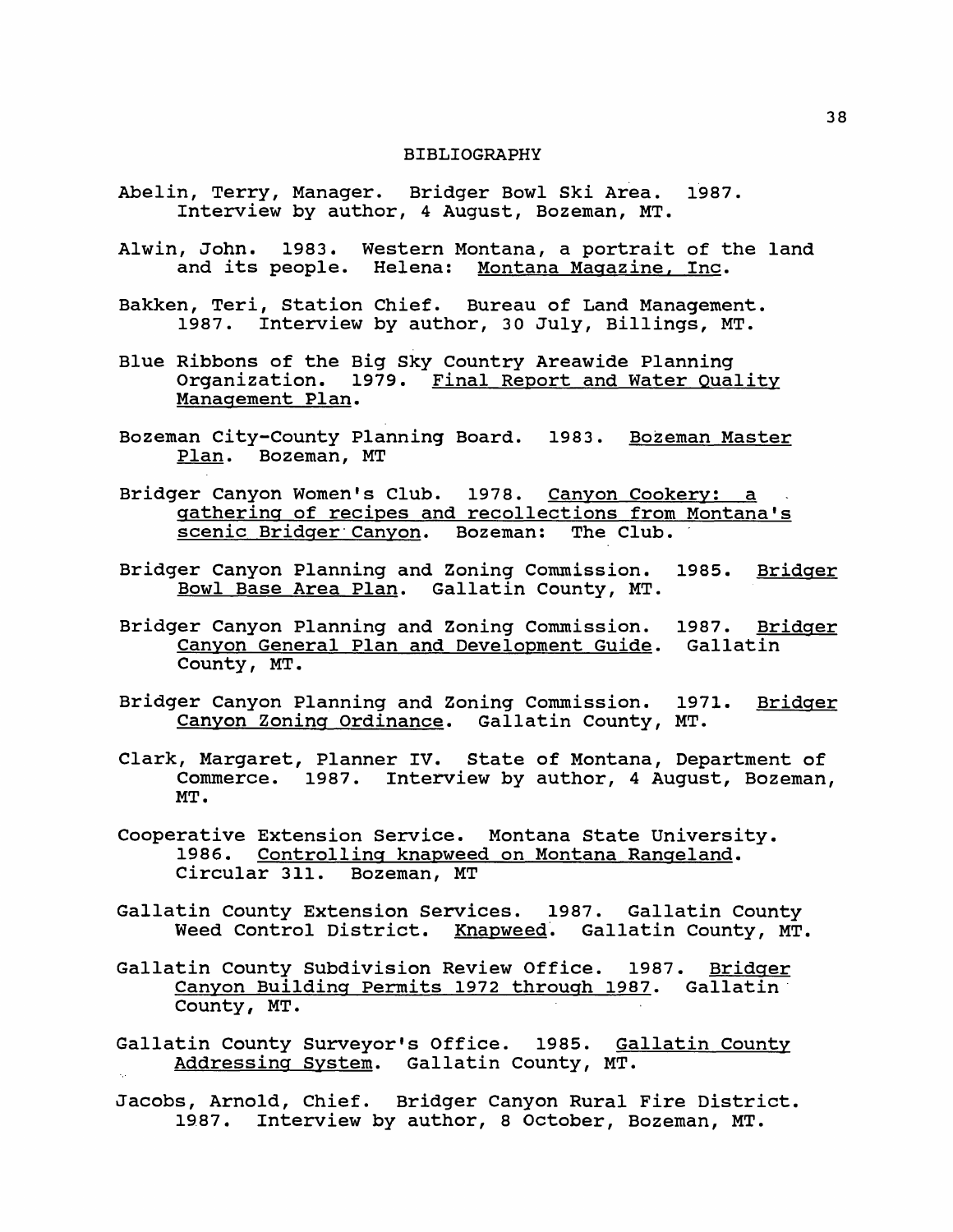- **Montana Agricultural Experiment Station, Montana State University. 1982. Soils of Montana. Bulletin 744. Bozeman, MT.**
- **Johnson, William E., Attorney at Law. 1988. Interview by author, 6 September, Madison, WI.**
- **Montana. 1947. Revised Codes of Montana.**

**Montana. 1987. Montana Code Annotated.**

- **Montana Department of Health and Environmental Sciences, Water Quality Bureau. 1981. Water Quality Administrative . Rules of Montana.**
- **Montana Department of Health and Environmental Sciences, Water Quality Bureau. 1984. Water Quality Report for Bridger Creek Baseline.**
- **Morrison-Maierle, Inc. 1978. Bridger Bowl County Water and Sewer District. Project No.: 1658-01-01(31). Bozeman, MT.**
- **Murray & McCormick, Inc. 1971. Bridger Canvon General Plan and Development Guide. Gallatin County, MT.**
- **Peters, Nancy. Department of Natural Resources and Conservation. 1987. Interview by author, 25 July, Bozeman, MT.**
- **Shouse, Joel A. 1985. Analysis of the National Environmental. Social, and Economic Impacts and Possible Mitigation Measures Associated with the Proposed Sohio Petroleum Company. Exploratory Oil and Gas Well in Bridger Canvon. Gallatin County. Montana. Bozeman, MT.**
- **Thompson, Gail, Director. Gallatin County Road Office. 1987. Interview by author, 9 September, Bozeman, MT.**
- **U.S. Department of Commerce, Bureau of the Census. 1980 Census of Population. Vol. 2, Ch. A, Part 28.**
- **U.S. Department of Agriculture, Forest Service. 1987. Gallatin National Forest Plan. Bozeman, MT.**
- **U.S. Department of Agriculture, Soil Conservation Service. 1970. Soil Interpretations for Land Use Planning and Development in the Gallatin Valiev Area, Montana. Bozeman, MT.**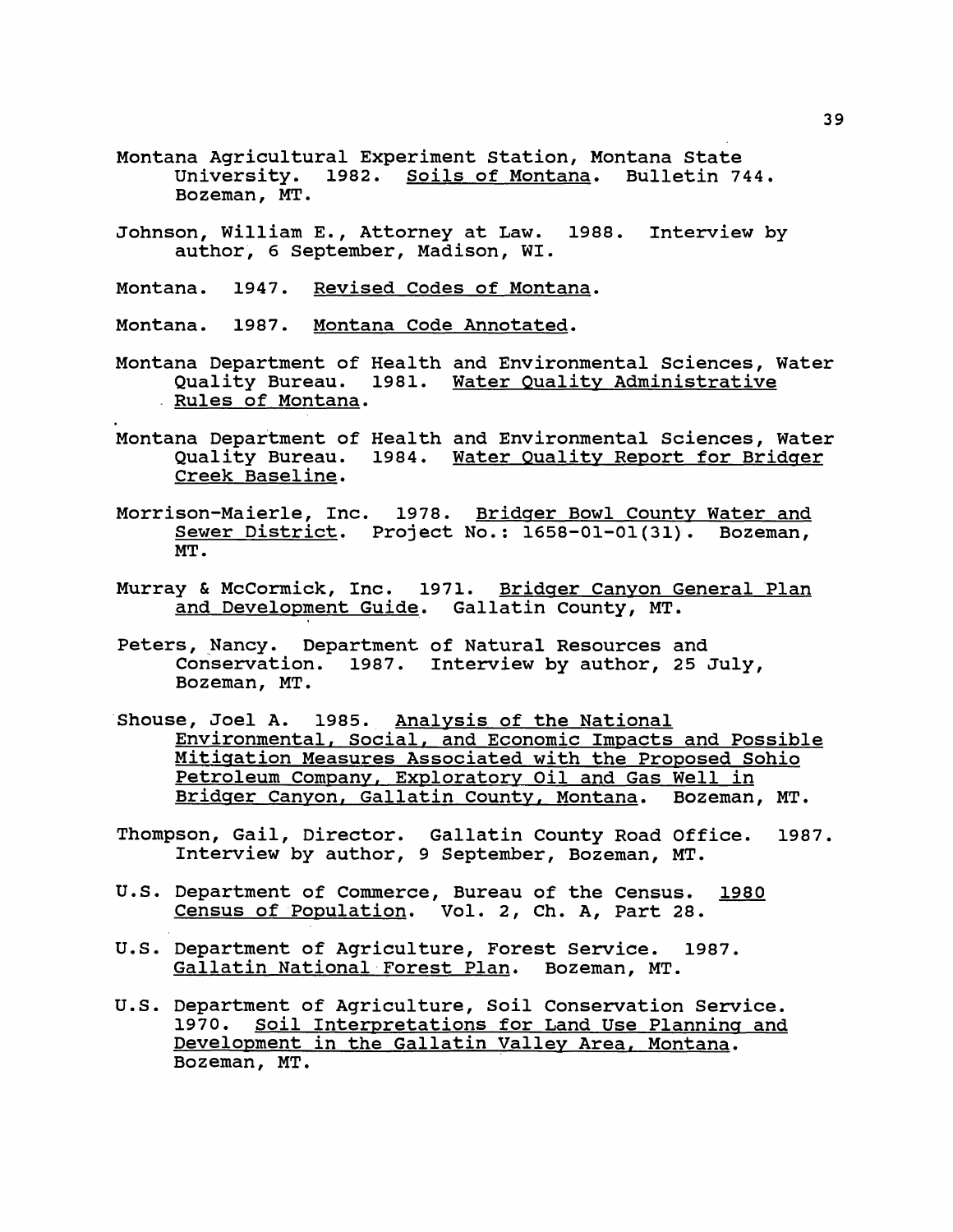**U.S. Department of Agriculture, Soil Conservation Service. 1931. Soil Survey for the Gallatin Valiev Area. Montana. Bozeman, MT.**

**40**

- **U.S. Department of Agriculture, Soil Conservation Service. 1987. Montana Water Supply Outlook. Bozeman, MT.**
- **U.S. Department of Agriculture, Soil Conservation Service. 1972. Hydrology of Gallatin River Drainage. Bozeman, MT.**
- **U.S. Forest Service, Montana Department of State Lands. 1987. Best Management Practices for Forestry in Montana.**
- **U.S. Geological Survey. 19 60. Geology and Ground Water Resources of the Gallatin Valiev. Gallatin County. Montana. Water Supply Paper 1482.**
- U.S. Geological Survey. 1970. <u>Geology of the Bridger Range,</u> **Montana.**
- **Wade Jerry, Supervisor. Montana Department of Highways. 1987. Interview by author, 9 September, Bozeman, MT**

 $\sim 10^{11}$  km s

بكرين يسترعانه أأرسن الماد التعاطية فقوا القارات التبقي القاسم الخارات فالماد الجامات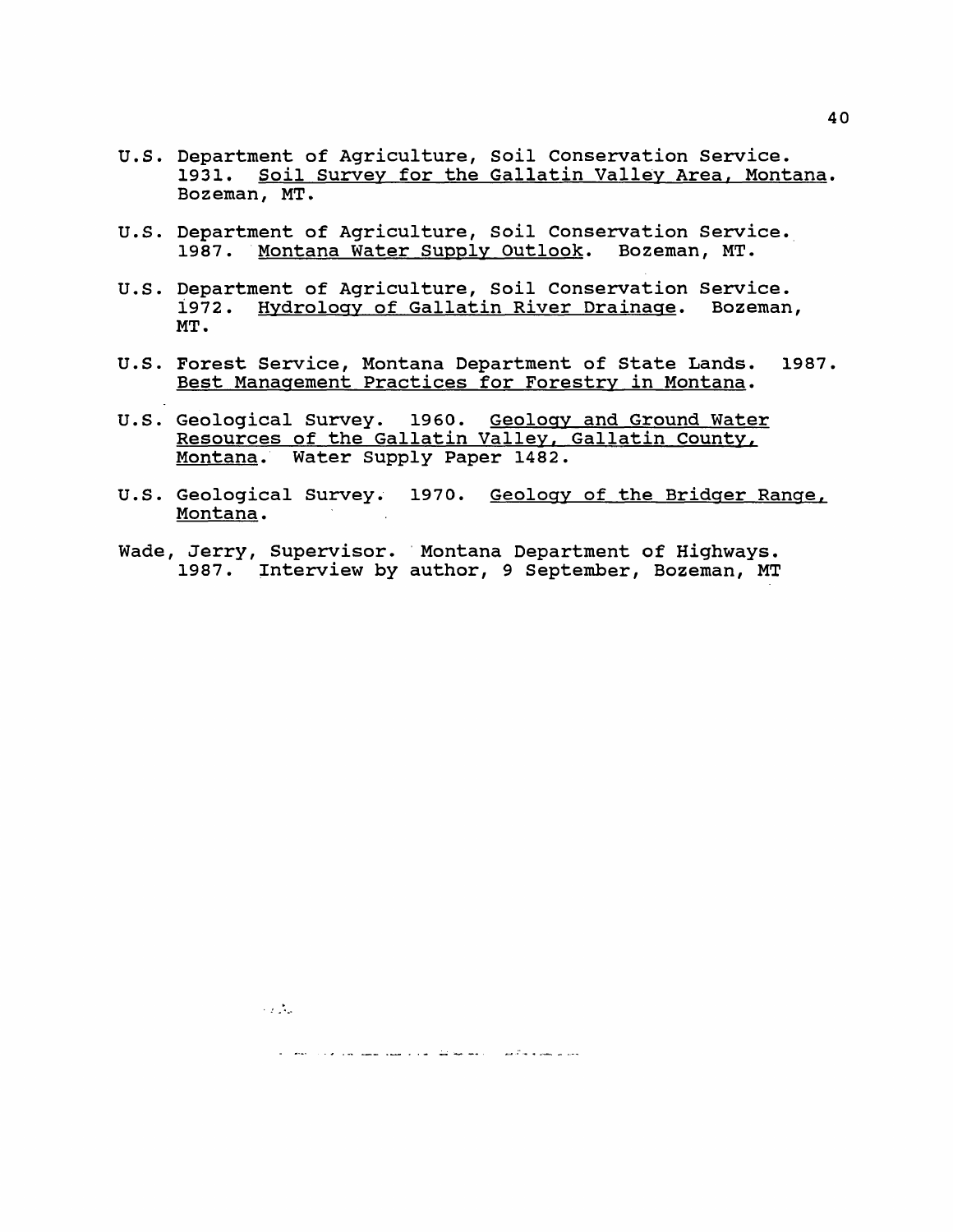## **APPENDIX**

**Certification of the 1987 revised Bridger Canyon Plan as the official update to the 1971 original Bridger Canyon General Plan and Development Guide.**